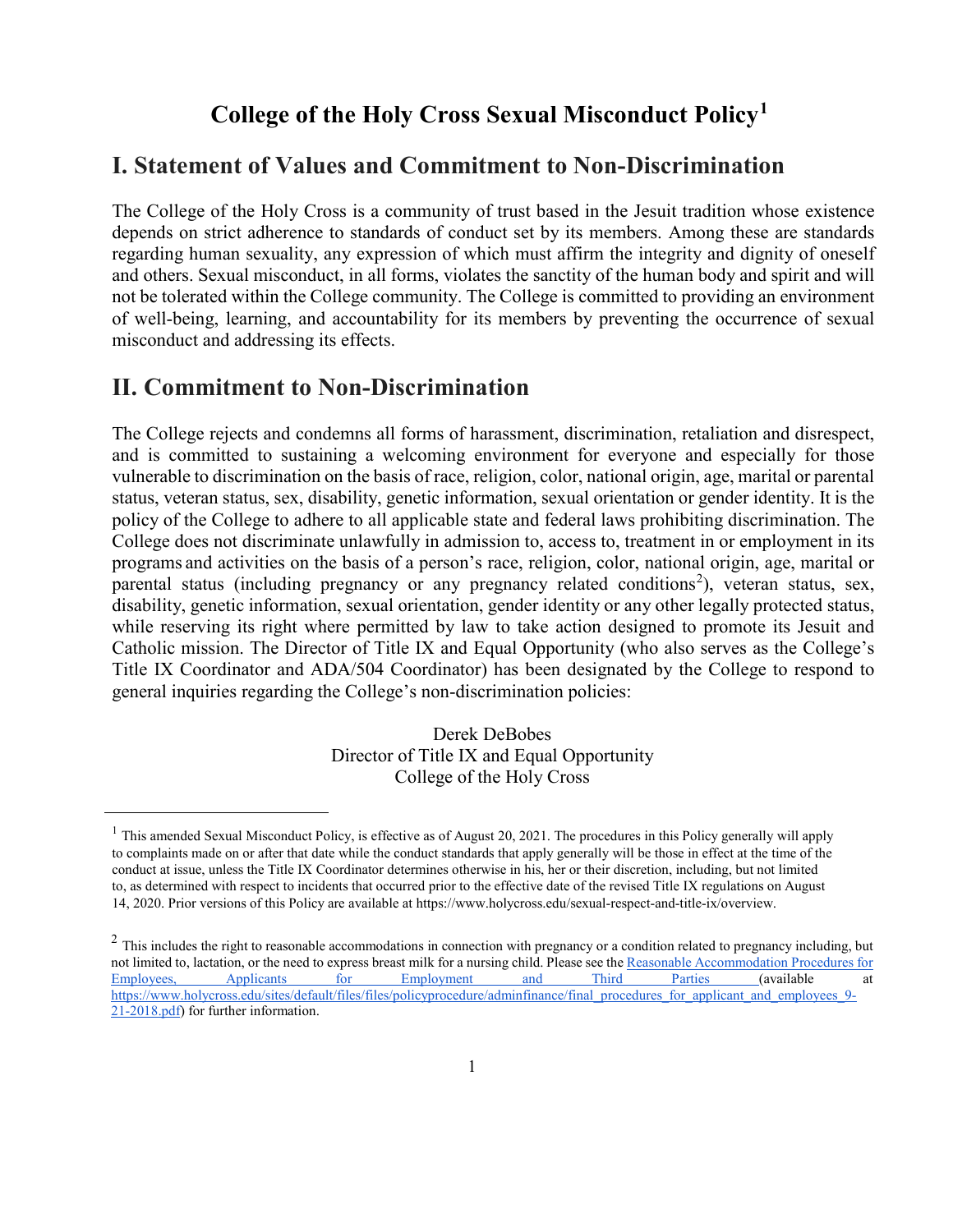Hogan Campus Center- Suite 506 Worcester, MA 01610 508-793-3336 [ddebobes@holycross.edu](mailto:ddebobes@holycross.edu)

# **III. How the College Seeks to Address Sexual Misconduct and Other Forms of Harassment**

The College's commitment to non-discrimination includes an assurance that the College will not tolerate discrimination or harassment on the basis of sex, sexual orientation, gender identity, or other unlawful bases. The College follows through on this commitment against discrimination and harassment through the implementation of two policies:

- 1. **This Sexual Misconduct Policy**. This Sexual Misconduct Policy is designed to comply with Title IX of the Educational Amendments Act of 1972 and the regulations thereunder (as the same may be amended from time to time, "Title IX"). It defines prohibited conduct to be addressed under this Policy including, but not limited to, sexual harassment, sexual violence, sexual exploitation, relationship violence, and stalking, and the process by which the College will address such conduct in different circumstances.
- 2. **The Equal Opportunity and Discriminatory Harassment Policy**. The Equal Opportunity and Discriminatory Harassment Policy (available on the policy page [here\)](https://www.holycross.edu/policies-procedures/index) defines prohibited conduct and a process by which the College will address such conduct, including, but not limited to:
	- Discrimination or harassment on the basis of race, religion, color, national origin, age, veteran status, disability, or genetic information.
	- Discrimination or harassment on the basis of sex, sexual orientation, gender identity or expression, pregnancy, marital or parental status, sexual harassment, sexual violence, other inappropriate sexual contact, relationship violence, stalking, sexual exploitation, and retaliation to the extent that those concerns are not required to be addressed under Title IX and the Sexual Misconduct Policy.

Both policies also prohibit retaliation against any individual seeking to exercise a protected activity and/or effectively take part in either process. The Title IX Coordinator will evaluate reported concerns and make a determination of which policy applies as further described below.

## **A. The Sexual Misconduct Policy**

The College's Sexual Misconduct Policy is composed of several components:

- Definitions of Prohibited Conduct (https:/[/www.holycross.edu/sexual-respect](http://www.holycross.edu/sexual-respect-and-title-)[and-title-](http://www.holycross.edu/sexual-respect-and-title-) ix/definitions)
- Process for Resolving Complaints of Sexual Misconduct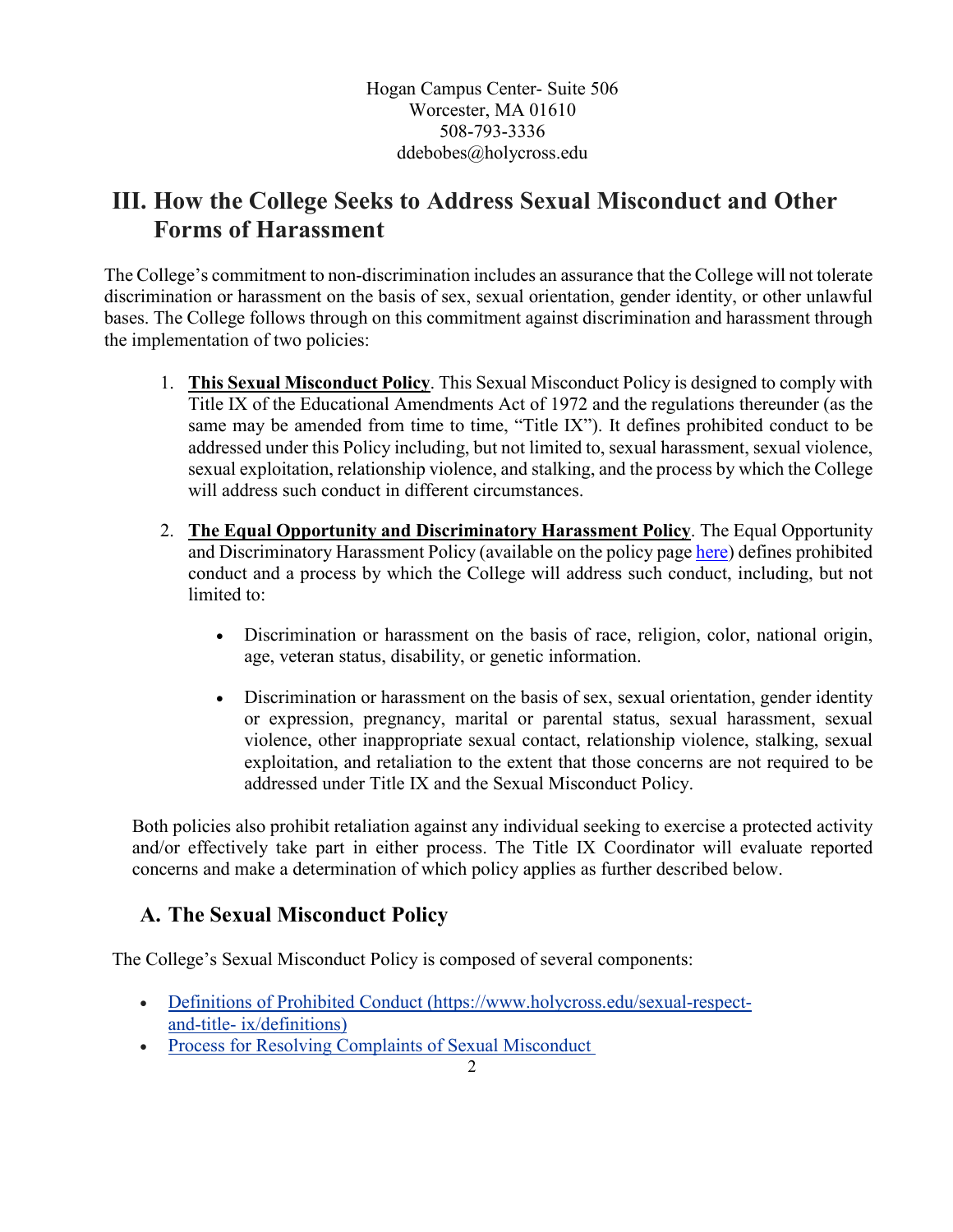The Sexual Misconduct Policy applies to all College community members, and all members of the College community are responsible for being familiar with and abiding by the Sexual Misconduct Policy at all times.

The College will also provide additional relevant resources for the community on the Title IX website and as listed below. While separate from the Policy, these additional resources are part of the College's ongoing efforts to ensure an environment free of discrimination on the basis of sex.

## **B. Core Principles Relating to the Sexual Misconduct Policy**

In developing and implementing its Sexual Misconduct Policy, the College is committed to the following core principles:

- 1. The College's policies, procedures, and practices are designed to reduce the incidence of sexual misconduct, stop misconduct when it is found to exist, prevent the misconduct from recurring, and address its effects.
- 2. If sexual misconduct has occurred, the College wants to know so that it can take effective action to stop it, prevent it from recurring, and address its effects. The College recognizes that in some cases the persons affected by sexual misconduct will wish to remain anonymous and/or not pursue formal action. The College strongly encourages every person who has been subjected to sexual misconduct or who knows or reasonably believes that someone else has been subjected to such misconduct to come forward to report the matter – and, in the case of its employees, it requires them to do so, unless the employee learned the information in a confidential professional role or is otherwise exempt from reporting as a matter of law or College policy. In addition, the College prohibits retaliation against any person who in good faith makes a report of sexual misconduct.
- 3. Actions called for in this Policy will be executed by individuals who are appropriately trained annually on issues relating to sexual misconduct, investigatory procedures, and hearing procedures (as applicable to the role) to protect the safety and rights of students and employees and promote accountability, unbiased, and committed to discharging their responsibilities in accordance with the Policy.
- 4. The College periodically will review its policies, procedures, and practices to ensure that they are consistent with these core principles and pursuant to procedures established by the College, including, but not limited to review of best practices and current professional standards. This policy shall be made available in writing to any applicant, student or employee of the College upon request.

# **IV. The Title IX Coordinator**

The Title IX Coordinator is charged with coordinating the College's program to comply with Title IX.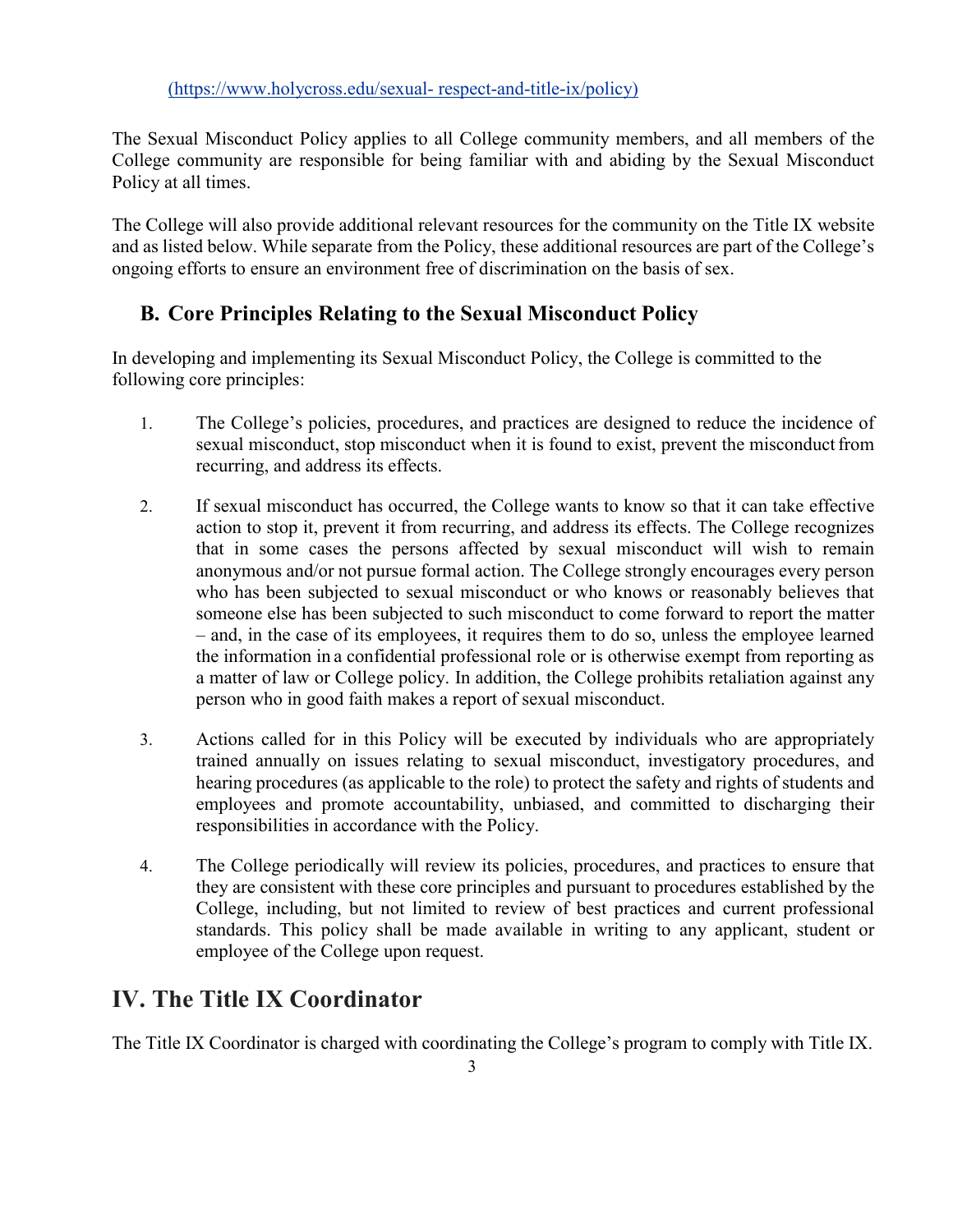This includes leading the College's efforts to respond to reports of conduct that could trigger the Sexual Misconduct Policy. The Title IX Coordinator is also available to meet with any individual to provide information about the implementation of the Sexual Misconduct Policy (including the availability of supportive measures, the investigation, and the resolution/sanction process), as well as discussing other resources within the College community and beyond. The Title IX Coordinator, and/or other qualified members of the College community, will assist, as necessary, with these efforts.

The Title IX Coordinator at least annually not later than December 1st will report to the College community relevant information relating to sexual misconduct and its policies addressing such misconduct, such as number of reports, the number and types of matters investigated, the number and types of cases in which findings of responsibility were made, the number and types of sanctions imposed, and the time frames in which cases were resolved.

### **The College's Title IX Coordinator is:**

Derek DeBobes Director of Title IX and Equal Opportunity College of the Holy Cross Hogan Campus Center- Suite 506 Worcester, MA 01610 508-793-3336 [ddebobes@holycross.edu](mailto:ddebobes@holycross.edu)

Where the Title IX Coordinator is listed as the designated point of contact for any role in the Sexual Misconduct Policy, he, she or they may designate another appropriate member of the College community to assume the role at issue, as necessary. Each of these individuals is available to receive a report from any member of the College community who believes the Sexual Misconduct Policy has been violated. Further, as described below in Section VI.B, College employees, other than confidential resources, are required by College policy to disclose reports and information concerning conduct prohibited by this Policy, as well as other forms of discriminatory conduct that is not acceptable to the College.

## **V. College Resources and Other Community Resources**

There are several departments within the College community that can be called upon to respond to incidents of inappropriate behavior and can serve as supports to individuals in many different ways. As relevant to this Policy and the Equal Opportunity and Discriminatory Harassment Policy, these resources set forth in Section V are available as resources to both Complainants and Respondents and other community members regardless of where the alleged event occurred (except as prohibited by law).

**A. Primary Confidential Resource Provider (PRCP).** If you are not sure if you want the College to know that there was an incident, you may wish to contact the College's Primary Confidential Resource Provider or PRCP. The PRCP is trained in awareness and prevention of sexual misconduct and in responding to harm in a sensitive manner to help individuals. The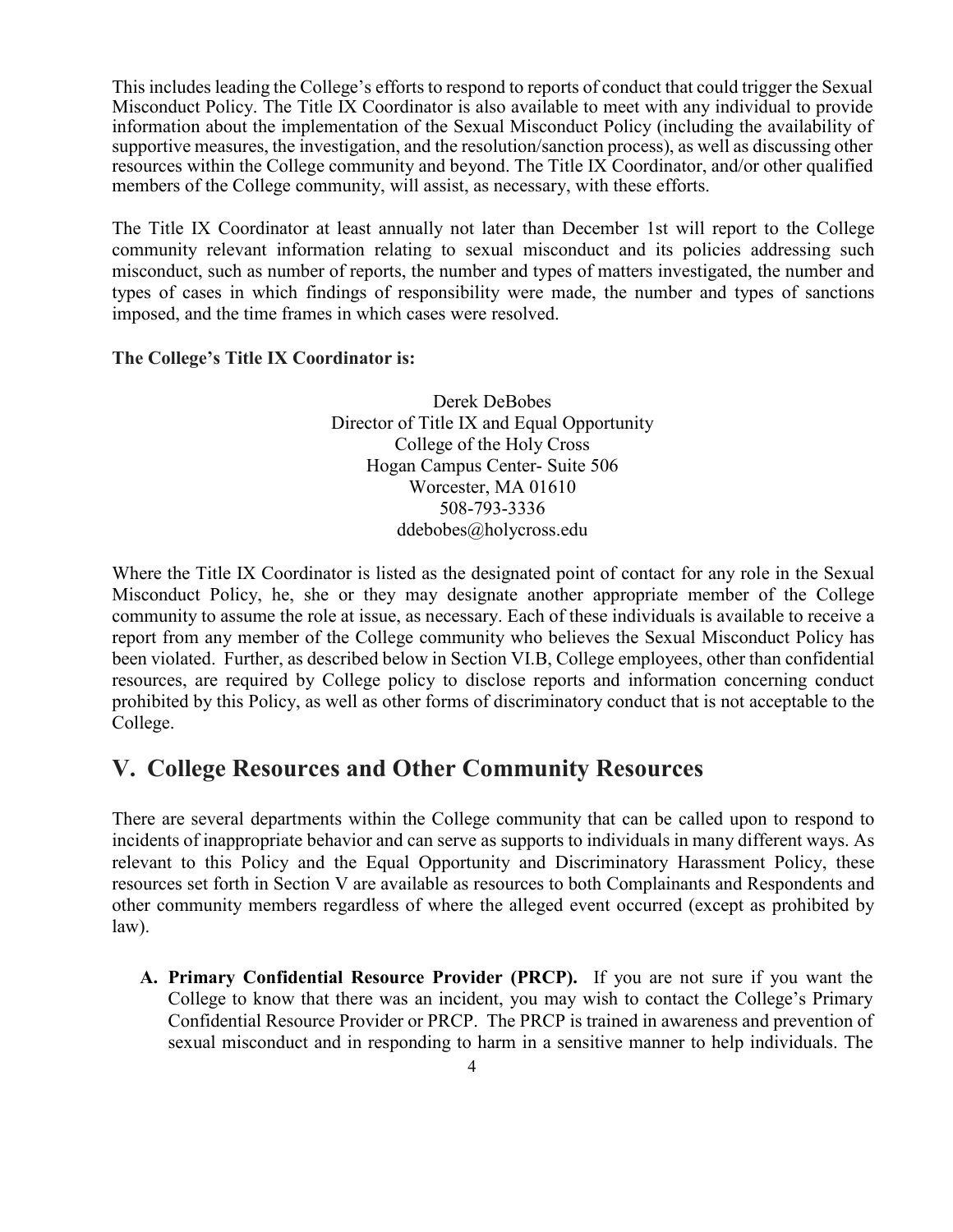PCRP will review reporting options and the effects of each option; refer to counseling on- or off-campus; provide information; assist with obtaining school- or work-based supportive measures; explain the College's disciplinary procedures; explain how the legal process is carried out through local law enforcement agencies; and inform the complainant of their rights and the College's responsibilities in obtaining a criminal protection order, a College no contact directive, and a College no trespass order. The PCRP may not disclose confidential information without the written consent unless otherwise required by state or federal law. The PCRP has no duty to report sexual misconduct to the College or to the Title IX Coordinator. In addition, Massachusetts law states that a confidential communication shall not be subject to discovery and shall be inadmissible in a criminal or civil proceeding without the prior written consent of the party who shared the information. The PCRP may attend a College adjudication proceeding as the advisor or support person of the student's or employee's choice. The PCRP may not provide services to adverse Parties. The PCRP is:

> Jamie Hoag Director of Government and Community Relations College of the Holy Cross P.O Box GCR Worcester, MA 01610 508-793-3905 [jhoag@holycross.edu](mailto:jhoag@holycross.edu)

**B. Other Confidential Resources for Complainants and Respondents, Including On Campus Medical, Counseling and Pastoral Resources.** In addition to the PCRP, some other College employees serve in professional roles in which communications are provided confidential status under the law (e.g., licensed mental health care providers, licensed medical providers, pastoral counselors and clergy) and may not report identifying information about behavior that may implicate the Sexual Misconduct Policy or Equal Opportunity and Discriminatory Harassment Policy without the consent of the individual who supplied the information in question or otherwise in compliance with law.[3](#page-4-0) However**,** these confidential resources are instructed to inform individuals of their right to file a complaint under the Sexual Misconduct Policy, the Equal Opportunity and Discriminatory Harassment Policy and/or with the police and may assist in that process.

However, please note that such employees who receive reports when not functioning in their licensed or confidential capacity (e.g., when teaching a course) are not prohibited from making a report. Finally, confidential resources may, consistent with their legal obligations and ethical

- The individual alleged to have been harmed is a minor (under 18), in which case the MassachusettsDepartment of Children and Families must be notified; or
- Elder or disabled individual abuse has been alleged.

<span id="page-4-0"></span><sup>&</sup>lt;sup>3</sup> Confidential resources generally will not share identifiable information without the reporting individual's permission, unless:

<sup>•</sup> Sharing is required to address an imminent risk of harm to the safety of the community at large, the individual sharing the information, or another member of the community; or

Please note that such employees who receive reports when not functioning in their licensed or pastoral capacity (e.g., when acting as an administrator or teaching a course) are not considered confidential resources.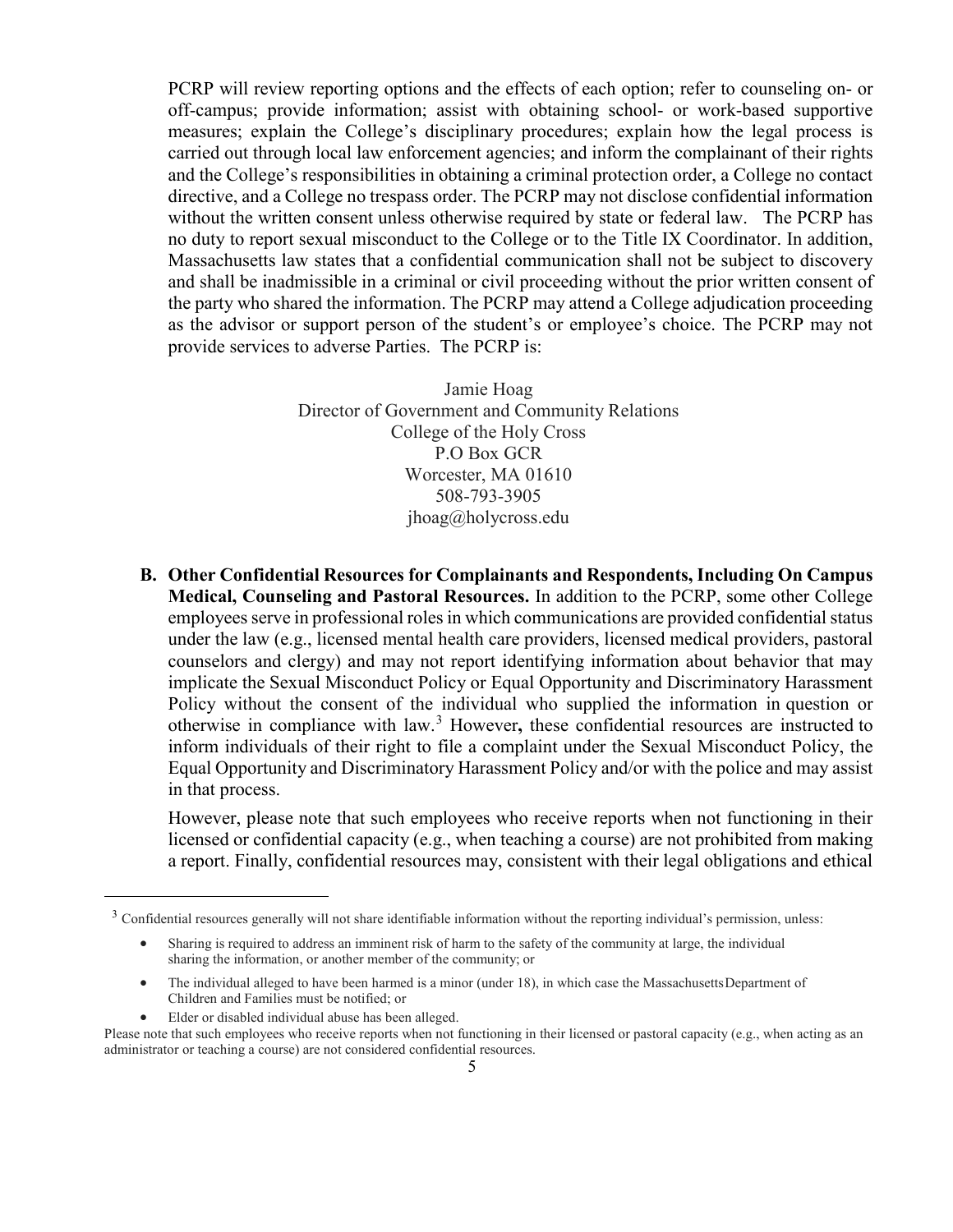requirements, provide limited statistical information about incidents without revealing personally identifiable information regarding the identities of the individuals involved to the Title IX Coordinator and the Clery Act Compliance Coordinator.

In addition, unlike the PCRP, confidential resources are generally prohibited from serving as advisors for either party, insofar as their confidential designation may interfere or create confusion if they also serve in an advisor role, as defined under this Policy. Any individual requesting an exception to this prohibition must contact the Title IX Coordinator.

The following chart is designed to assist members of the College community in understanding available confidential resources and contact information. Any questions as to the reporting status of an individual should be directed to the Title IX Coordinator.

| <b>CONFIDENTIAL RESOURCE</b>                                                                                                                                                                                                              | <b>REPORTING OBLIGATIONS</b>                                                                                                           |
|-------------------------------------------------------------------------------------------------------------------------------------------------------------------------------------------------------------------------------------------|----------------------------------------------------------------------------------------------------------------------------------------|
| The Primary Confidential Resource Provider<br>(PCRP)<br>Jamie Hoag<br>Director of Government and Community Relations<br>College of the Holy Cross<br>P.O Box GCR<br>Worcester, MA 01610<br>508-793-3905<br>jhoag@holycross.edu            | None, unless otherwise required by law.                                                                                                |
| <b>Health Services</b><br>Loyola Hall<br>508-793-2276 (M-F, 9:00-12:00; 1:00-5:00);<br>Nights and Weekends: Contact the<br>Physician On Call at 508-334-8830                                                                              | None, unless they are being consulted outside the<br>scope of their role within Health Services or as<br>required by law. <sup>3</sup> |
| <b>Counseling Center</b><br>Hogan 207<br>508-793-3363 (M-F, 9:00-12:00; 1:00-5:00);<br>After hours, contact Public Safety (508-793-2222)<br>and request to be put in touch with the Psychologist<br>On Call.                              | None, unless they are being consulted outside the scope<br>of their role within the Counseling Center or as required<br>by law. $3$    |
| <b>Employee Assistance Program (for employees</b><br>only)<br>800-648-9557, info@kgreer.com                                                                                                                                               | None, except as required by law.                                                                                                       |
| <b>Pastoral Resources</b><br><b>Chaplains' Office</b><br>Campion House<br>508-793-2448 (M-F, 9:00-5:00)<br>Nights and weekends and after hours, contact Public<br>Safety (508-793-2222) and request to be put in touch<br>with a Chaplain | None, unless they are being consulted outside the<br>scope of their role within the Chaplains' Office.                                 |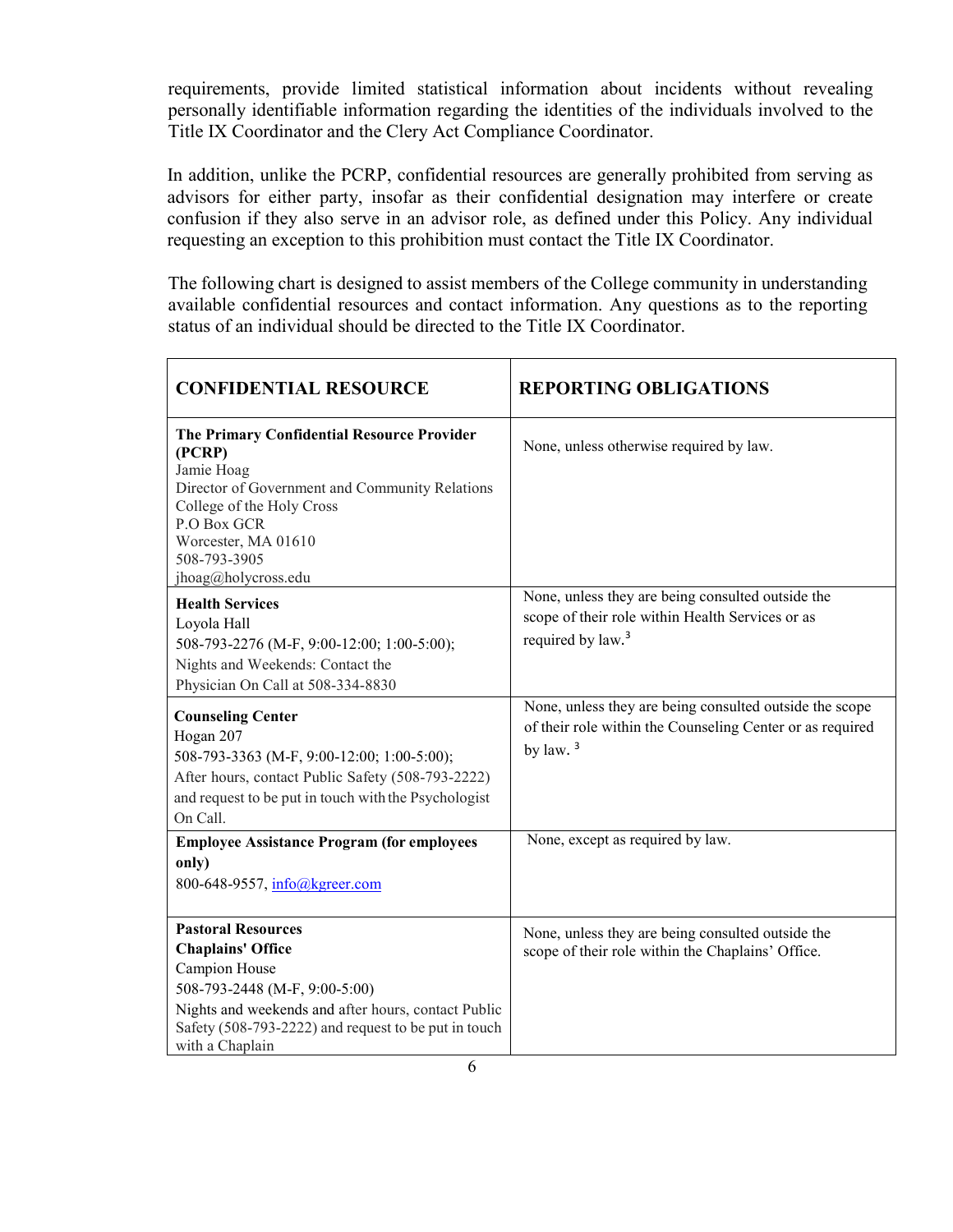| Jesuit employees and other employees associated |                                                                                                                                                                                                                                                                                                                                                                                                                                                                                                                                                                                                                                                                          |
|-------------------------------------------------|--------------------------------------------------------------------------------------------------------------------------------------------------------------------------------------------------------------------------------------------------------------------------------------------------------------------------------------------------------------------------------------------------------------------------------------------------------------------------------------------------------------------------------------------------------------------------------------------------------------------------------------------------------------------------|
| with a religious order or denomination          | An employee who is associated with a religious order<br>or denomination as someone who provides<br>confidential counseling is a confidential resource<br>when functioning within the scope of that recognition<br>as a pastoral counselor but may not be a confidential<br>resource when functioning in another capacity. For<br>example, a priest acting in the capacity as an<br>administrator or professor is not a confidential<br>resource. In contrast, a priest hearing confession is a<br>confidential resource. A priest engaging in a pastoral<br>conversation may be a confidential resource if that<br>role is clearly separated from other official duties. |

- 1. **Medical Services at Health Services.** Health Services is available to assist all students with immediate needs and to review available additional medical options beyond immediate needs. Health Services can offer support, testing and treatment for sexually transmitted infections and follow up appointments for further testing if medically indicated.
- 2. **Psychological Counseling at the Counseling Center.** Your visits to the Counseling Center are confidential and no information will be released without your permission except as required by law. You and your therapist will review confidentiality considerations so you are able to make an informed decision about what information you choose to share.

All of the psychologists in the Counseling Center are experienced in counseling both Complainants and Respondents in sexual assault, dating violence and domestic violence matters. Psychological counseling is intended to help you process your emotions and thoughts related to the allegations, the incident and/or the investigation process. The course of treatment is determined by your needs, which may change over time. The goals of treatment may include establishing safety, regaining a sense of control, addressing depression and attending to any psychological symptoms that may result from this experience. The therapist can also make you aware of your options and support you in making important decisions.

3. **Pastoral Counseling.** Your visits to the Chaplains' Office are confidential and no information will be released without your permission except as required by law. College chaplains provide pastoral counseling for both Complainants and Respondents. They also work with those who have been sexually assaulted or subjected to dating or domestic violence, or accused of the same, previous to their attending the College. A chaplain can accompany individuals through their healing process by listening to their experience of what happened, affirming the dignity of the individual, and the belief that healing is possible. Questions commonly brought to pastoral counseling include: Why did God let this happen to me? Where is God now? How can I help my family and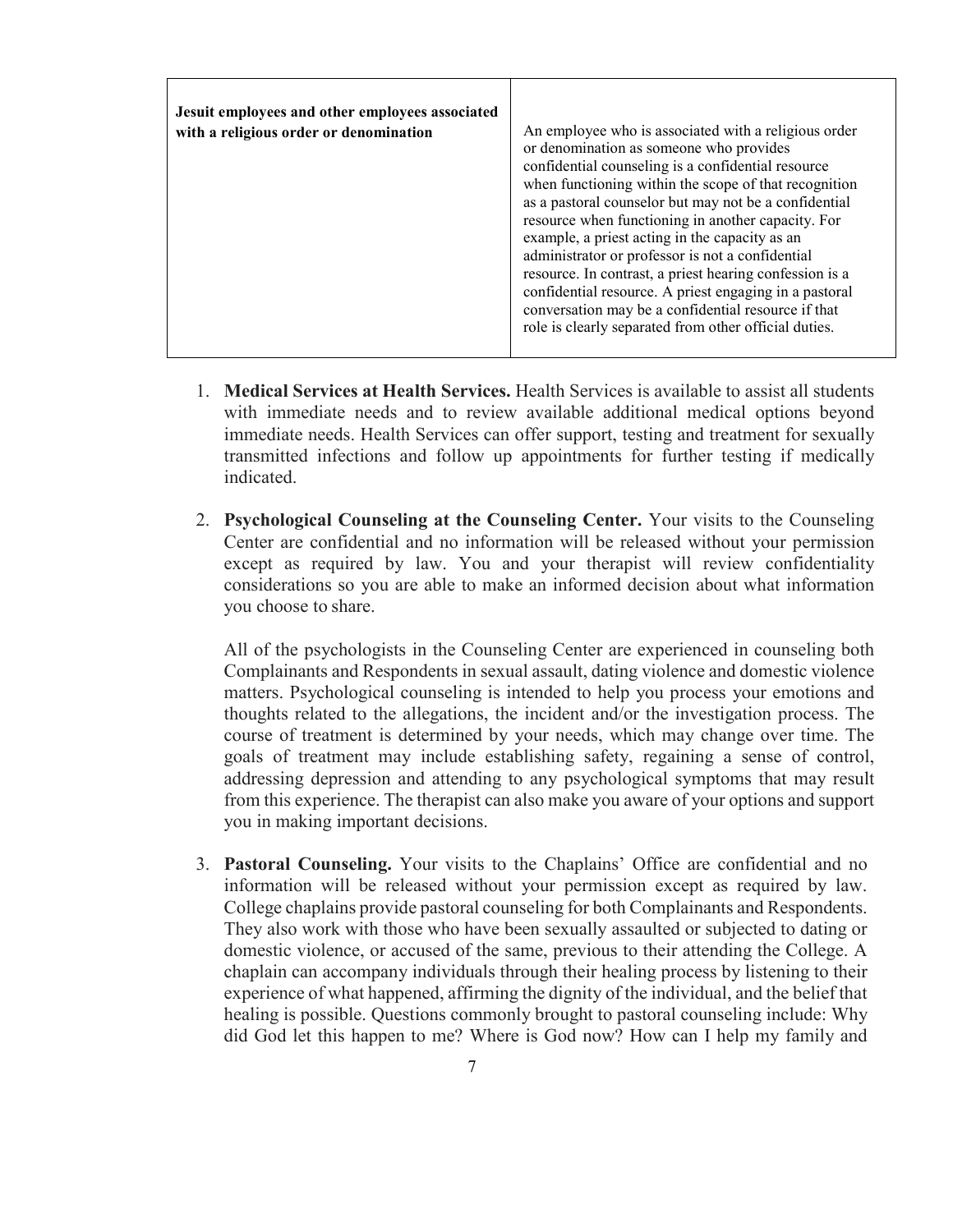friends understand what is going on with me? Will I ever feel better again? Is it OK that I am angry with God and others? How can I restore my sense of self-esteem? Will I ever be able to forgive or do I have to forgive?

- 4. **Employee Assistance Program.** KGA, Inc. is the College's designated Employee Assistance Program provider, and it is staffed by seasoned, licensed professionals who are committed to service delivery with personal attention. They offer up to five sessions of confidential counseling for faculty and staff to support emotional well-being. The Employee Assistance Program maintains confidentiality as permitted by law. Please note that the Employee Assistance Program will report any imminent threat to the safety of the College community.
- **C. Anonymous Reporting Option**. The College maintains an anonymous reporting form for those individuals who desire to report a complaint anonymously. Anonymous reports are permitted and will be reviewed and routed to the Office of Title IX and Equal Opportunity. Do not submit any personally identifiable information on the report form if you desire to remain anonymous. The anonymous reporting tool is available at https://cm.maxient.com/reportingform.php?CollegeoftheHolyCross&layout id=2 and from the College's Sexual Respect and Title IX website at [https://www.holycross.edu/sexual](https://www.holycross.edu/sexual-respect-and-title-ix)[respect-and-title-ix.](https://www.holycross.edu/sexual-respect-and-title-ix) The College may be required in accordance with state and/or federal law to: (i) investigate or address the alleged sexual misconduct, including when the alleged act was reported anonymously; (ii) assess whether a report triggers the need for a timely warning or emergency notification under state or federal regulations, the obligations of which may, in limited circumstances, result in the release of the reporting party's identity if provided; and (iii) disclose the identity of a reporting party (if known) to another student, an employee or a third party. In addition, the extent of the College's response may depend on the level of detail shared in the report.

#### **D. Non-Confidential College Reporting Options and Resources for All Parties.**

To report a violation, make a complaint, or seek information about the process under the Sexual Misconduct Policy or the Equal Opportunity and Discriminatory Harassment Policy, please contact the Title IX Coordinator. (See contact information in Section IV above).

You may also make a report to, or discuss an allegation under those policies with, other College employees. The College recognizes that individuals may feel most comfortable discussing incidents, situations and allegations with College employees whom the individual knows well. However, it is important to note that College employees, other than the confidential resources described above, are obligated by College policy to disclose reports and information concerning unlawful discrimination on the basis of sex, sexual orientation, gender identity, or marital or parental status (including pregnancy and pregnancy related conditions), sexual harassment (including, but not limited to, sexual violence, relationship violence, stalking and sexual misconduct), or retaliation toward any member of the College community that is shared with them to the Title IX Coordinator. These employees are known as "Responsible Employees."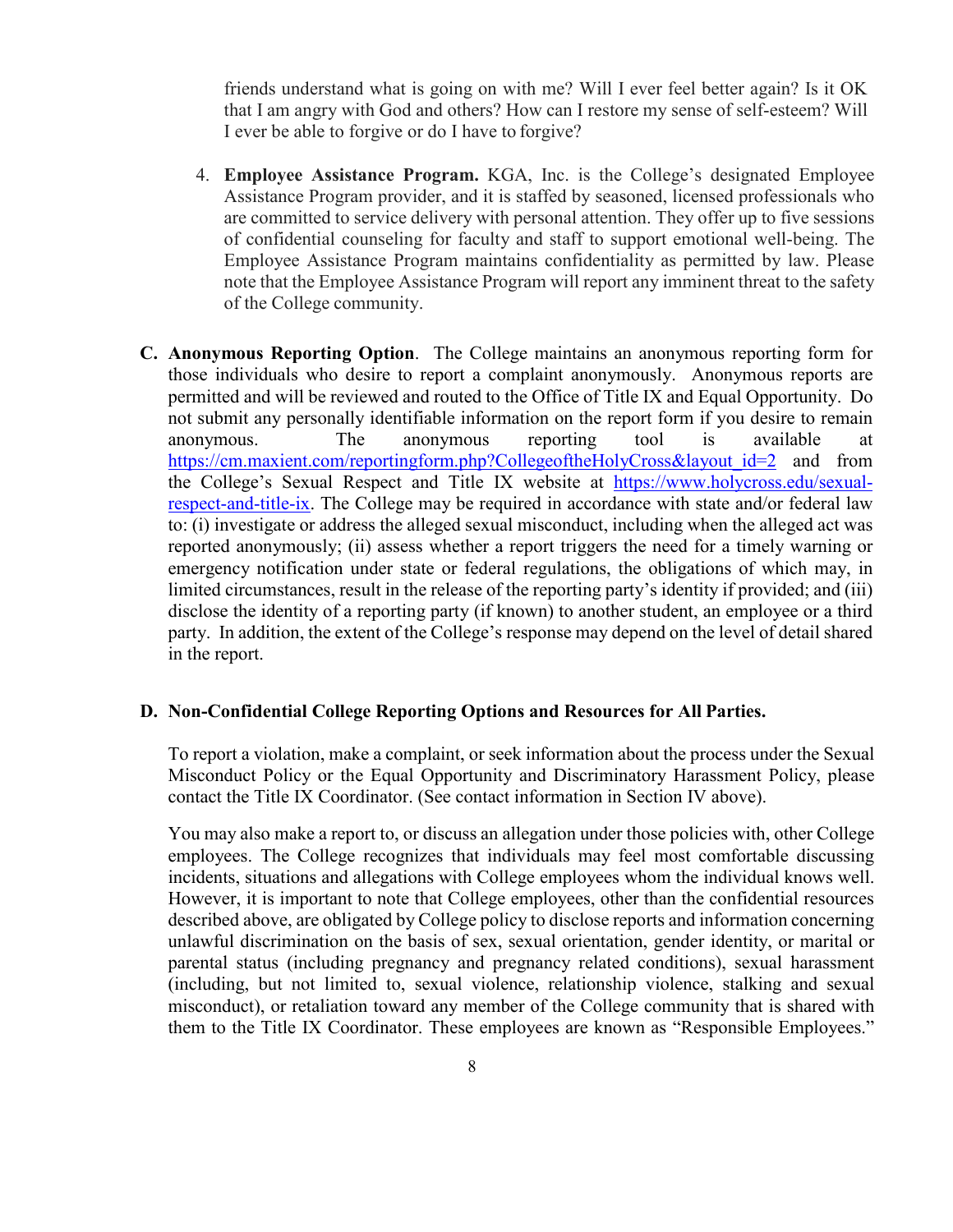With the exception of the confidential resources listed above, all full-time and part-time faculty and other employees and, with respect to student employees, Residence Assistants and dining captains, are considered Responsible Employees.

**E. Criminal Reporting Options.** Individuals who believe that they may have been victims of a crime may file a criminal complaint with the Department of Public Safety (508-793-2222) and/or the state or local police department (911) where the incident occurred. An individual may make a criminal complaint and also file a complaint under the College's Sexual Misconduct Policy or the Equal Opportunity and Discriminatory Harassment Policy.

The College encourages individuals to report potentially criminal incidents to law enforcement so appropriate measures can be taken to help individuals and prevent future crimes. However, individuals are never required to report an incident to law enforcement. The contact information for the Department of Public Safety, as well as other local law enforcement resources, include:

- Holy Cross Department of Public Safety, One College Street, Worcester, MA 01610, 508-793-2222. If you wish to file a report on campus, an officer in the Department of Public Safety is available to meet with you to receive your report.
- Worcester Police Department, 9-11 Lincoln Square (Exit 17 off I-290, turn left), 508-799-8606.
- West Boylston Police Department, 39 Worcester Street, 508-835-3233.
- District Attorney's Office, Child Abuse and Sexual Assault Unit, 255 Main Street, Worcester, MA, 508-792-0214.
- The Worcester County State Police, Detective Unit, 508-832-9124.

If you would like assistance in filing a report with the state or local police department, the Department of Public Safety will help. If you wish to file a report with off-campus authorities, you may choose to go directly to the local police department. The College will provide transportation for you to go to the police department to file a report with no questions asked unless your health or safety is at risk. You also may choose to have officers from the state or local police department come to campus. The College can arrange for a discreet and private place to meet for this purpose. These resources will provide information with respect to how to obtain a court-issued protective order. In the event that an individual obtains a protective order under state or federal law with respect to a College community member, the individual should notify the Director of the Department of Public Safety and provide a copy of the order and, following receipt and review thereof, the Director and Title IX Coordinator will meet with the individual with respect to the enforcement of the protective order. In addition, or alternatively, you may seek a College issued no-contact order through the Title IX Coordinator as set forth in Section VII.B.1(b) below.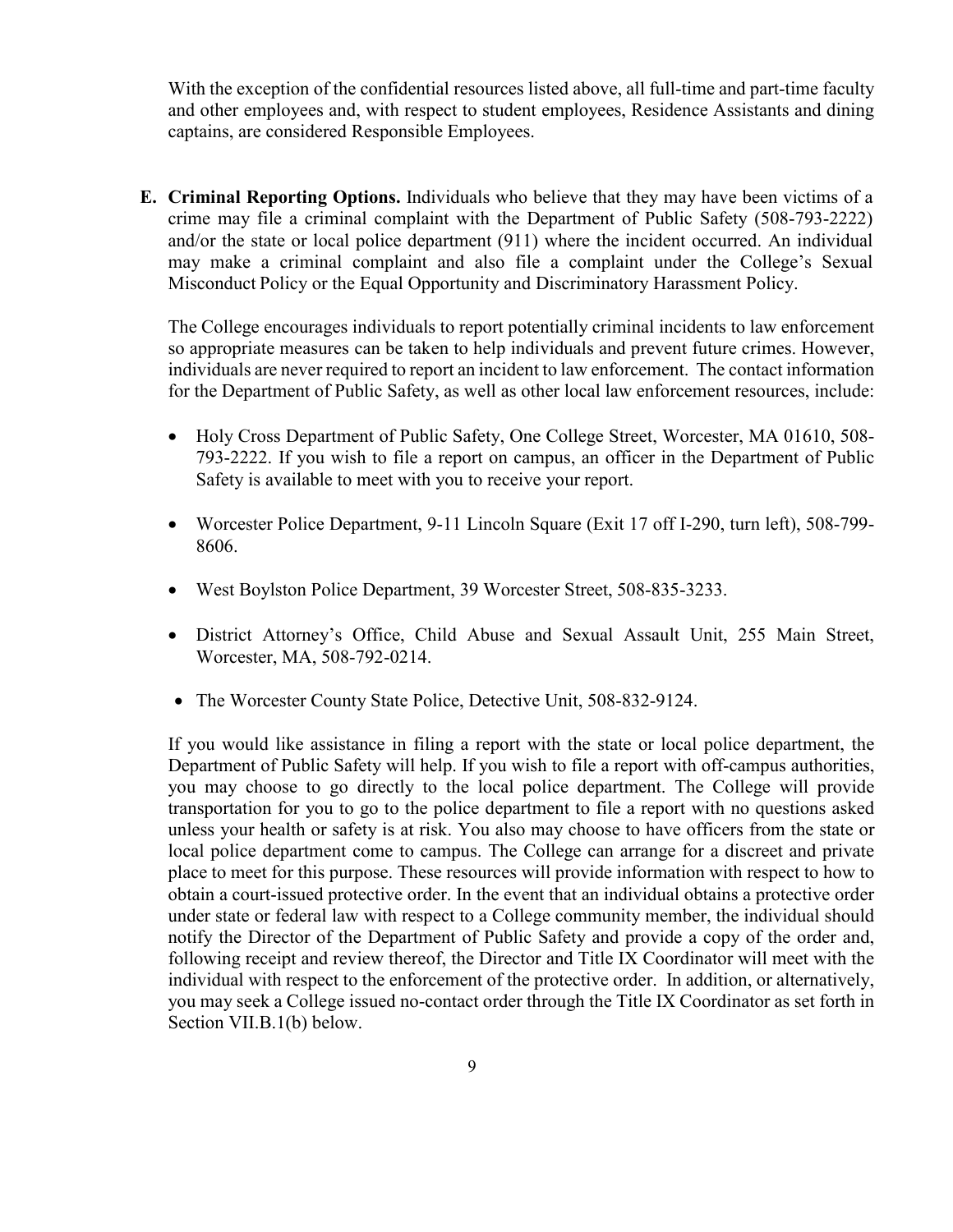**F. Governmental Reporting Options.** Other state and federal agencies may also be available resources if an individual has been subjected to discriminatory conduct that violates state or federal law. These include:

### **U.S. Department of Education, Office of Civil Rights** 5 Post Office Square, 8th Floor Boston, MA 02109

617-289-0111

#### **U.S. Equal Employment Opportunity Commission**

John F. Kennedy Federal Building 475 Government Center Boston, MA 02203 617-565-3200/800-669-4000

## **Massachusetts Commission Against Discrimination**

Worcester Office 484 Main Street Room 320 Worcester, MA 01608 508-453-9630

Boston Office One Ashburton Place Sixth Floor, Room 601 Boston, MA 02108 617-994-6000

Springfield Office 436 Dwight Street Second Floor, Room 220 Springfield, MA 01103 413-739-2145

New Bedford Office 800 Purchase Street Room 501 New Bedford, MA 02740 508-990-2390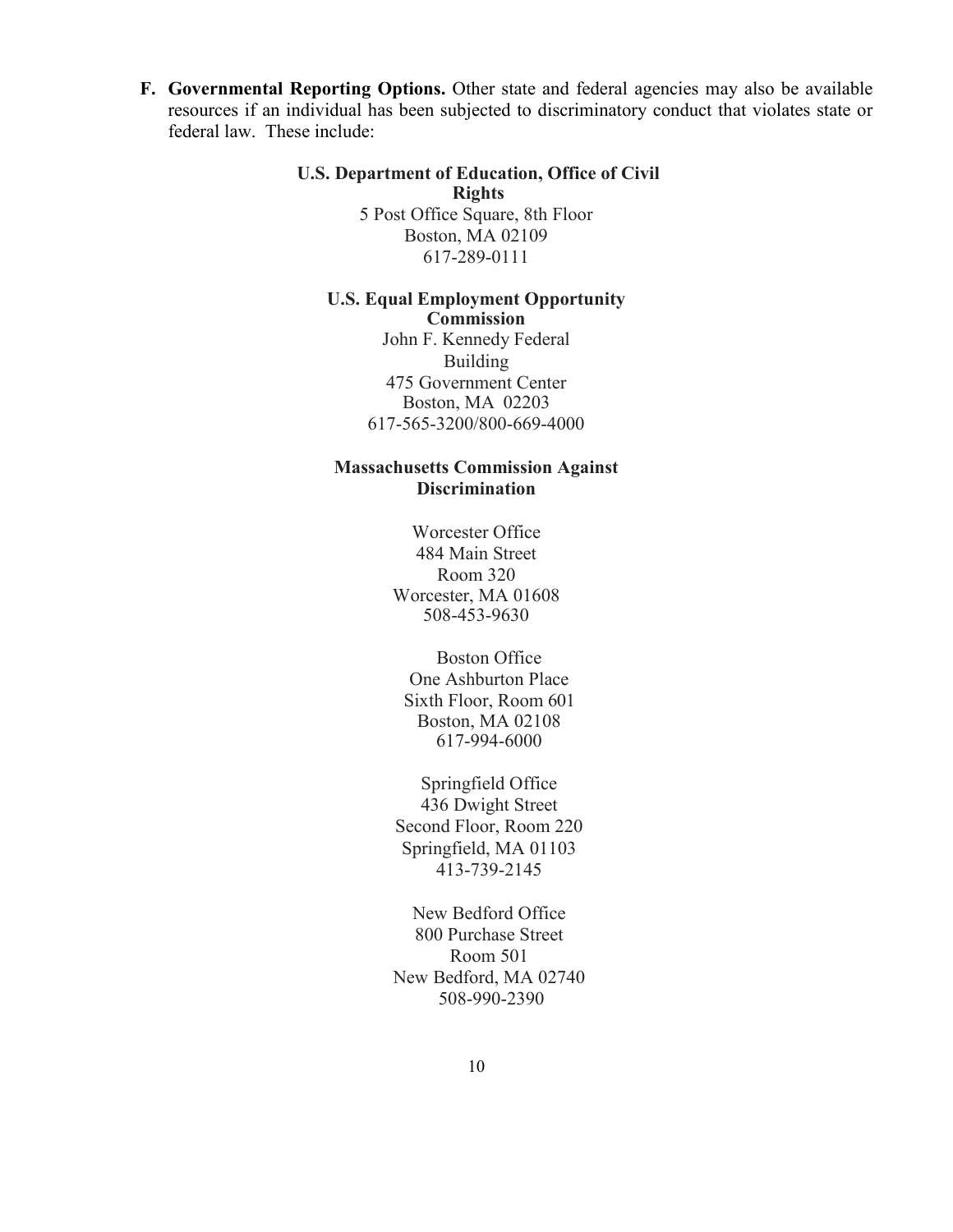## **G. Additional Resources for Individuals Who Have Experienced Sexual Violence, Other Inappropriate Sexual Contact, Relationship Violence and/or Stalking.**

Individuals who have experienced sexual violence, other inappropriate sexual contact, relationship violence, and stalking experience a wide range of normal feelings and have many questions and concerns. Similarly, when such abuse is perpetrated by someone with whom the impacted individual had a prior relationship of trust, this also can create challenging feelings of manipulation, betrayal, and/or exploitation. In some cases, particularly when such behavior<sup>[4](#page-10-0)</sup> is intentional and accompanies a form of sexual misconduct, it may be referred to as "grooming."

Regardless of whether the conduct occurs as a result of coercion, manipulation, or any form of grooming, no one deserves to be abused, assaulted or stalked. We want you to know that you are not alone. There are many resources at the College and other local and national resources to assist individuals.

**In an emergency, dial 911.** Immediately get to a safe place and call someone you trust.

- 1. **Consider Steps to Preserve Evidence.** Any person who has experienced sexual violence is encouraged to take steps to preserve evidence of the incident, as doing so may be necessaryto prove the crime or to obtain a protective order. Your clothing and surroundings may contain valuable evidence. Try to refrain from going to the bathroom unless you save a urine specimen in a clean container. Try to refrain from drinking, showering, douching, brushing your teeth, combing your hair, changing your clothing, or straightening up anything. It is natural to want to do these things, yet it is important that a physician be able to examine you as you are from the incident. If you need to change your clothes, place each garment worn during the incident in a separate paper (not plastic) bag. If the incident involves any written or electronic communications (such as texts, pictures, videos, social media posts, phone calls), try to preserve copies and not delete the originals. If they have been deleted, you may be able to recover them through your mobile carrier, particularly if they were deleted within the most current billing cycle.
- 2. **Confidential Off-Campus Medical Attention after Sexual Assault or Other Violence.**  Medical attention is strongly encouraged to treat any possible injuries, including internal injuries or infections, even if there is no visible injury. Please note that there are some medical actions that are more effective if taken immediately after an incident, such as testing and prophylactic measures regarding sexually transmitted infections, pregnancy testing, and/or evidence collection and toxicology testing if there are signs that drugs or alcohol facilitated the offense. Testing for some drugs (such as the date rape drug, GHB) must be done within a short time frame (12 hours) while others are present for longer periods of time. Prompt medical attention may be especially helpful to prevent the transmission of certain sexually transmitted infections, as long as medications are administered within the first 24-72 hours following an assault. Generally, one may discuss the incident with licensed

<span id="page-10-0"></span> <sup>4</sup> Such as an intentional course of conduct designed to increase opportunities for sexual misconduct, minimize resistance or withdrawal, and/or to reduce disclosure or belief.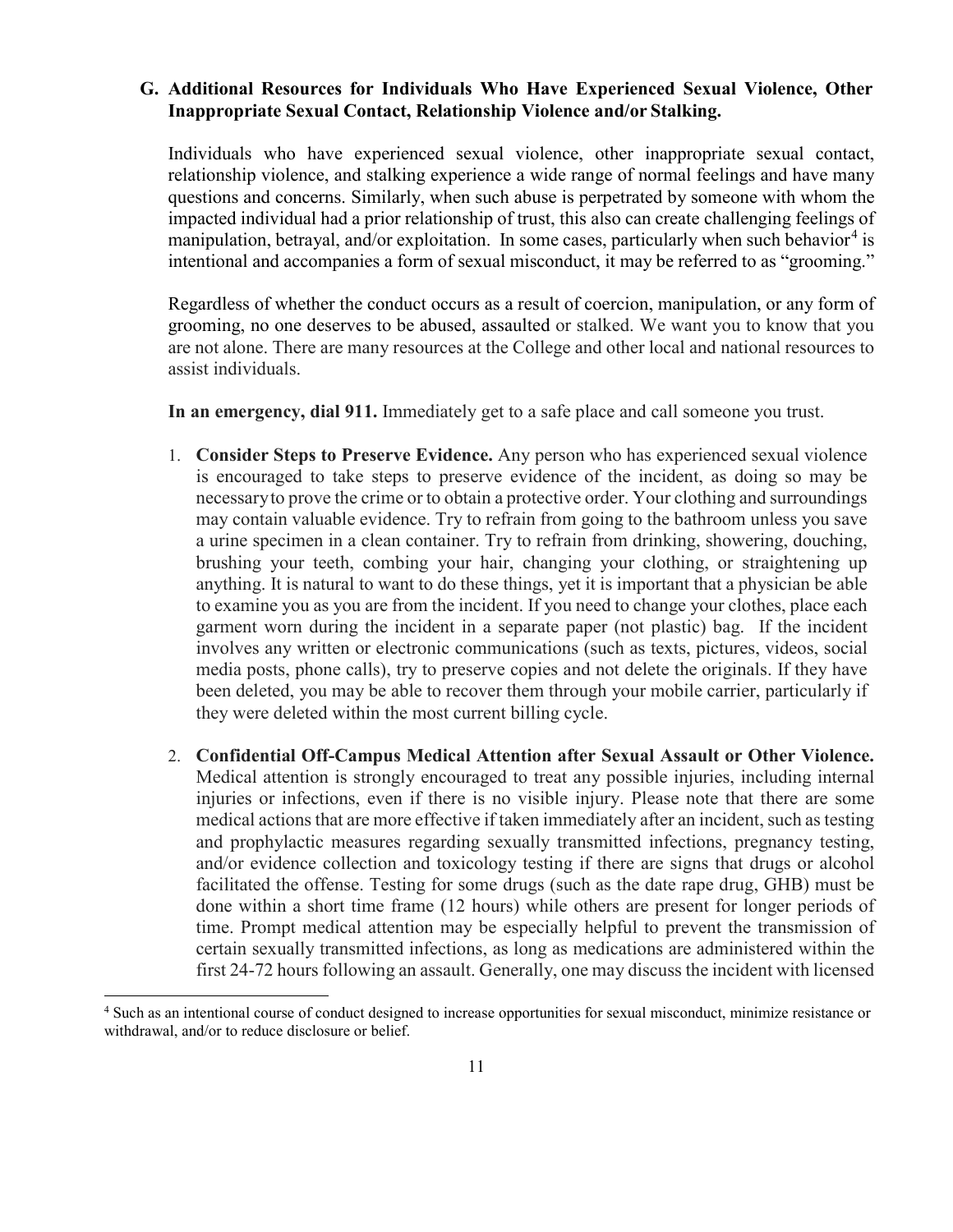medical personnel on a confidential basis.

For these reasons, the College recommends that any person who has experienced sexual violence obtain medical assistance at a hospital immediately after or within 72 hours of a sexual assault. These providers offer physical exams and provide sexual and reproductive health services (e.g., sexually transmitted infections and pregnancy testing). Sexual assault nurse examiners are available through the following local agencies:

- St. Vincent's Medical Center, Emergency Room, 508-363-6025
- University of Massachusetts-Memorial Hospital, Emergency Room, 508-334-6481
- University of Massachusetts-University Campus, Emergency Room, 508-421-1750
- University of Massachusetts-University Campus, Emergency Mental Health, 508- 856-3562

The College's Department of Public Safety officers will transport you to the hospital without the need to disclose the purpose of the visit. You may also secure a taxi or rideshare through Health Services during business hours or be transported by friends to the hospital.

A Sexual Assault Medical Examination is used to (a) collect evidence important in criminal prosecution or a civil case, and (b) treat possible injuries or illness sustained from the offense. This examination is a voluntary procedure and it does not commit you to any legal action. You are not required to make a police report. Any evidence collected during the examination is held up to six months in a confidential file which is identified only by a number, not a name. It is an individual's right to ask for a sexual assault nurse examiner to perform the examination.

There is no charge for a sexual assault medical examination completed in a Massachusetts hospital within five days of a sexual assault occurring in the Commonwealth. The hospital where the examination occurred will work with the Massachusetts Victim Compensation  $\&$ Assistance Division for the payment of any lab work, emergency room fees, physician fees during the hospital visit and/or medications prescribed. You may also be eligible for additional services associated with your aftercare deemed medically necessary as a result of the incident. This can include further medical treatment, medications, counseling, replacement bedding and clothing (taken during the administration of the kit), security measures, etc. To be eligible for these post-exam services, you will need to complete the Massachusetts Sexual Assault Forensic Kit Post Exam Application provided at the time of discharge.

If a victim-survivor did not obtain an examination, the Massachusetts Victim Compensation Fund may also cover the costs of the examination care as well as post-examination care (for example, follow up care for sexually transmitted infection prevention, medication, and testing, counseling, security measures, and lost wages, among others) but only if a standard Crime Victims Compensation application to the Fund is completed and submitted from the victim-survivor. Additionally, a report must be filed with law enforcement. More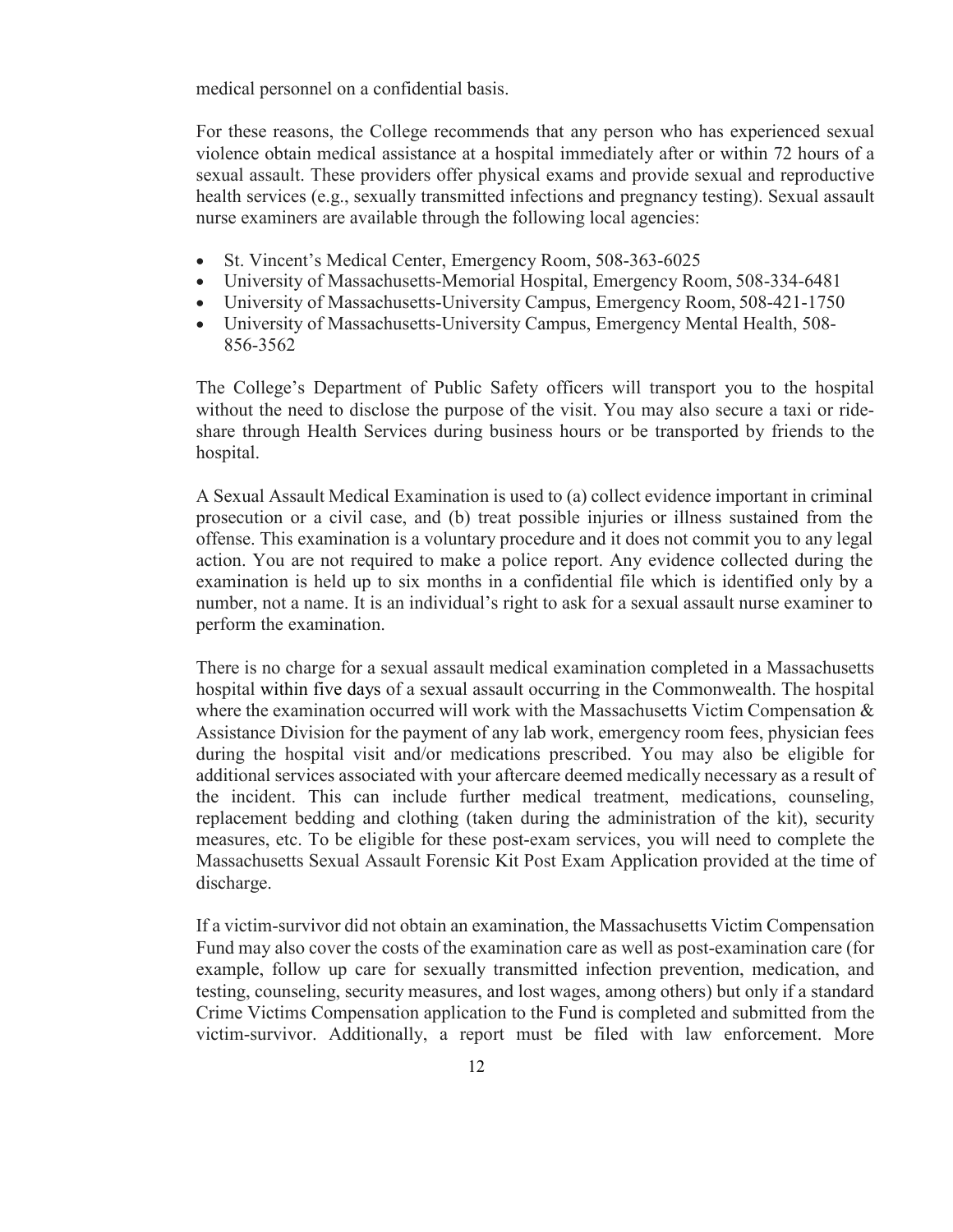information can be obtained at [www.mass.gov/ago/vcomp.](http://www.mass.gov/ago/vcomp)

The Director of Health Services or Health Services staff are available to assist individuals in determining what resources are available. A meeting can be scheduled by calling Health Services at 508-793-2276. Health Services staff can maintain the information learned in these processes confidentially, as stated in the description of Confidential Resources in Section V.A and V.B. above. The staff can provide immediate care in a safe environment and review available options with you. Transportation to a local hospital with a support person of your choice can be arranged.

- **H. Additional Off-Campus Support and Resources - Shelters, Hotlines, Advocacy, and Support.** In addition to the on-campus resources described in Section V. A, B. D and E above, many off-campus resources are available to support you. These service providers are not required to report any information to the College and will generally maintain an individual's confidentiality.
	- Pathways for Change, 588 Main Street, Worcester, 800-870-5905 (24–hour hotline); Office 508-852-7600; TTY 888-887-7130. Medical advocacy, peer support, police and court advocacy.
	- YWCA Daybreak/SAFEPLAN, One Salem Square, Worcester, MA Assault and Domestic Violence 508-755-9030 (24-hour hotline). Court advocacy, counseling, emergency shelter, support groups.
	- For additional rape crisis programs in Massachusetts, please see: [http://www.mass.gov/eohhs/docs/dph/com-health/violence/rape-crisis-center](http://www.mass.gov/eohhs/docs/dph/com-health/violence/rape-crisis-center-list.pdf)[list.pdf.](http://www.mass.gov/eohhs/docs/dph/com-health/violence/rape-crisis-center-list.pdf)
	- Llamanos, Statewide Spanish Helpline, Rape Crisis Center of Central MA, 799 West Boylston Street, Worcester, MA, 800-223-5001.
	- New Hope, Attleboro, MA Domestic Violence and Sexual Assault Hotline, 800-323-HOPE (4673). Advocacy, emergency shelter, SAFEPLAN (24-hour hotline).
	- Violence Recovery Program (LGBT) at Fenway Health, 617-927-6250. Provides counseling, support groups, advocacy, and referral services to lesbian, gay, bisexual and transgender victim-survivors of bias crime, domestic violence, sexual assault and police misconduct.
	- RAINN (Rape, Abuse, and Incest National Network) National Sexual Assault Hotline, 800-656-HOPE (4673) (24-hour hotline); [www.rainn.org](http://www.rainn.org/) (online chat).
	- Boston Area Rape Crisis Center. 24-hour hotline: [800-841-8371;](tel://1-800-841-8371/) <https://barcc.org/>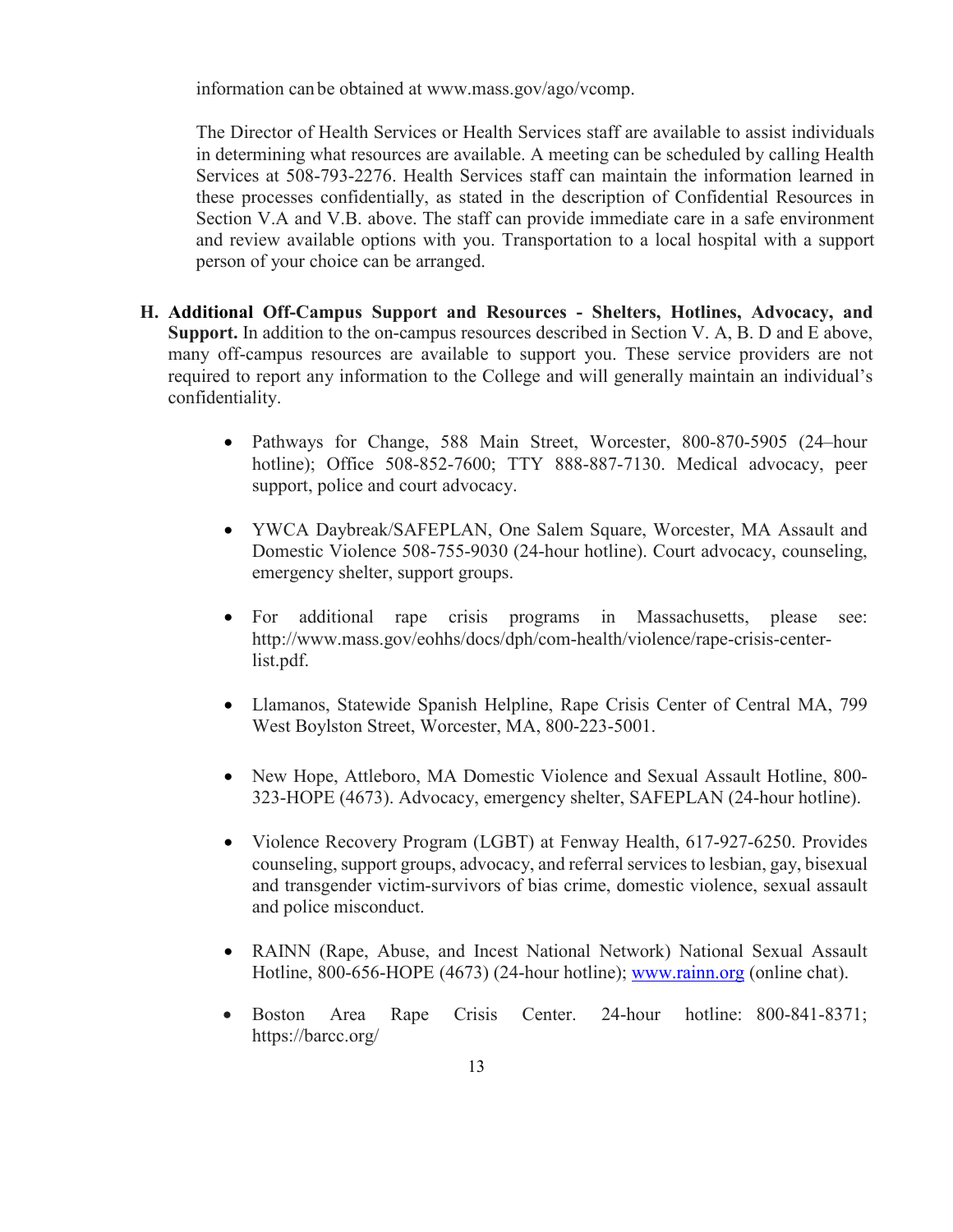- National Domestic Violence Hotline, 800-799-7233 (24-hour hotline); <http://www.thehotline.org/> (online chat).
- The National Stalking Resource Center, http/[/www.victimsofcrime.org/our](http://www.victimsofcrime.org/our-)programs/stalking-resource center, Victim Connect Helpline, 855-484-2846; Office, 202-467- 8700.
- National Suicide Prevention Lifeline (800) 273-8255 (24-hour hotline) Lifeline Crisis Chat, [http://chat.suicidepreventionlifeline.org/GetHelp/LifelineChat.aspx.](http://chat.suicidepreventionlifeline.org/GetHelp/LifelineChat.aspx)

Resources for legal advice or representation or requiring immigration or visa assistance:

- Community Legal Aid, 405 Main Street, 4<sup>th</sup> Floor, Worcester, MA, 800-649-3718[;](http://www.communitylegal.org/) [www.communitylegal.org.](http://www.communitylegal.org/) Free, civil legal assistance, including immigration and domestic violence, to low-income residents of central and western Massachusetts.
- Worcester County Bar Association Office, 508-752-1311; 800-622-9700. For lawyer referral service, including a reduced fee program, for all types of legalrepresentation.
- Mass Legal Help, [www.masslegalservices.org/FindLegalAid.](http://www.masslegalservices.org/FindLegalAid) Free legal aid for qualified individuals: immigration, domestic violence, shelter, etc.
- Victim Rights Law Center. 617-399-6720 x19, [http://www.victimrights.org/resources](http://www.victimrights.org/resources-survivors)[survivors.](http://www.victimrights.org/resources-survivors)
- Public Defender Agency of Massachusetts, 340 Main Street, Worcester, MA, 508-368-1850. *Criminal defense only.* Free for those who qualify based on income.

## **VI. Additional Considerations**

## **A. Privacy and Confidentiality: Treatment of Reported Information.**

1. **Requests for Confidentiality or No Investigation**. The College will act with discretion with regard to the privacy of individuals and the sensitivity of the situation when it receives a report of conduct that could trigger the Sexual Misconduct Policy. The College will not share the identity of a Party except as necessary to carry out the College's disciplinary policies and procedures or as permitted by federal or state law. In addition, this provision does not limit disclosure of findings of responsibility if permitted by applicable law.

There are certain instances in which the College has a broader obligation to the College community and may need to override an individual's request for privacy or that the College not investigate a matter or not continue with an investigation in which a Complainant is unwilling to continue to participate. Because such requests could impact the College's ability to appropriately address and resolve the behavior in question, the College will weigh these requests very carefully.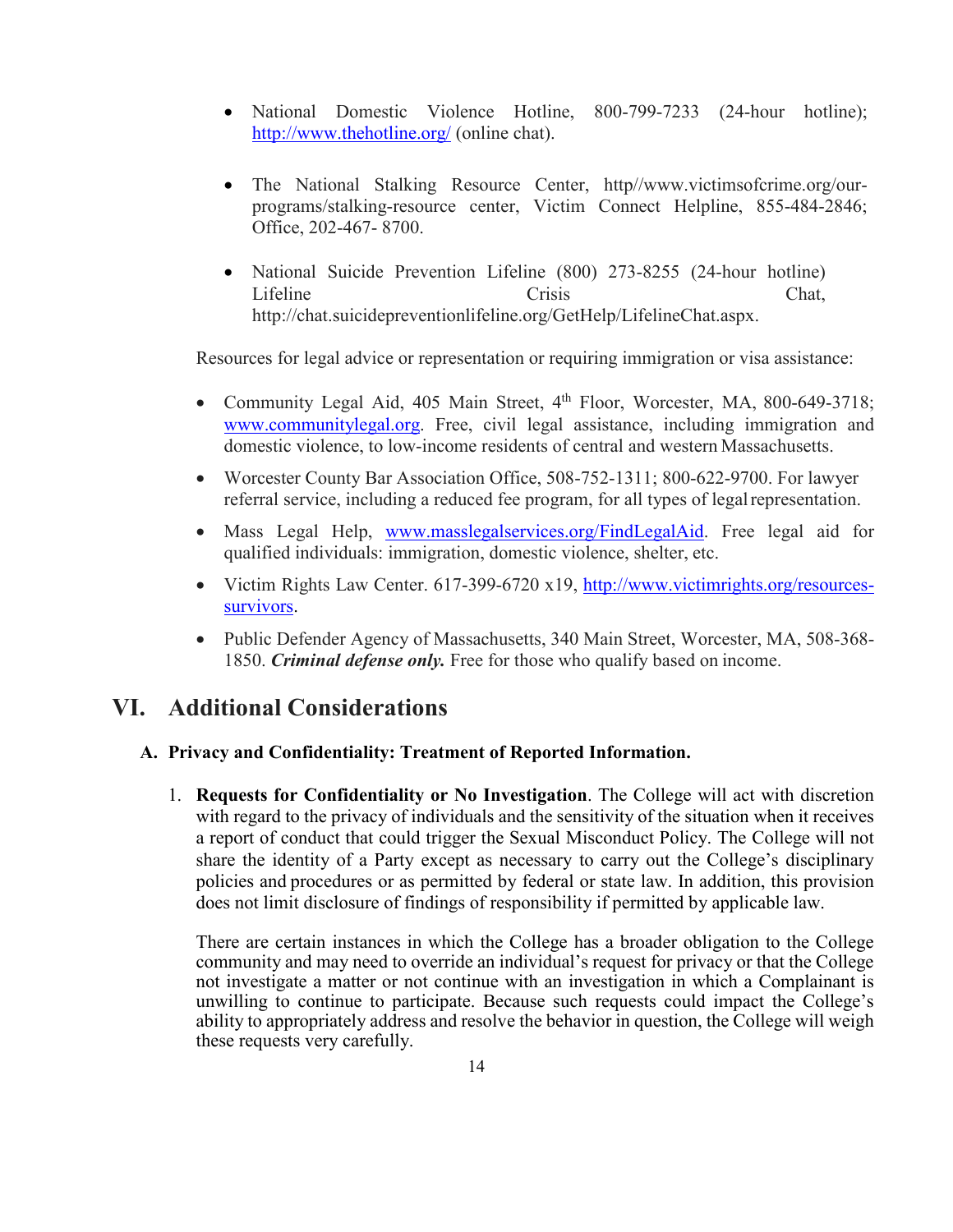In the case of sexual misconduct allegations, the Title IX Coordinator will evaluate the request for confidentiality or that an investigation/discipline not occur (which requests must be in writing) by considering a range of factors including, but not limited to, whether:

- There appears to be a pattern or history of alleged perpetration or violence.
- There exists a threat alleged that the Respondent threatened further or future violence.
- The misconduct was alleged to have been committed by multiple parties.
- The alleged Respondent holds a position of power over the impacted individual(s) or others.
- The impacted individual is a minor.
- The party does not want to go forward as a result of threats, coercion, or other conduct that could be viewed as a form of intimidation.

The presence of one or more of these factors may lead the College to commence an investigation independently or continue an investigation regardless of the cooperation of the Complainant. If so, the College will inform the Complainant prior to proceeding and will to the extent possible share information with the individuals responsible for handling the College's response and others involved in the investigation and the oversight thereof. In the event that a Complainant requests that the College inform the Respondent that the Complainant asked the College not to investigate or seek discipline, the College will honor the request and inform the Respondent that the College made the decision to proceed independently.

If the College does not proceed, the College will consider broader remedial action, such as increased or targeted education or prevention measures, increased monitoring, security or supervision, conducting surveys and/or revisiting its policies and practices. If utilized, such action is not a form of sanction.

2. **Disclosure of Sexual Misconduct at Public Awareness Events.** Public awareness events such as "Take Back the Night", candlelight vigils, "survivor speak outs" and other public forms in which individuals disclose incidents of sexual violence, dating or domestic violence or stalking are not considered notice to the College adequate to trigger an obligation to investigate. However, such events may inform the College's prevention and education efforts.

#### **B. Duty to Report Discrimination, Harassment, Retaliation and Other Misconduct.**

Other than the confidential resources described above in Section V.A. and V.B., each College trustee, faculty member or other employee, and with respect to student employees, resident assistants and dining captains, are considered "Responsible Employees." This means that when they learn of an allegation of unlawful discrimination, discriminatory harassment, or sexual harassment (including, but not limited to, sexual misconduct, sexual violence, sexual exploitation, dating and domestic violence, and stalking), or retaliation toward any member of the College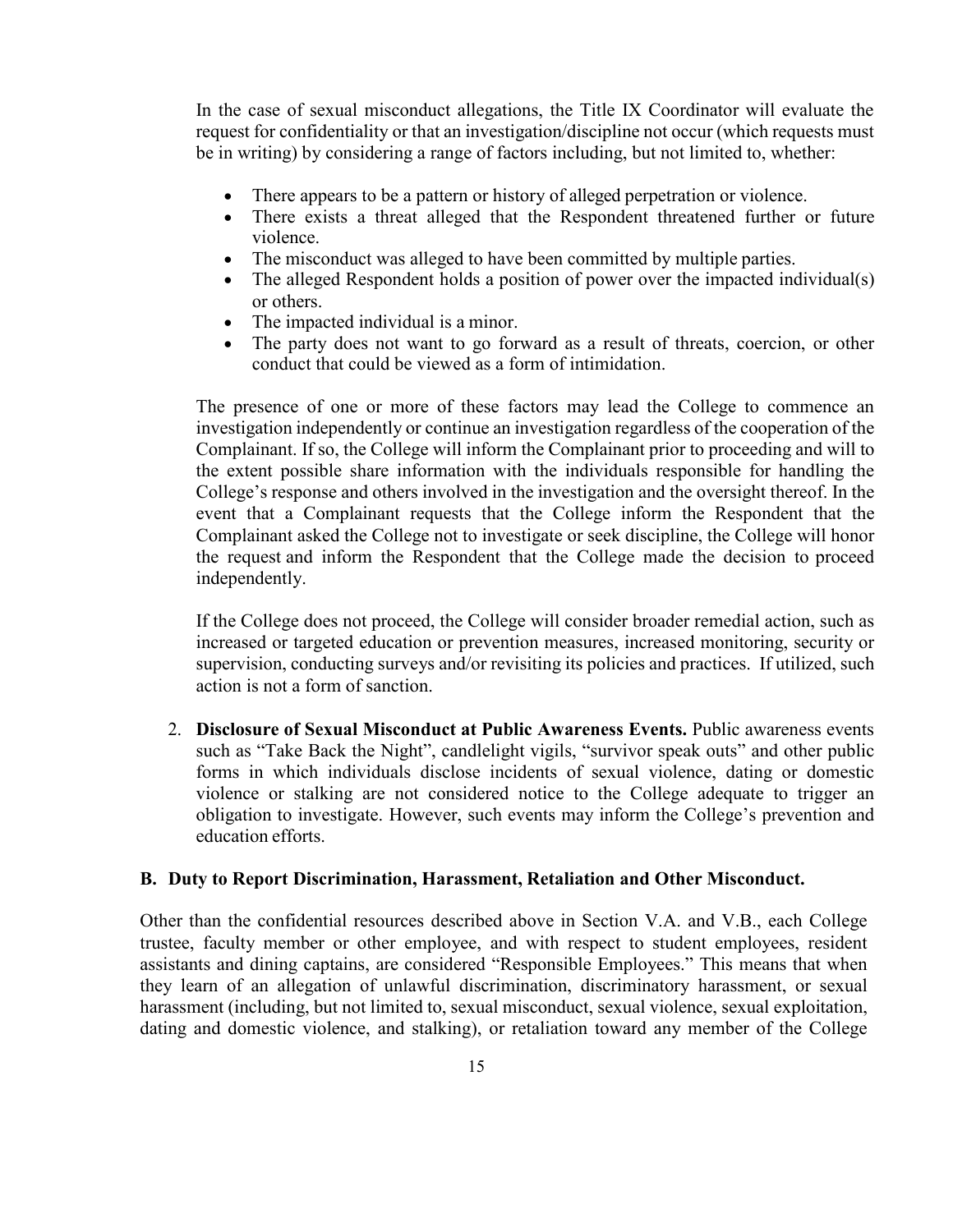community, they are required to notify the Title IX Coordinator promptly in writing or by telephone. In addition, College employees who are designated as campus security authorities (CSAs) for the purposes of the Clery Act must provide the Department of Public Safety with nonidentifying statistical information regarding all reported incidents of Clery crimes (including, but not limited to, sexual assault, dating violence, domestic violence, stalking and hate crimes). Any questions about the reporting or confidentiality status of an individual should be directed to the Title IX Coordinator.

Any Responsible Employee who fails to make a report to the Title IX Coordinator upon learning of an allegation of prohibited conduct under this Policy, the Equal Opportunity and Discriminatory Harassment Policy or the Policy on Protection of Children may be subject to disciplinary action under the Equal Opportunity and Discriminatory Harassment Policy.

For requirements regarding mandated reporting of child abuse and neglect, please see the Policy on Protection of Children at https:/[/www.holycross.edu/compliance-and-risk-management/policy](http://www.holycross.edu/compliance-and-risk-management/policy-)protection-children.

## **C. Crime Log, Statistical Reporting, Emergency Notifications and Timely Warnings**.

The Clery Act requires the College to maintain a daily log of certain reported crimes that occurred on campus, College-controlled property, and public property immediately adjacent to campus, to publish an Annual Campus Crime Report concerning those reported crimes, and to issue emergency notifications and/or timely warnings. The current Annual Campus Crime Report can be found on the webpage of the Department of Public Safety at [https://www.holycross.edu/campus-life/public](https://www.holycross.edu/campus-life/public-safety/annual-security-and-fire-safety-reports)[safety/annual-security-and-fire-safety-reports.](https://www.holycross.edu/campus-life/public-safety/annual-security-and-fire-safety-reports) In connection with such reports involving sexual assault, dating or domestic violence or stalking, the Department of Public Safety will include the reported crime in its crime log and annual campus crime report statistics without identifying the alleged victim-survivor or other information prohibited by law. The Department of Public Safety will also issue emergency notifications and/or timely warnings, as appropriate, without the name or other personally identifying information about the alleged victim-survivor.

#### **D. Consensual Sexual Relationships Involving Employees.**

- 1. **Employee Relationships with Students**. No faculty member or other employee (whether permanent, temporary, full- or part-time) may engage in any type of romantic or amorous relationship or sexual activity of any type, even if consensual, with a student at any time. Student-employees are not considered "employees" for the purpose of this paragraph. The College may make exceptions to this prohibition on a case-by-case basis and only with the express prior written approval of the Director of Human Resources and the Title IX Coordinator. Violations of this prohibition are addressed through the Equal Opportunity and Discriminatory Harassment Policy.
- 2. **Relationships between Supervisory Employees and Others**. Romantic or amorous relationships that might be appropriate in other circumstances have inherent dangers when they occur between supervisors and individuals whom they supervise. Such relationships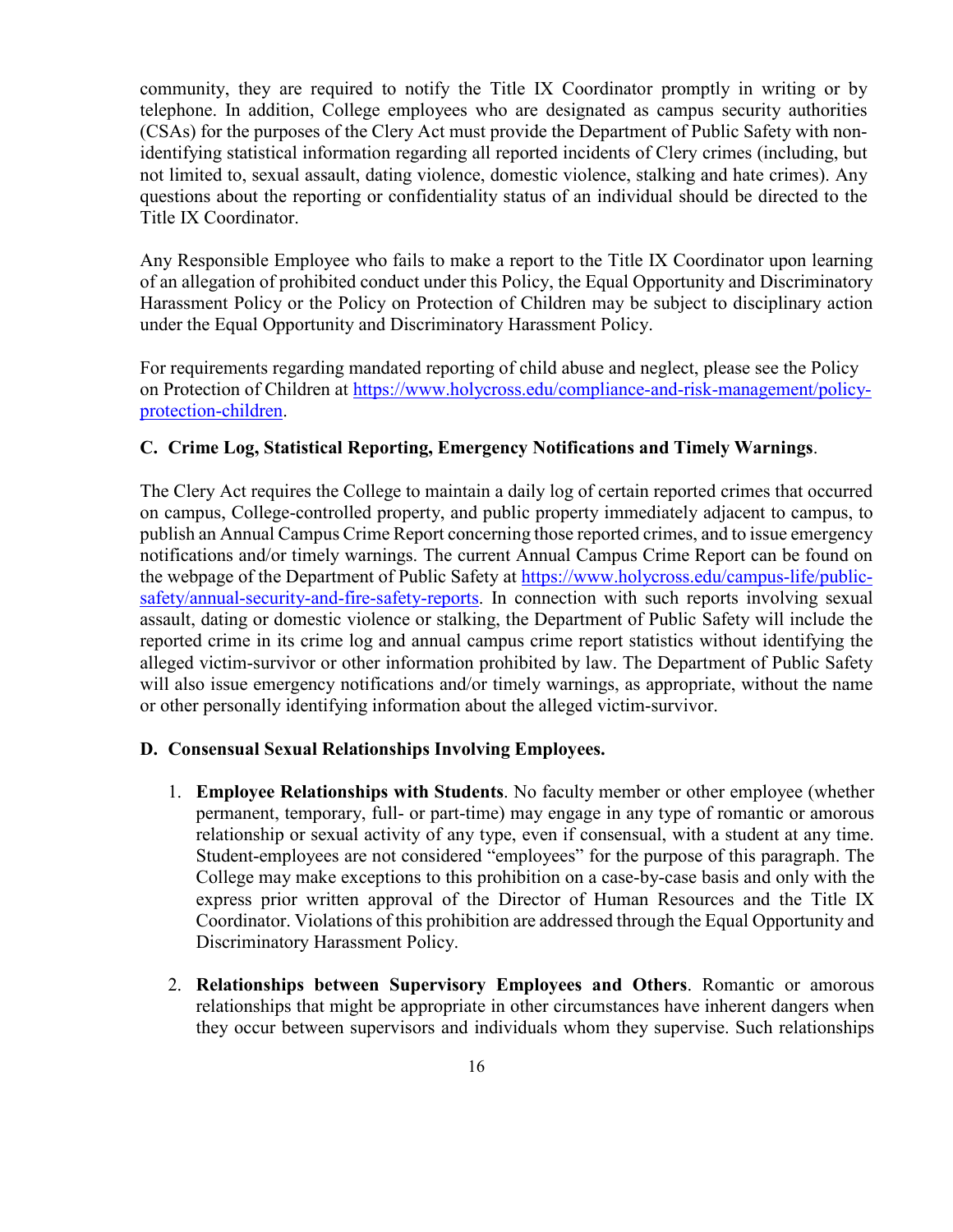are fundamentally asymmetric and unprofessional, and they raise serious concerns about validity of consent, conflict of interest and fair treatment. In addition, such relationships are to be avoided because they may create an impression on the part of colleagues of inappropriate or inequitable professional advantage or favoritism that is destructive to the working or learning environment and may raise doubts about the integrity of work performed. In addition to the prohibition of employee/student relationships described above, College administrators, faculty, and staff should be aware that any sexual, dating or romantic involvement with any individual, including faculty, staff, or person engaged as volunteer, intern, or independent contractor, over whom they have direct supervisory responsibility, even if consensual, is prohibited by the College through the Equal Opportunity and Discriminatory Harassment Policy. Even when both parties have initially consented to such a relationship, it is the administrator, faculty member, or staff member who, by virtue of his, her or their special supervisory responsibility, will be held accountable for the unprofessional relationship or abuse of authority. The Title IX Coordinator, together with either the Provost/Dean of the College with respect to faculty members, or the Director of Human Resources with respect to other employees, will make exceptions to this prohibition in appropriate circumstances (e.g., a dual career couple recruited to work in the same scholarly area), with implementation of any necessary measures to avoid conflicts of interest or the appearance of conflicts of interest. Violations of this prohibition are addressed through the Equal Opportunity and Discriminatory Harassment Policy.

## **VII. How the College Will Address Unlawful Harassment on the Basis of Sex, including Sexual Misconduct and Retaliation**

The College will not tolerate unlawful discrimination or harassment on the basis of person's sex, marital or parental status (including pregnancy and pregnancy related conditions), sexual orientation, gender identity or any other unlawful basis or retaliation in its community. This Policy describes how the College will respond to various forms of sexual misconduct, as described below. The College also prohibits other forms of sex and gender-based misconduct through the Equal Opportunity and Discriminatory Harassment Policy.

These policies and procedures apply to all College community members, and all members of the College community are responsible for being familiar with and abiding by them at all times. The following section defines the conduct prohibited under this Policy. If you have any questions about the definition or application of any of these terms, the applicability of this or other College policies, or the resources available to you as a member of the College community, please contact the Title IX Coordinator.

In certain circumstances, provided the parties are properly notified, the College also reserves the right to adjudicate alleged conduct under the Equal Opportunity and Discriminatory Harassment Policy if the Title IX Coordinator, in his, her or their sole discretion, based upon information known to him, her or them at that time, is satisfied that the behavior does not rise to the level of constituting sexual misconduct as defined in this Policy.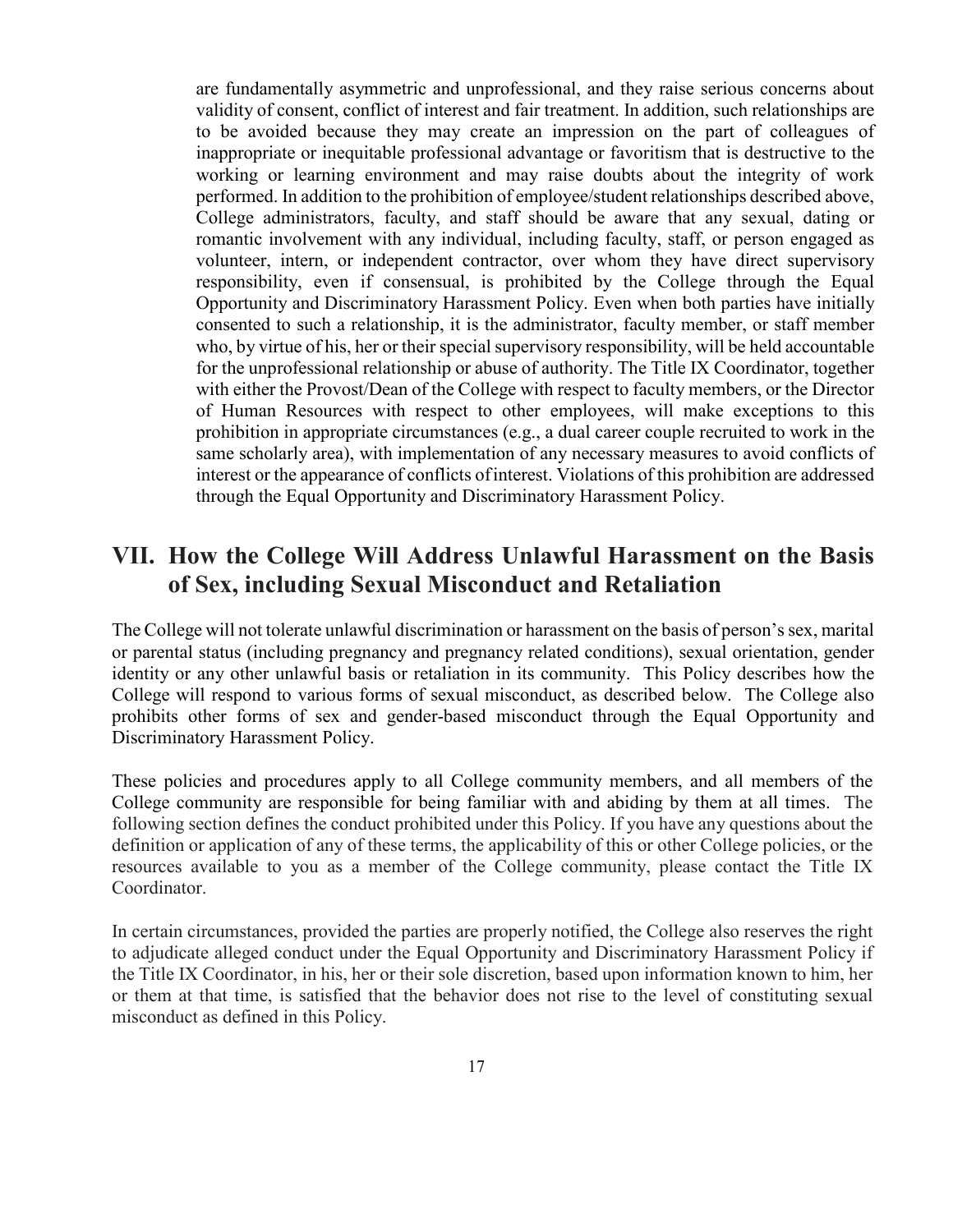## **A. Definitions Under the College of the Holy Cross Sexual Misconduct Policy**

## **Prohibited Conduct**

The following are the definitions of conduct that is prohibited under the College's Sexual Misconduct Policy ("Prohibited Conduct").

Any individual, regardless of gender, sexual orientation or gender identity, can experience or commit a violation, and these behaviors can occur between people of the same or different genders or gender identities.

## **Sexual Harassment**

Sexual harassment consists of two basic types:

**Quid Pro Quo Harassment**. Any action in which submission to or rejection of unwelcome conduct of a sexual nature is made either explicitly or implicitly a term or condition of an individual's education, grades, recommendations, extracurricular programs or activities, or employment opportunities.

**Hostile Environment Based on Sex.** Any unwelcome conduct of a sexual nature that is so severe, pervasive and objectively offensive that it effectively denies a person equal access to the recipient's education program or activity<sup>[5](#page-17-0)</sup>.

**Forms of Sexual Harassment**: In some cases, sexual harassment is obvious and may involve an overt action, a threat, or reprisal. In other instances, sexual harassment is subtle and indirect, with a coercive aspect that is unstated. Some examples include the following:

- Sexual harassment can occur between persons of equal power status (*e.g.*, student to student, staff to staff) or between persons of unequal power status (*e.g.*, faculty member to student, coach to student-athlete). Although sexual harassment often occurs in the context of the misuse of power by the individual with the greater power, a person who appears to have less or equal power in a relationship can also commit sexual harassment. This includes, but is not limited to, use of a position of power or authority to: (1) threaten or punish, either directly or by implication, for refusing to tolerate harassment, for refusing to submit to sexual activity, or for reporting harassment, or (2) promise rewards in return for sexual favors.
- Sexual harassment can be committed by or against an individual or by or against an organization or group.
- Sexual harassment can be committed by an acquaintance, a stranger, or people who shared a

<span id="page-17-0"></span><sup>&</sup>lt;sup>5</sup> The federal government has recently required that behavior must be measured based on whether the unwelcome conduct is so severe, pervasive, and objectively offensive that it effectively denies a person equal access to the recipient's education program or activity. In addition, conduct occurring outside the jurisdictional requirements of Title IX may be addressed pursuant to the Equal Opportunity and Discriminatory Harassment Policy.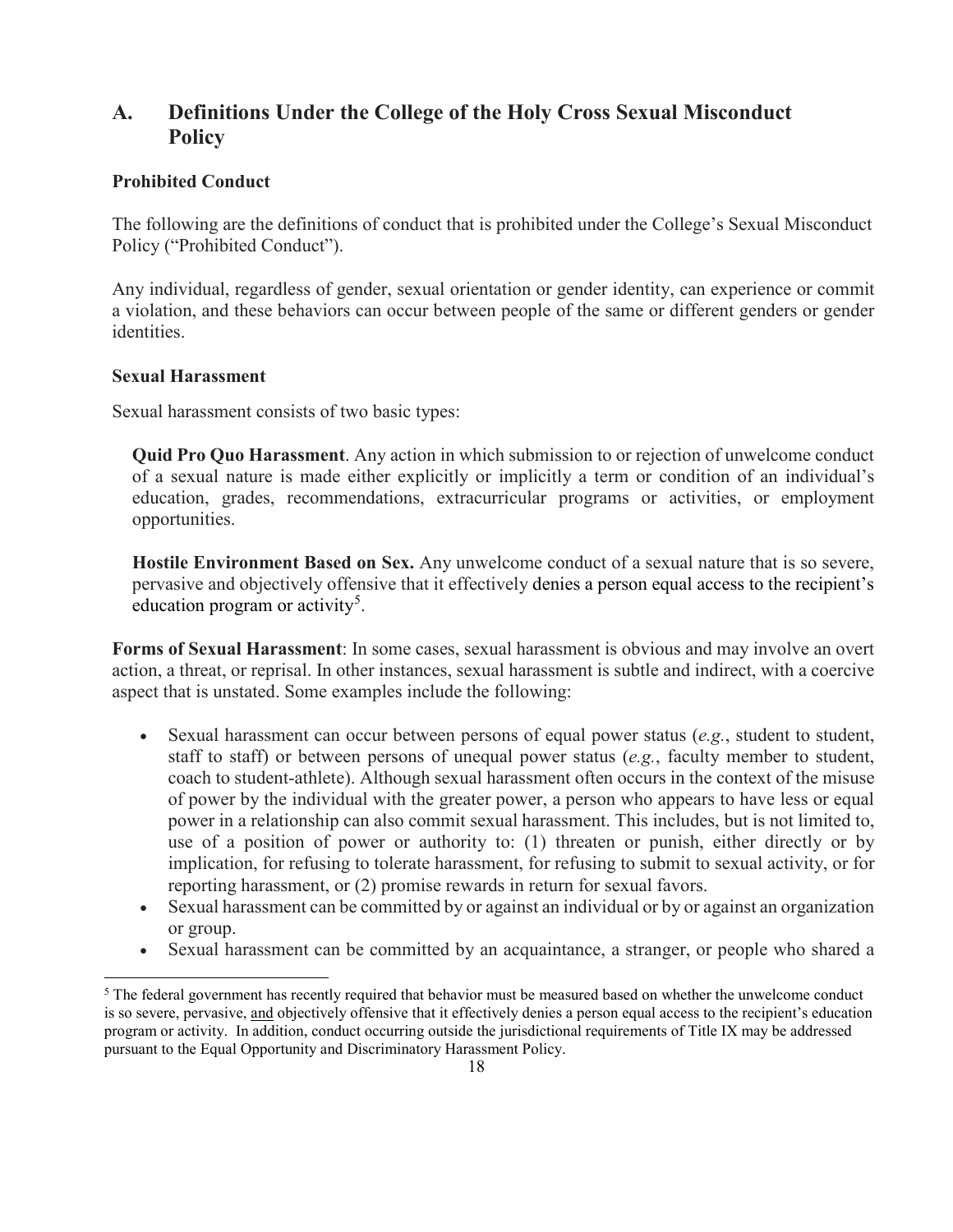personal, intimate, or sexual relationship.

• Sexual harassment can occur by or against an individual of any sex, gender identity, gender expression, or sexual orientation.

Examples of behavior that might be considered sexual harassment include, but are not limited to:

- Unwanted sexual innuendo, propositions, sexual attention or suggestive comments and gestures; inappropriate humor about sex or gender-specific traits; sexual slurs or derogatory language directed at another person's sexuality, gender, gender identity, sexual orientation or gender expression; insults and threats based on sex, gender, gender identity, sexual orientation or gender expression; and other oral, written or electronic communications of a sexual nature that an individual communicates is unwanted and unwelcome.
- Written graffiti or the display or distribution of sexually explicit drawings, pictures, or written or electronic materials; sexually charged name-calling; or the circulation, display, or creation of e-mails, text or social media messages, or web sites of a sexual nature.
- Display or circulation of written or electronic materials or pictures degrading to an individual or gender group where such display is not directly related to academic freedom, or to an educational/pedagogical, artistic, or work purpose.
- Unwelcome physical contact or suggestive body language, such as touching, patting, pinching, hugging, kissing, or brushing against an individual's body.
- Physical coercion or pressure of an individual to engage in sexual activity, or punishment for a refusal to respond or comply with sexual advances.

**Sexual Violence**. Physical sexual acts perpetrated against a person's will or where a person is incapable of giving consent. Physical sexual acts include, but are not limited to, vaginal or anal penetration, however slight, with a body part or object, or oral copulation by mouth-to-genital contact. This definition includes rape, sexual assault, sexual battery, and sexual coercion and includes assault with the specific intention to commit such an act. Sexual violence may involve individuals who are known to one another or have an intimate and/or sexual relationship (relationship violence), or may involve individuals not known to one another. This conduct is often referred to as "sexual assault" under federal guidance.

**Other Inappropriate Sexual Contact.** Having or attempting to have sexual contact of any kind other than that defined as "Sexual Violence" with another individual without consent. Other inappropriate sexual contact may include kissing, touching, or making other inappropriate contact with the breasts, genitals, buttocks, mouth, or any other part of the body that is touched in a sexual manner and without permission. This conduct may also be referred to as "sexual assault" in certain circumstances.

**Sexual Exploitation.** Any act committed through non-consensual abuse or exploitation of another person's sexuality for the purpose of sexual gratification, personal benefit or advantage or any other illegitimate purpose. Sexual exploitation may involve individuals who are known to one another, have an intimate or sexual relationship, or may involve individuals not known to one another. Examples include, but are not limited to, observing another individual's nudity or sexual activity or allowing another to observe consensual sexual activity without the knowledge and consent of all parties involved, manipulating contraception or prophylaxis without the other party's knowledge,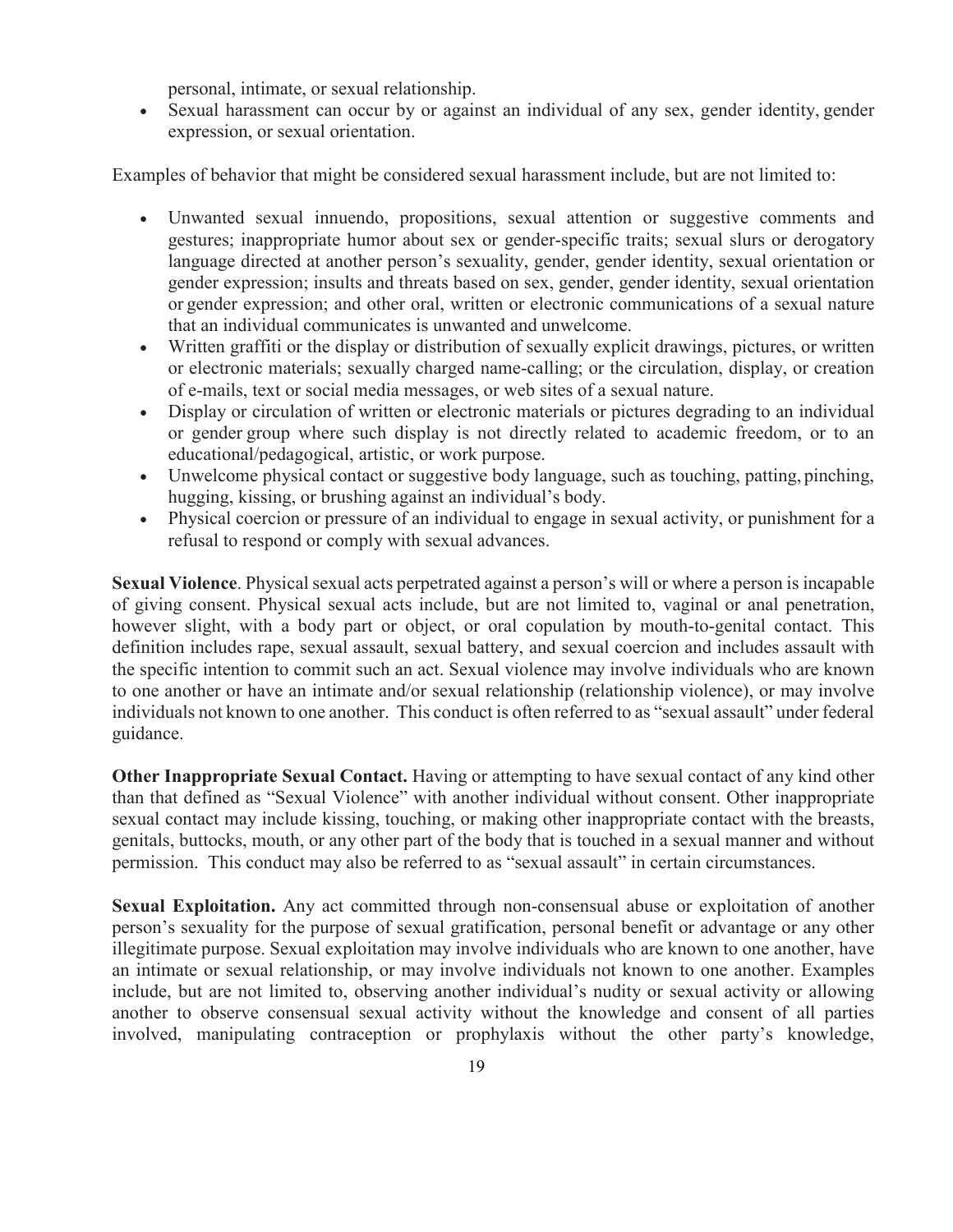procuring/stealing an individual's undergarments without consent, and possession of illegal pornography. This form of misconduct may also be considered a form of sexual harassment or a form of sexual assault, depending upon the context. In certain circumstances, provided the parties are properly notified, the College also reserves the right to adjudicate Sexual Exploitation under the Equal Opportunity and Discriminatory Harassment Policy if the College, in its sole discretion, is satisfied that the behavior does not rise to the level of constituting sexual harassment or sexual assault as defined in this Policy.

- **Inducing Incapacitation**: This includes the provision of alcohol or drugs to an individual, with or without that individual's knowledge, for the purpose of causing impairment or intoxication to allow another person to take advantage of that individual's impairment or intoxication.
- **Media-Based Misconduct**: Photographing or taping someone (via audio, video or otherwise) involved in sexual activity, or in a state of undress, without his, her, or their knowledge or consent. Even if a person consented to sexual activity, photographing or taping someone without his, her or their knowledge and agreement goes beyond the boundaries of that consent. Dissemination of photographs or video/audio of someone involved in sexual activity, or in a state of undress, without his, her, or their knowledge or consent constitutes a separate and additional act of sexual misconduct.
- **Aiding or Assisting**. The aiding or assisting in the commission of an act(s) of sexual violence or sexual misconduct is prohibited.
- **Miscellaneous**: The inappropriate behaviors listed above are not an exhaustive list. The College may consider any other conduct that has a sexual or gender-based connotation under the Sexual Misconduct Policy.

**Stalking.** More than one instance of unwanted attention, harassment, physical or verbal contact, or any other course of conduct directed at an individual that could be reasonably regarded as likely to alarm or place that individual in fear of harm or injury, including physical, emotional, or psychological harm. This includes cyber-stalking, a particular form of stalking in which electronic media such as the internet, social networks, blogs, texts or other similar forms of contact are used to pursue, harass, or make unwelcome contact with another person. Stalking and cyber-stalking may involve individuals who are known to one another or have an intimate or sexual relationship, or may involve individuals not known to one another. To the extent that the stalking behavior is based on sex, gender, and/or a prior sexual or amorous relationship between the Parties, it may be addressed under this Policy. If the stalking behavior is not based on any of those factors, or otherwise falls outside the requirements of this Policy, the College reserves the right to address it through the Equal Opportunity and Discriminatory Harassment Policy.

**Relationship Violence (Domestic Violence and Dating Violence).** Relationship violence is any intentionally violent or controlling behavior of one individual by a person who is currently or was previously in a relationship with that individual. Relationship violence may include actual or threatened physical injury, sexual violence, psychological or emotional abuse, and/or progressive social isolation. To the extent that the relationship violence behavior is based upon a prior sexual or amorous relationship<sup>[6](#page-19-0)</sup> between the Parties, it may be addressed under this Policy. If the relationship violence is

<span id="page-19-0"></span><sup>&</sup>lt;sup>6</sup> The existence of such a relationship shall be determined based on consideration of the length of the relationship, the type of relationship, and the frequency of interaction between the persons involved in the relationship.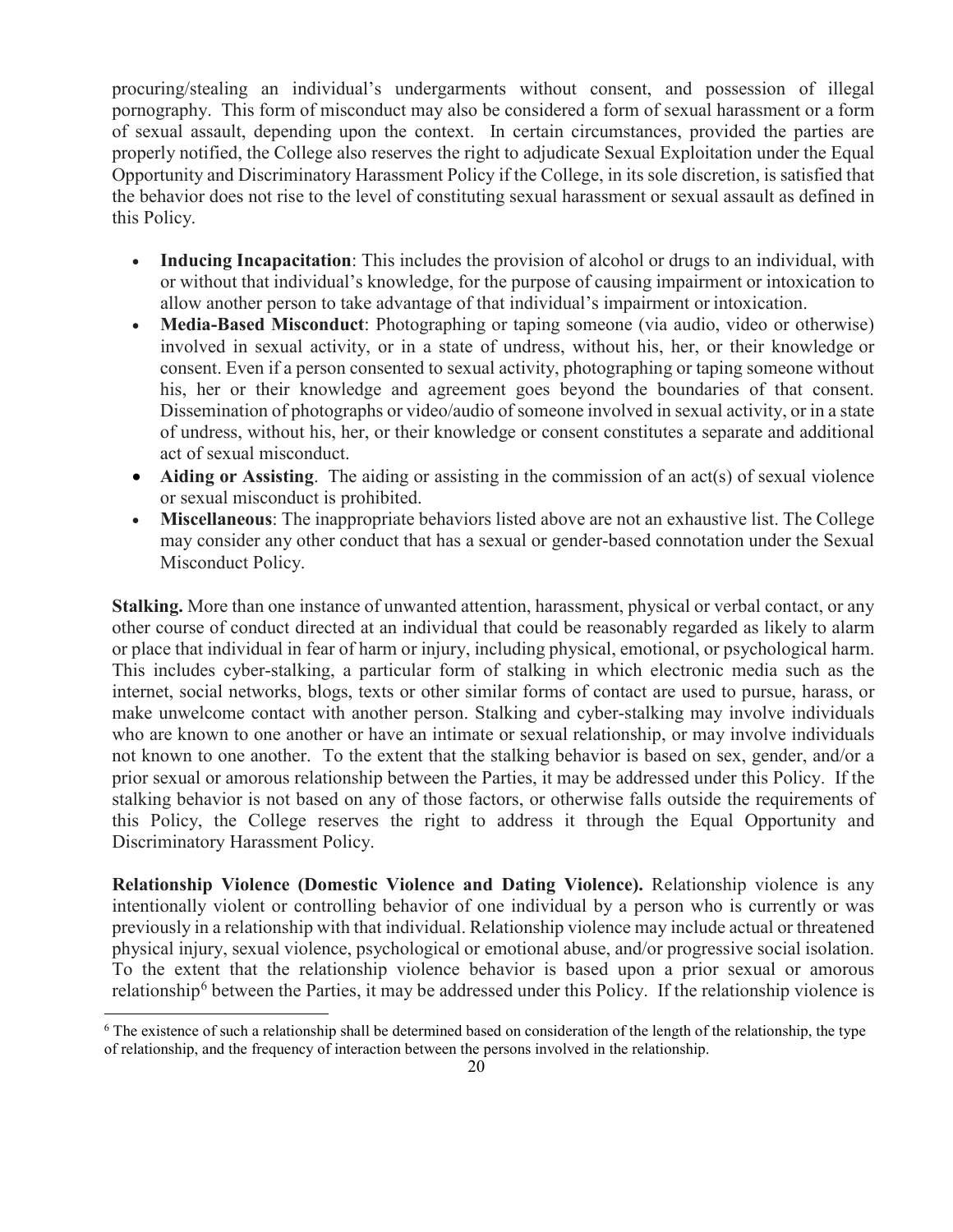not based on any of those factors, or otherwise falls outside the requirements of this Policy, the College reserves the right to address it through the Equal Opportunity and Discriminatory Harassment Policy.

## **Retaliation.**

Acts or attempts to retaliate or seek retribution against a Party, a witness, or any individual or group of individuals involved in the investigation and/or resolution of an allegation under this Policy. This includes subjecting a person to an adverse action because they made a complaint under any portion of this Policy, made a report, or responded to, assisted or participated in any manner in an investigation under this Policy. Retaliation may include continued abuse or violence and other forms of harassment.

Retaliation allegations may be consolidated with other forms of prohibited conduct defined in this section if the facts and circumstances significantly overlap. If the facts and circumstances do not significantly overlap, then the College retains discretion to adjudicate the allegation under the Equal Opportunity and Discriminatory Harassment Policy or other College policy or procedure. For example, if a Respondent retaliates against a Complainant with regard to the filing of a complaint, that behavior could be consolidated with the other prohibited conduct alleged, provided appropriate notice is afforded. On the other hand, if the retaliatory conduct is committed by one of the Parties' friend groups who are not otherwise subject to a grievance under this Policy, that behavior could be adjudicated under the Equal Opportunity and Discriminatory Harassment Policy or other College policy or procedure which prohibits such behavior.

The following are additional definitions used in this Policy:

#### **Consent, Coercion and Incapacitation.**

Sexual interactions must be consensual.

As used in the above definitions of prohibited conduct, consent, coercion and incapacitation have the following meanings under this Policy:

- **Consent** is the affirmative and willing agreement to engage in a specific form of sexual contact with another person who is capable of giving consent. Consent cannot be obtained: (a) through the use of coercion, or (b) by taking advantage of the incapacitation of another individual. Consent requires an outward demonstration, through mutually understandable words or actions, indicating that an individual has chosen freely to engage in a sexual contact.
- **Coercion** is defined for purposes of this section as the application of unreasonable pressure to take part in sexual activity or in any of the prohibited conduct listed in the Sexual Misconduct Policy or the Equal Opportunity and Discriminatory Harassment Policy. Unreasonable pressure can be exerted through physical or emotional force, intimidation, misuse of authority, tricks, deception, or outright threats. When someone makes it clear that he, she or they do not want to engage in sexual activity or does not want to go beyond a certain point of sexual interaction, continued unreasonable pressure beyond that point may be considered coercive.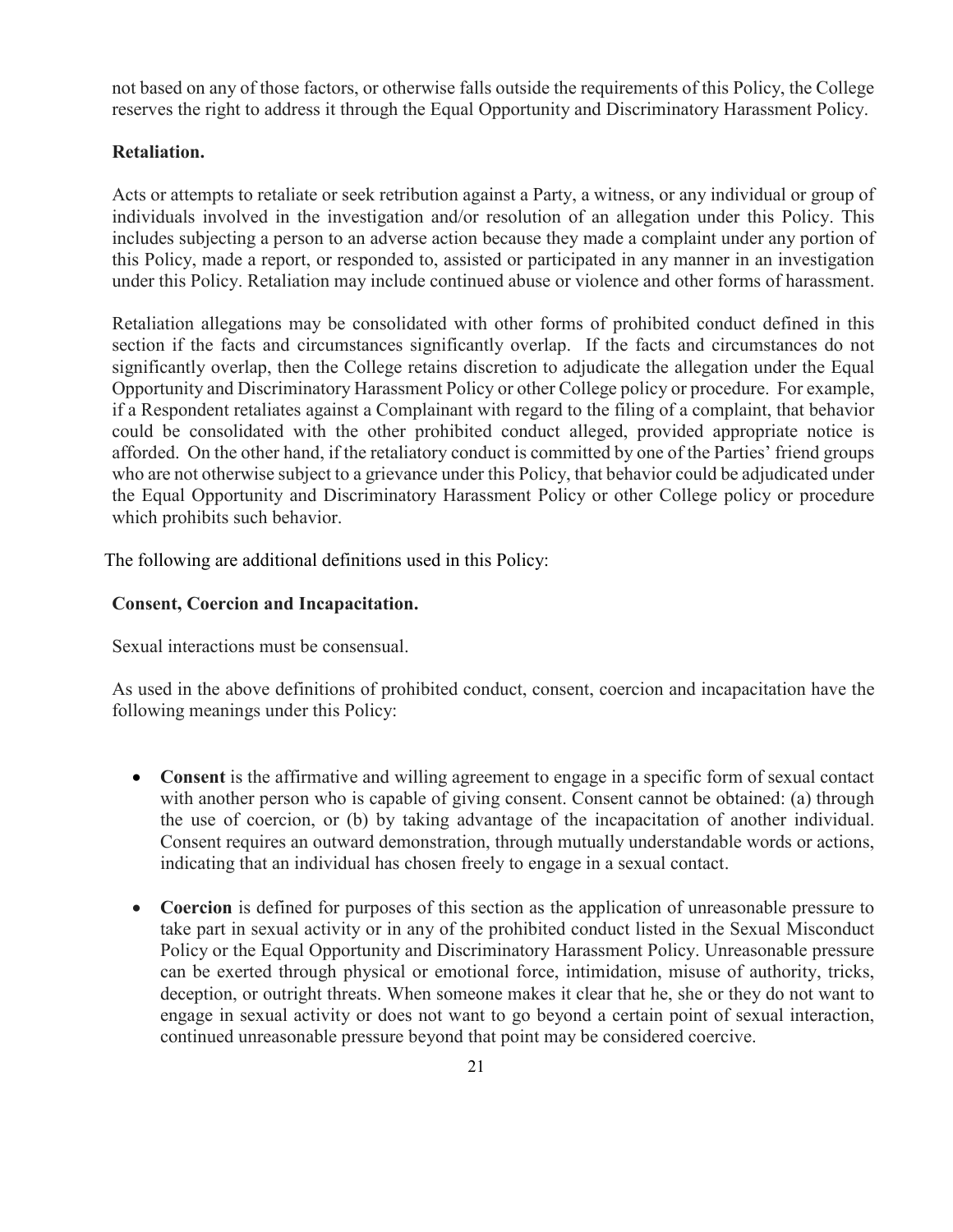• **Incapacitation**. A person is considered to be incapacitated when a person is so impaired as to be incapable of requesting or inviting the conduct (and therefore conduct of a sexual nature is deemed unwelcome) provided that the Respondent knew or reasonably should have known of the person's impairment or incapacitation. The person may be impaired or incapacitated as a result of drugs or alcohol or for some other reason, such as sleep or unconsciousness. Some potential indicators of incapacitation are vomiting, slurred speech, disorientation, unsteady gait, loss of memory, extreme departure from typical behavior, significant decline in motor coordination, unfocused vision, lack of participation in the sexual activity, and intermittently appearing to fall asleep.

Silence, passivity, or the absence of resistance does not imply consent. Relying solely on non-verbal communication may result in confusion about whether there is effective consent. It is important not to make assumptions. If confusion or ambiguity arises during a sexual interaction, it is essential that each participant stops and verbally clarifies the other's willingness to continue.

Consent can be withdrawn at any time. When consent is withdrawn, sexual activity must cease. Prior consent does not imply current or future consent; even in the context of an ongoing relationship, consent must be sought and freely given for each instance of sexual contact. An essential element of consent is that it be freely given.

In evaluating whether consent was given, consideration will be given to the totality of the facts and circumstances including, but not limited to, the extent to which an individual affirmatively uses words or actions indicating a willingness to engage in sexual contact, free from intimidation, fear, or coercion; whether a reasonable person in the position of the individual alleged to have committed the conduct would have understood such person's words and acts as an expression of consent; whether the person alleged to have committed the conduct knew or reasonably should have known that the other person was incapacitated or otherwise incapable of providing effective consent; and whether there are any additional circumstances, known or reasonably apparent to the individual alleged to have committed the conduct, demonstrating incapacitation, fear, or lack of consent.

**Complainant.** A person who, at the time they file a formal complaint, is currently participating in, or attempting to participate in, the College's domestic educational programs or activities and who alleges they experienced Prohibited Conduct under this Policy. If an individual is a student or employee at another institution and makes an allegation against an individual who is a student or employee at the College, the Title IX Coordinator may exercise discretion in signing a complaint for the aggrieved party. In such situations, the parties will be duly noticed in accord with the Policy and the College will not be considered a party to the matter, though it will maintain the burden of proving that any individual violated a College policy.

**Respondent**. A person alleged to have taken part in conduct that could violate a form of Prohibited Conduct under this Policy or any other form of conduct consolidated into the process set forth in this Policy.

When the Complainant and the Respondent are discussed collectively, they will be referred to as the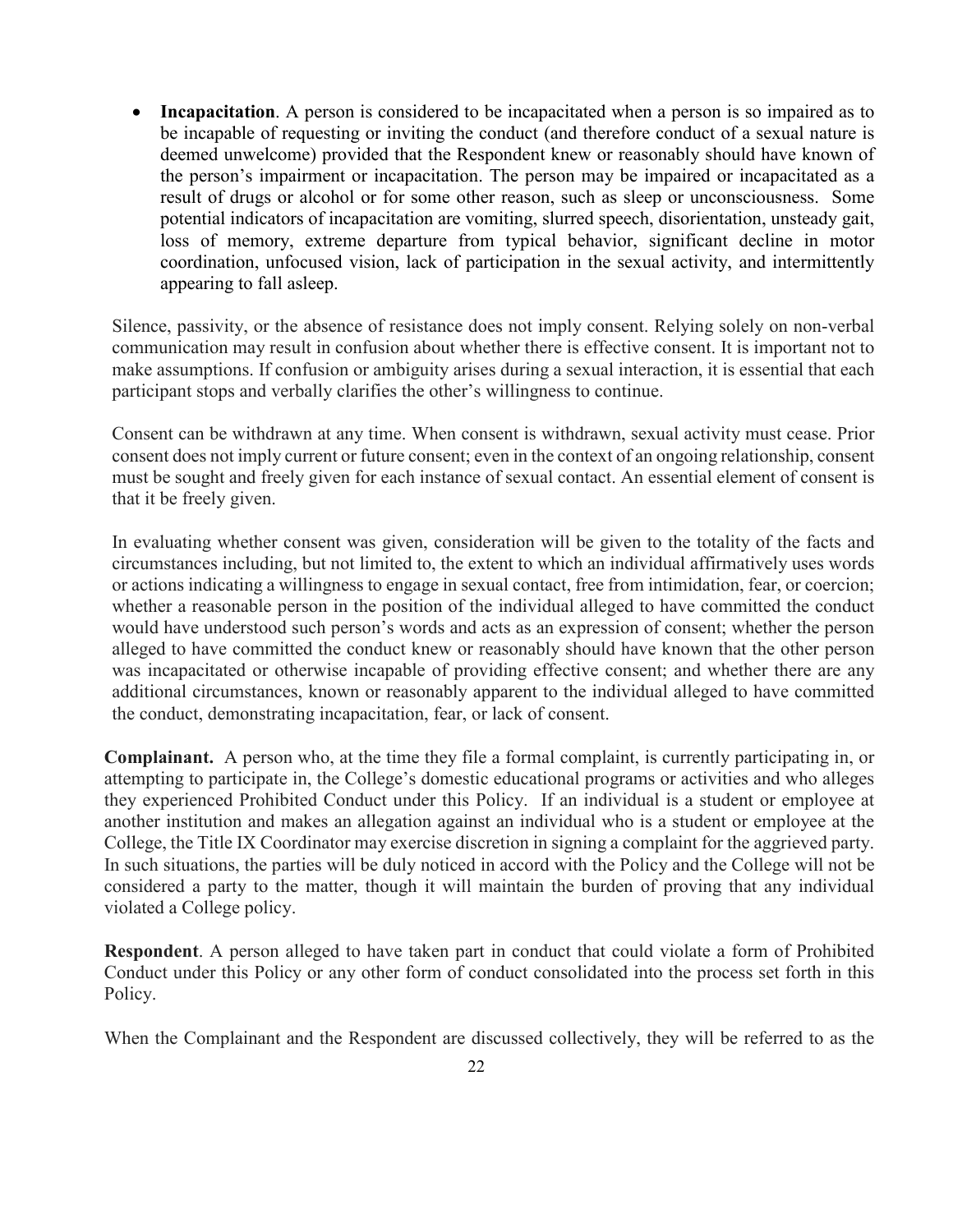"**Parties**" and may be referred to as a "**Party**."

## **B. Process for Investigating and Resolving Complaints**

This process describes how the College will investigate a report that an individual or group of individuals has engaged in conduct that could violate the Sexual Misconduct Policy, and determine what, if any, safety measures and/or disciplinary sanctions are appropriate.

## **1. Initial Steps: Interim Measures**

After receiving a report of conduct that could fall under the Sexual Misconduct Policy, the Title IX Coordinator or his, her or their designee, in consultation with other College personnel as appropriate, will take a number of initial steps. These initial steps are not an investigation. Rather, these initial steps will enable the College to assess the need to take any immediate action to address the safety and health needs of the Complainant or others within the College community, and to determine the next steps for investigating the reported conduct and the need for any interim supportive measures. These initial steps may include, but are not limited to, the following:

- **(a) Initial Meeting.** The Title IX Coordinator will contact the Complainant and encourage him, her or them to meet to discuss the nature and circumstances of the reported conduct, and review relevant documentation that is available.
- **(b) Supportive Measures.** At any time in this process, the College will consider and make available to both Parties appropriate interim supportive measures. Supportive measures are non-disciplinary, non-punitive individualized services, offered as appropriate, as reasonably available, and without fee or charge to either the Complainant or the Respondent before or after the filing of a formal complaint or where no formal complaint has been filed. Supportive measures are designed to restore or preserve equal access to the College's educational programs or activities, and they will be designed so as not to unreasonably burden the other Party. Supportive measures may include but are not limited to: counseling; academic accommodations, such as extensions of deadlines or other course-related adjustments; course changes or drops; modifications of work or class schedules; campus escort services; mutual restrictions on contact between the parties; residential accommodations, including but not limited to arranging for new housing, or providing temporary housing options, as appropriate; changes in work locations; leaves of absence; increased security and monitoring of certain areas of the campus; and no trespass notices, among others. These supportive measures for incidents of sexual misconduct will be considered regardless of where the conduct is alleged to have occurred, either geographically or in connection with the College's programs or activities and regardless of whether a complaint is filed.
- **(c) Presumption of Non-Responsibility.** Individuals who are reported to have engaged in Prohibited Conduct under this Policy are presumed to be not responsible for violating College policy and will not be issued any disciplinary sanction unless they are found, though the processes set forth in this Policy, by a preponderance of the evidence to have violated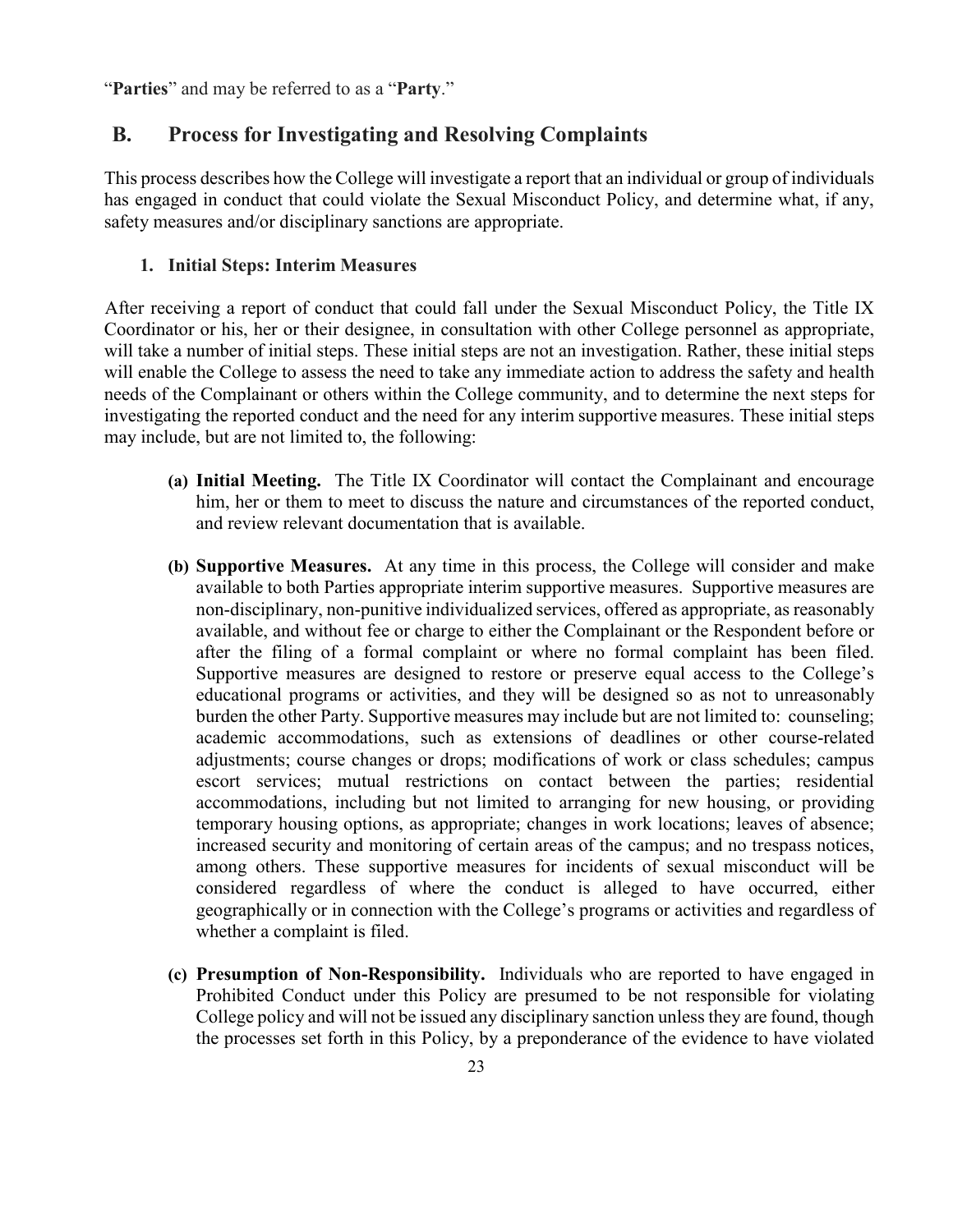this Policy.

- **(d) Emergency or Interim Removal.** If the Title IX Coordinator conducts an individualized safety and risk analysis and, in consultation as appropriate with College employees, deems a member of the College community to pose an immediate threat to the physical health or safety of any other member of the College community and arising from or closely related to the reported conduct at issue, that community member's access to College property or activities may be restricted on an interim basis, pending final resolution of the grievance process under this Policy. Any such interim safety measures taken by the College will not be considered or documented by the College as a disciplinary sanction, and any community member whose rights to access College programs or activities are restricted as an emergency safety measure shall be promptly advised in writing of their right to appeal the interim restriction decision.
- **(e) Availability of Reporting Options.** The Title IX Coordinator will notify the Complainant about: (a) the availability of the Sexual Misconduct Policy (and the Equal Opportunity and Discriminatory Harassment Policy, to the extent applicable); and (b) the right to report and the right to decline to report the matter to the Department of Public Safety and/or to local law enforcement if the conduct is potentially criminal in nature (and that such a report will not change the College's obligation potentially to investigate the matter but it may briefly delay the timing of the investigation if a law enforcement agency requests that the College delay its process for a reasonable amount of time to allow it to gather evidence of criminal conduct).
- **(f) Policy Implicated.** If the Title IX Coordinator determines the reported conduct could trigger the Sexual Misconduct Policy, he, she or they will contact the Complainant to discuss that determination. In connection with allegations of sexual misconduct, if, at this time, the Complainant requests that the process not move forward, the College will weigh that request against the College's obligation to address any risk of harm to the Complainant or other individuals in the community and the nature of the incident or conduct at issue. Except in limited circumstances in which a Complainant's request not to proceed to investigation is granted, the Title IX Coordinator will proceed as described in Section VII.B.3. For further information, please see Section VI.A.1. If an investigation or alternative resolution will be commenced (and at any other time the Title IX Coordinator determines is appropriate), the Title IX Coordinator will notify the Parties of available resources for seeking medical treatment, counseling, spiritual guidance, interim supportive measures, and other resources.
- **(g) Policy Not Implicated; Potential Referral or Dismissal.** If the Title IX Coordinator determines that the reported conduct would not trigger the Sexual Misconduct Policy, or if the Complainant does not have standing to bring a claim under this Policy, he, she, or they will advise the Complainant of such in writing and refer the reported conduct to the appropriate administrator for handling consistent with any other appropriate College policy, including, but not limited to, the Equal Opportunity and Discriminatory Harassment Policy. (If new information is subsequently provided, the decision whether or not to investigate the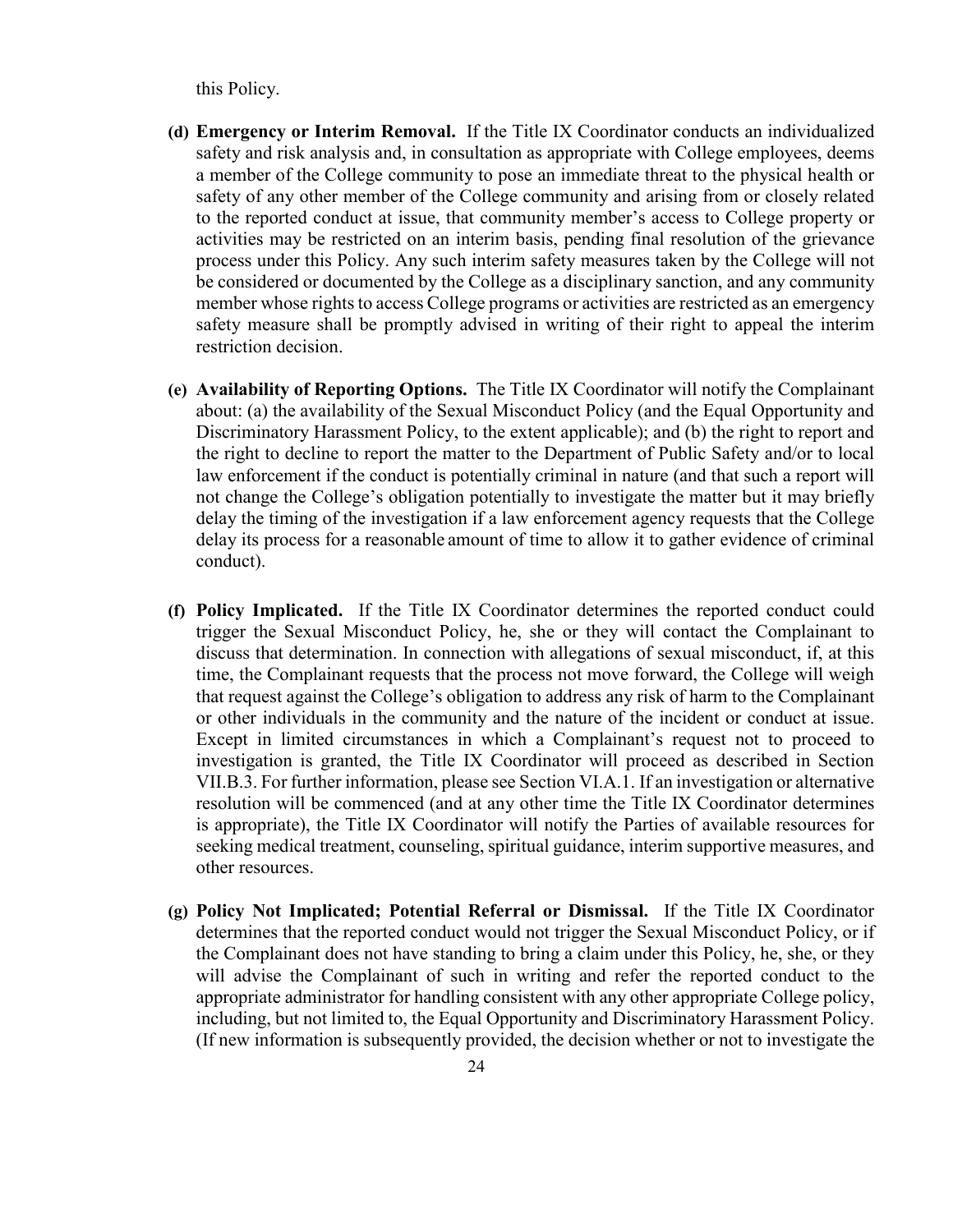reported conduct may be reevaluated.)

#### **2. Optional Alternative Resolution Procedure**.

## *The following Alternative Resolution Procedure may not be used in an effort to resolve allegations made by students concerning behavior prohibited by this Policy by any employee.*

At any time prior to convening a Determination Panel, a Party may request an alternative resolution of a complaint rather than an investigation by contacting the Title IX Coordinator in writing; provided, however, that the alternative resolution process may not be used with respect to allegations by students against employees. If both Parties then agree in writing to take part in an alternative resolution procedure, such resolutions may take several forms. For example, the Title IX Coordinator might designate a College representative to facilitate a dialogue with the Parties in an attempt to reach a resolution. Other forms of alternative resolution may include a remedies-based resolution, restorative justice practices, community awareness events, changes to reporting workplace structures or communications practices, ongoing monitoring, or any other measures deemed appropriate by the Title IX Coordinator. The alternative resolution process will be conducted in accordance with procedures specified by the Title IX Coordinator, as determined in his, her or their sole discretion and will be disclosed in advance to the Parties. All Parties and the Title IX Coordinator must agree to use the alternative resolution process and to the resolution process in writing prior to the option being used. In addition, the Title IX Coordinator will assess the request for alternative resolution against the severity of the alleged violation and the potential risks to College community members. If the Title IX Coordinator determines that alternative resolution is appropriate, the Title IX Coordinator will notify the Parties. All resolutions must be approved by the Title IX Coordinator in consultation with other appropriate College administrators. A Party may withdraw from the alternative resolution process at any time.

#### **3. The Investigation Phase.**

**(a) Notice of an Investigation.** If it is determined that the reported conduct could trigger the Sexual Misconduct Policy and an investigation is required, the Title IX Coordinator will prepare a written notice to the Complainant and Respondent that will include a description of the allegations (including, if known, the date, time and location of the alleged misconduct, if known, and the name of the Complainant), the specific portions of this Policy that are alleged to have been violated and by what alleged actions, and any interim supportive measures in place about which either Party must be made aware. This written notice does not constitute a finding or a determination of responsibility.

#### **(b) Information about Advisors and Support Persons.**

**(i) Advisors**. Each Party may have a single advisor of such Party's choice (including, but not limited to, an advocate, counsel, or the PCRP) present during any College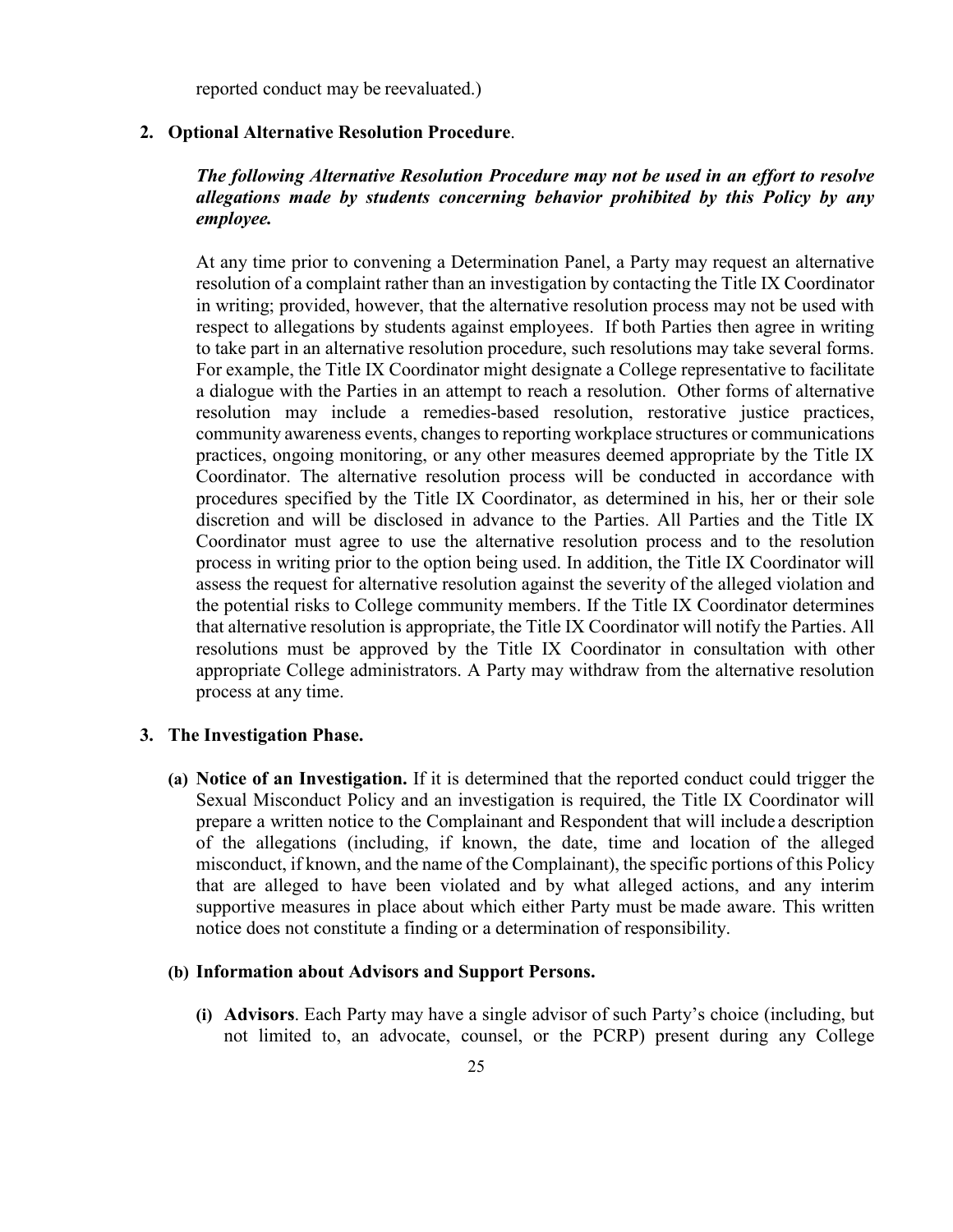disciplinary proceeding, including any related meeting, interview, hearing, or disciplinary proceeding held pursuant to the Sexual Misconduct Policy. Once an advisor has been selected by a Party, the Party must provide the name of the advisor to the Title IX Coordinator. Except to the extent expressly permitted in the hearing process outlined below, the advisor may advise their respective Party privately, but cannot act as a speaking advocate at a meeting. Individuals managing the proceeding in question (e.g., investigators, Title IX staff) may delay or terminate meetings, remove or dismiss advisors, and/or proceed with the investigation if an advisor is disruptive, disrespectful or otherwise refuses to comply with the requirements of this Policy. Accommodations, including scheduling of interviews or reviews, generally will not be made for any advisors if they significantly delay the process. The advisor is not permitted to attend a meeting or proceeding without the Party they are advising being present without the prior approval of the Title IX Coordinator, at his, her or their discretion. The College reserves the right to take appropriate action regarding any advisor who disrupts the process, or who does not abide by the restrictions on their participation. A unionrepresented employee who is a Respondent may choose as an advisor a person who is not a union representative, if the Respondent does not desire to have the union representative participate in the proceeding.

- **(ii) Support Person**. Each Party may have a single support person of such Party's choice (including, but not limited to, a PCRP) present during any College disciplinary proceeding, including any related meeting, interview, hearing, or disciplinary proceeding held pursuant to the Sexual Misconduct Policy to provide emotional support to such Party. Once the support person has been selected by a Party, the Party must provide the name of the support person to the Title IX Coordinator. The support person may consult with their respective Party privately, but cannot act as an advisor or speaking advocate at a meeting. Individuals managing the proceeding in question (e.g., investigators, Title IX staff) may delay or terminate meetings, remove or dismiss advisors, and/or proceed with the investigation if a support person is disruptive, disrespectful or otherwise refuses to comply with the requirements of this Policy. Accommodations, including scheduling of interviews or reviews, generally will not be made for any support person if they significantly delay the process. The support person is not permitted to attend a meeting or proceeding without the Party they are supporting being present. The College reserves the right to take appropriate action regarding any support person who disrupts the process, or who does not abide by the restrictions on their participation.
- **(c) Designation of Investigator.** The Title IX Coordinator will designate at least one investigator to conduct a prompt, fair, and impartial investigation of the reported conduct and prepare a report of investigative findings (the "Investigative Report"). At the College's discretion, the investigator may be an internal or an external investigator and more than one investigator may be assigned. All investigators – internal or external – will be selected from a group of qualified and trained individuals employed by the College or engaged by the College for the purpose of conducting investigations under the Sexual Misconduct Policy. The Title IX Coordinator will provide the Parties with the name of the person(s) assigned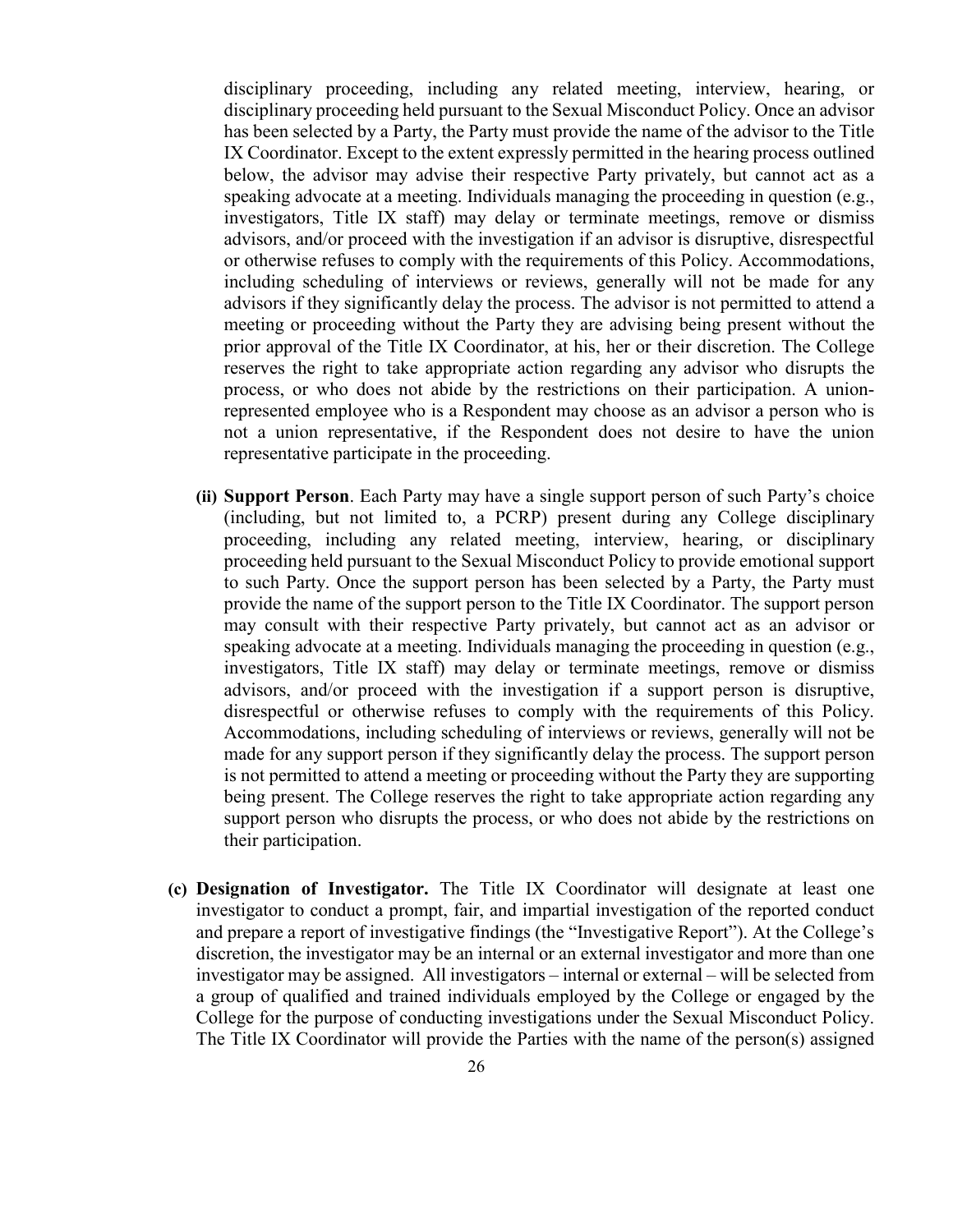to investigate the reported conduct (the "Investigator(s)"). As soon as possible, but no later than three  $(3)$  calendar days after delivery of the identity of the Investigator(s), the Parties should inform the Title IX Coordinator in writing of any conflicts of interest with regard to the selected Investigator(s). The Title IX Coordinator will consider the nature of the conflict and determine if different individuals should be assigned as Investigator(s). The Title IX Coordinator's decision regarding any conflicts is final. The Title IX Coordinator may consult with other College personnel to discuss any conflicts of interest.

- **(d) Nature of the Investigation.** The investigation will include separate interviews with the Complainant, the Respondent, and any witnesses whom the Investigator(s) believe will provide necessary and relevant information. The investigation may include the review of documentation or other items relevant to the reported conduct. The Investigator(s) will provide the Parties with written notice of meetings at which their presence is invited or required.
- **(e) The Parties' Identification of Potential Witnesses and Documentation.** The Parties have the opportunity (and are expected) to provide the Investigator(s) with the identification of potential witnesses who have specific information about the reported conduct and with whom they would like the Investigator(s) to speak. The Parties also have the opportunity (and are expected) to provide the Investigator(s) any evidence, documentation or other items or questions they would like to be considered or posed to any witness or the other Party. All information and questions described in this section must be presented to the Investigator(s) in writing and include a brief description as to how the persons, documents, and/or items are relevant to the reported conduct. This information must be provided to the Investigator(s) during the Investigation Phase and without delay upon becoming aware of it. The Investigator(s) will exercise discretion in their determination of what information and questions to consider and which potential witnesses identified by the Parties can provide relevant information to the investigation.
- **(f) Investigation Prohibitions.** Neither Party will be permitted to question or cross-examine directly the other Party directly during the investigation or disciplinary proceedings; questions for the other Party may be submitted to the Investigator(s) as described above. Moreover, the Investigator(s) generally will not gather or consider information related to either Party's sexual history outside of the conduct in question except as relevant to the alleged policy violation, as determined in the sole discretion of the Investigator(s).
- **(g) Respondent Voluntary Agreement to Policy Violation.** At any point prior to the convening of a Determination Panel, a Respondent may agree in writing to the alleged violation(s) of the Sexual Misconduct Policy and, in the cases of sexual harassment not involving sexual violence, other inappropriate sexual contact, sexual exploitation, stalking or relationship violence, a sanction proposed by the Vice President of Student Affairs (students), Provost/Dean of the College (faculty) or the Director of Human Resources (staff or third party), as applicable. In cases of sexual violence, other inappropriate sexual contact, sexual exploitation, stalking or relationship violence, the individuals responsible for imposing sanctions will determine and impose sanction(s) pursuant to Section VII.B.6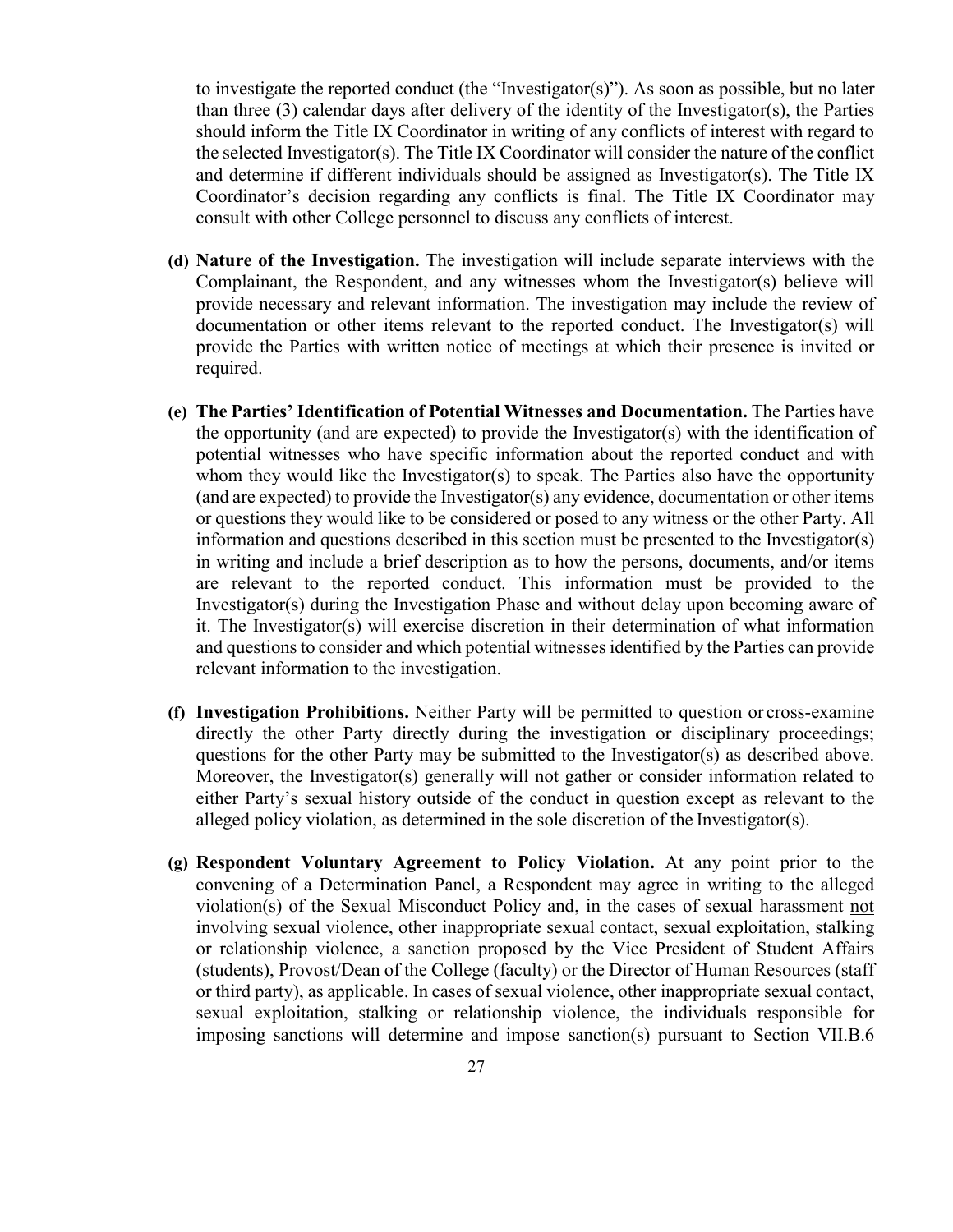below based upon the agreed violation. In addition, the Parties may opt into the Alternative Resolution Process at any point prior to the Investigative Report being completed.

## **4. Investigative Report and Review**

- **(a) Content of the Investigative Report.** At the conclusion of the Investigation Phase, the Investigator(s) will prepare a Draft Investigative Report, which should include a summary of the factual information presented during the Investigation Phase and a separate section where the Investigator(s) point out relevant consistencies or inconsistencies (if any) between different sources of information. The Investigative Report will not include a determination by the Investigator(s) as to whether a Party has violated the Sexual Misconduct Policy or what sanctions may be appropriate. These determinations will be made by the Determination Panel, as described below. The draft format of this Investigative Report is important and it reflects that the Investigator(s) may supplement or conduct additional information that may be incorporated. In no instance will the decision-maker review a draft Investigative Report until it is finalized. The Sexual Misconduct Policy shall be provided as an exhibit to the Investigative Report, which includes information regarding the submission and consideration of evidence during a hearing or disciplinary proceeding.
- **(b) Review by the Parties.** The Parties will have an opportunity to review the Draft Investigative Report and all evidence collected by the Investigator(s) and may submit written comments about the content of the Investigative Report to the Investigator(s) within ten (10) calendar days of the date they are notified that the Investigative Report is available for review. This review will take place at a secure location and in a secure manner determined by the College. The time to submit written comments can be extended for a brief period if the Title IX Coordinator concludes, in his, her or their sole discretion, that the additional time is warranted. Likewise, the secure location and manner of reviewing the Investigative Report can be modified if the Title IX Coordinator deems it necessary and appropriate. Each Party may have such Party's advisor review the Investigative Report with them. Neither the Complainant nor the Respondent (or their advisors, including but not limited to family members and/or legal counsel) may copy, remove, photograph, print, image, videotape, record, or in any manner otherwise duplicate or remove the information provided. A Party or an advisor who fails to abide by this Policy may be subject to discipline and/or may be excluded from further participation in the process. The comments submitted by the Parties may not exceed ten (10) double spaced pages (12-point font and one inch margins) unless a higher page limit is otherwise determined to be necessary and appropriate in the sole discretion of the Title IX Coordinator. After reviewing the submissions, if any, from the Parties, the Investigator(s) may determine that either additional investigation is required or no further investigation is needed. If further investigation is conducted, the Investigator(s) will include any additional relevant information in the Investigative Report. The Investigative Report will then be submitted to the Title IX Coordinator. Any submissions made by either Party pursuant to this section, as well as any other documentation deemed relevant by the Investigator(s), will be attached to the Investigative Report.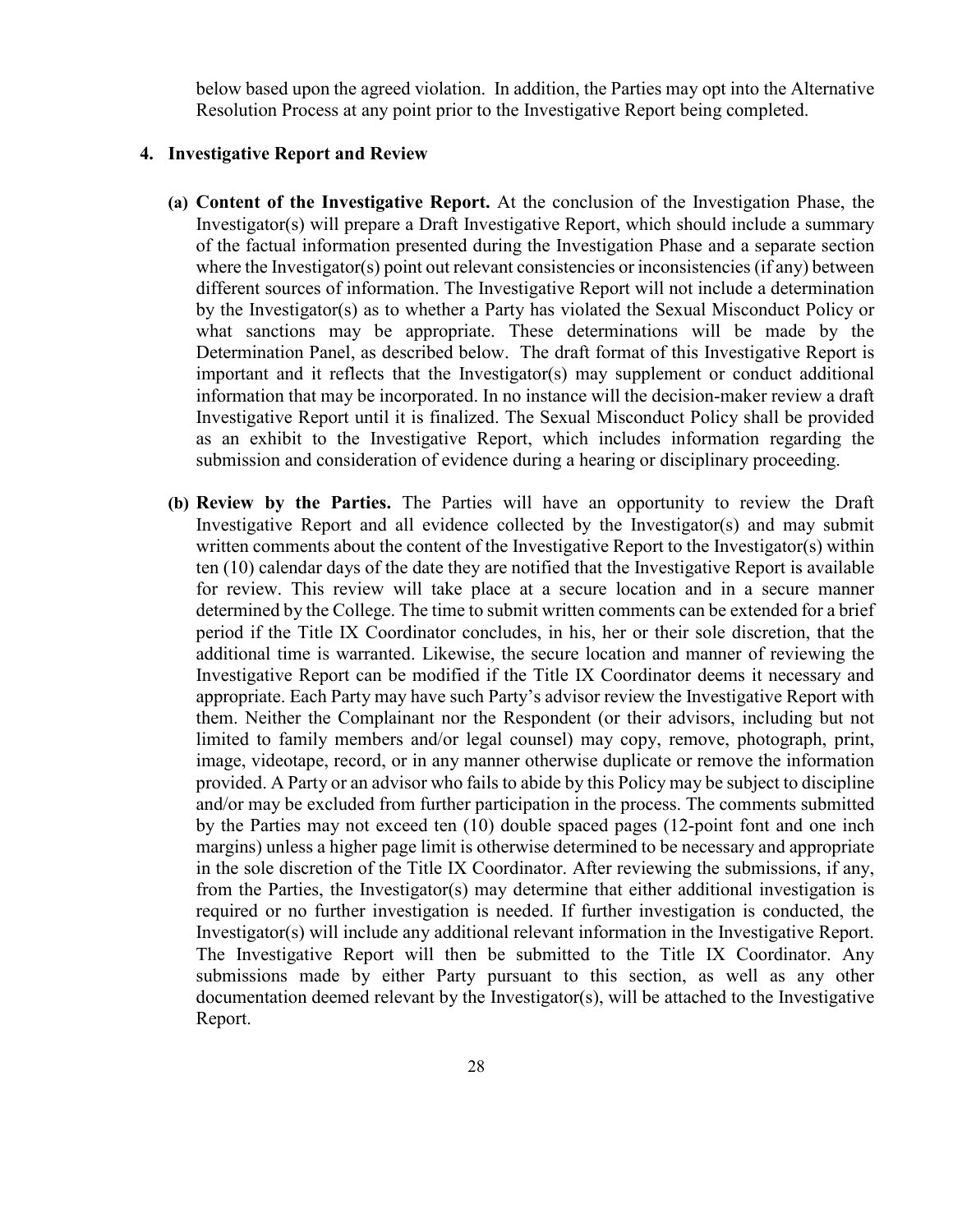### **5. Adjudication by Determination Panel**

- **(a) Convening the Determination Panel.** The Title IX Coordinator will convene a threemember Determination Panel (the "Determination Panel") from a previously established pool of College community members who have received annual training as set forth in Section III.B.3 above to decide cases pursuant to this Policy. In no instance shall the Panel include students. In the event that a Respondent is a teaching faculty member<sup>[7](#page-28-0)</sup>, at least one of the members of the Determination Panel shall be a tenured faculty member. The Title IX Coordinator will provide the Parties with the names of the persons assigned as the Determination Panel members for their case. As soon as possible, but no later than three (3) calendar days after delivery of the identity of the assigned Determination Panel members, the Parties should inform the Title IX Coordinator (in writing) of any conflicts of interest in regard to the selected members proposed to be assigned to the Determination Panel. If a conflict of interest is raised regarding any of the individuals assigned to the Determination Panel, the Title IX Coordinator will consider the nature of the conflict and determine if different individuals should be assigned to the Determination Panel. The Title IX Coordinator may consult with other College personnel (and shall consult with the chair of the Committee on Faculty Affairs in the case of any conflict of interest with respect to a proposed Determination Panel member who is a teaching faculty member) to assess any conflicts of interest. The Title IX Coordinator's decision regarding any conflicts is final. The Title IX Coordinator will then submit the Investigative Report to the Determination Panel members and set a subsequent date for the Determination Panel to meet to determine responsibility.
- **(b) Determination Panel Role and Authority.** The Determination Panel will make a determination at a Determination Panel hearing as to whether or not the Respondent is responsible for violating the Sexual Misconduct Policy by having engaged in some or all of the reported conduct. The Determination Panel has the authority to accept the Investigative Report without seeking additional investigation, or to ask the Investigator(s) to conduct additional investigation on specific points. The Determination Panel, in its discretion, may invite the Investigator(s) to attend a Determination Panel hearing if the Panel believes it would be helpful to have an opportunity to ask the Investigator(s) any questions arising from the Investigative Report. The Determination Panel also has the authority, in their discretion, to speak directly with any persons identified in the Investigative Report. The Determination Panel, as the ultimate decision-maker in the matter, is provided broad discretion. In appropriate circumstances, the Title IX Coordinator may give special instructions to the Determination Panel.
- **(c) Role of Advisors at the Hearing.** Each Party may have an advisor of their choice present at a hearing for the limited purpose of conducting witness examinations on behalf of that Party. Advisors may be, but are not required to be, attorneys. If a Party does not have an advisor of their choice present at a hearing, the College will, without fee or charge to the

<span id="page-28-0"></span> $7$  For purposes of this Policy, the "teaching faculty" is defined by reference to Chapter I, Section A of the Faculty Statutes.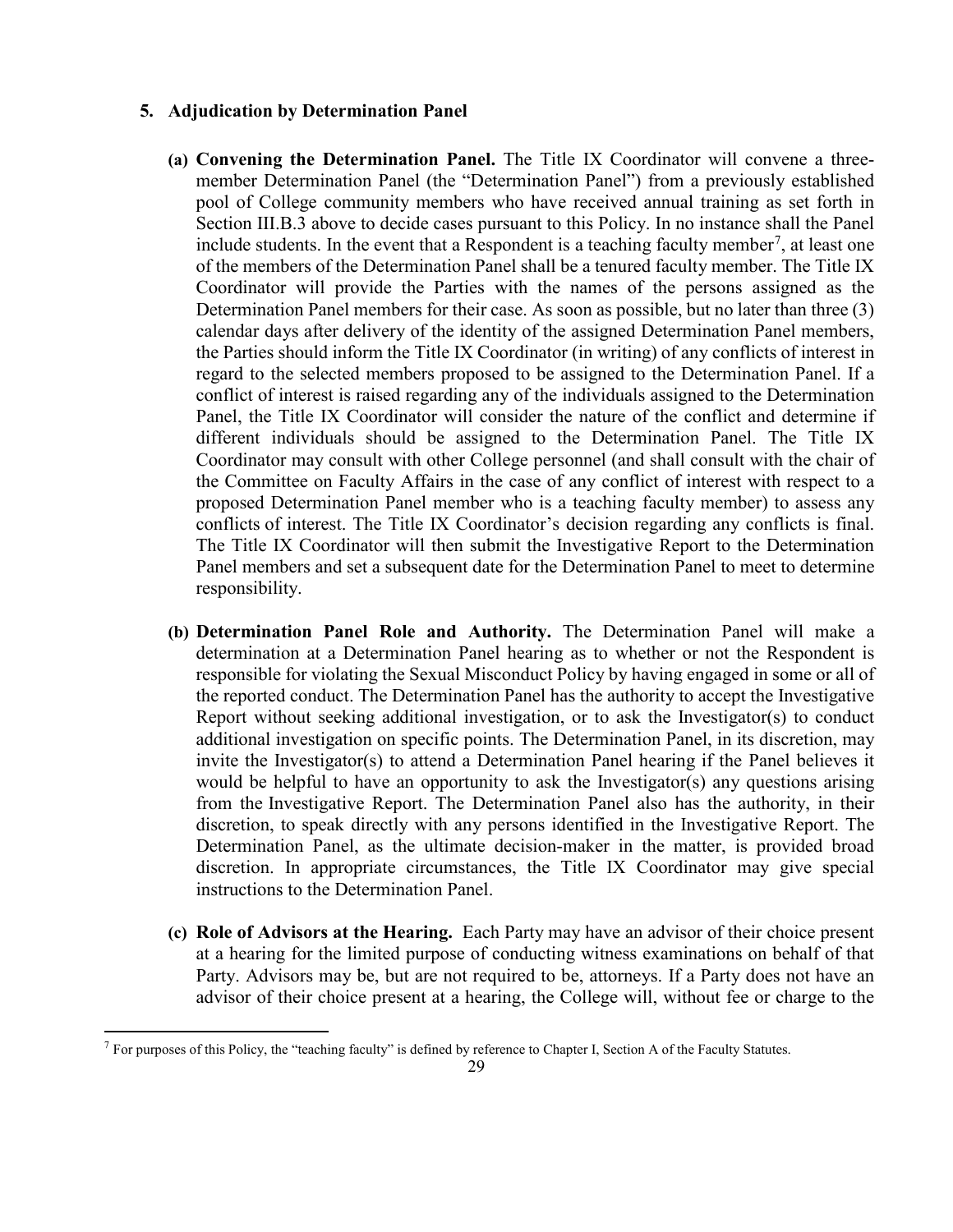Party, provide an advisor of the College's choice for the limited purpose of conducting witness examinations on behalf of that Party. No later than ten (10) calendar days before the hearing, Parties should inform the Title IX Coordinator of the identity of any advisor of choice who will accompany them to the hearing, so that the College will know whether or not it needs to arrange for the presence of a College-provided advisor.

- **(d) Hearing Process: Advisor Examinations**. At a time and manner deemed appropriate by the Determination Panel, the advisor for each Party will be permitted to ask the other Party and any witnesses all relevant examination questions and follow-up questions, including those challenging credibility. A Party shall not be personally allowed to directly question the other Party(ies) during the hearing or disciplinary process. Except for that limited role, advisors may not participate actively in the hearing and may not speak or otherwise communicate on the part of the Party that the advisor is advising. However, the advisor may consult privately in a non-disruptive manner with their advisee during and/or at a recess in the hearing. Scheduling accommodations generally will not be made for advisors if they unduly delay the process. The College reserves the right to take appropriate action regarding any advisor who disrupts the process, or who does not abide by the restrictions on their participation. If an advisor is excluded from the hearing the College will delay the proceeding until a new advisor is named or appointed.
- **(e) Hearing Process: Evidentiary Decisions**. The College will appoint a procedural coordinator who will make recommendations to the Determination Panel regarding the relevance or propriety of questions asked by advisors. The Determination Panel, as the decision-makers, will affirm or reject these recommendations before the question is answered. Credibility determinations will not be based on a person's status as a Complainant, Respondent, or witness.
- **(f) Hearing Process: General Restrictions**. Questions and evidence concerning a Party's sexual predisposition or prior sexual behavior are generally not relevant, unless such questions and evidence about the prior sexual behavior are offered to prove that someone other than the Respondent committed the conduct alleged, or if the questions and evidence concern specific incidents of the Complainant's prior sexual behavior that are offered solely to prove consent.
- **(g) Hearing Process: Privileged Information**. Information protected under a legally recognized privilege (such as, for example, privileged communications between a party and their physician, psychiatrist, psychologist, or other recognized professional or paraprofessional acting in a treatment capacity, or privileged communications between a party and their attorney), are not admissible unless the person holding the privilege has waived the privilege.
- **(h) Hearing Process: Virtual Option**. At the request of either Party, the College will provide for the hearing to occur with the parties located in separate rooms with technology enabling the Determination Panel and Parties to simultaneously see and hear the Party or the witness answering questions. Live hearings may be conducted with all Parties physically present in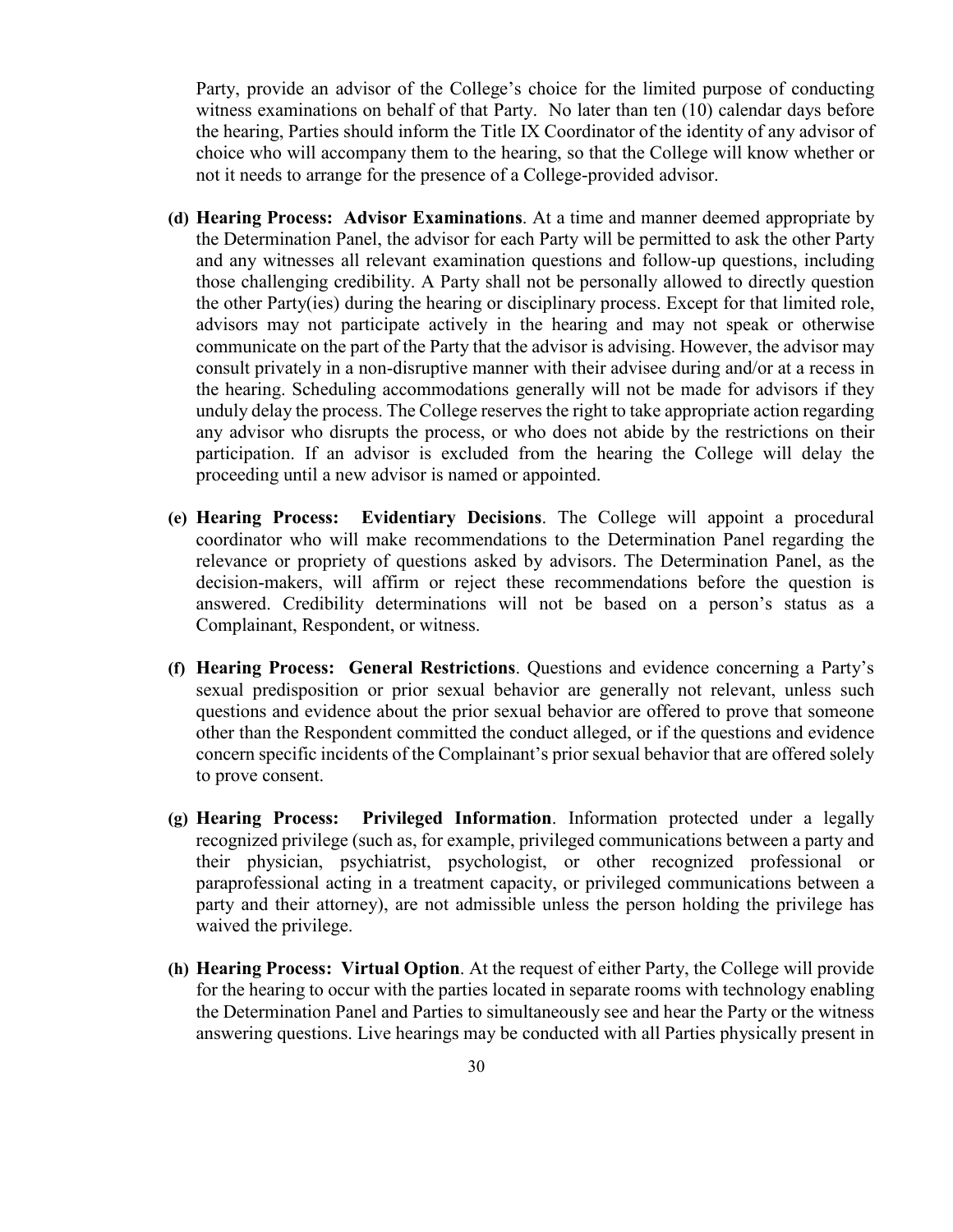the same geographic location or, at the College's discretion, any or all Parties, witnesses, and other participants may appear at the live hearing virtually, with technology enabling participants simultaneously to see and hear each other.

- **(i) Hearing Process: Examination Requirement**. The Determination Panel has the discretion to decide how much weight to give to statements or information provided by any Party or witness who did not submit to cross-examination at the hearing. The Determination Panel can consider the reliability of the statements or information, the reason the individual did not participate in cross-examination, and any other factors the Determination Panel considers relevant. The Determination Panel will not draw an inference about the determination regarding responsibility based solely on a Party's or witness's absence from the live hearing or refusal to answer cross-examination or other questions.
- **(j) Record of Hearings**. The College will create an audio or audiovisual recording, or transcript, of any live hearing and make it available to the Parties for inspection and review. It will not be provided for distribution and the College will provide the same protective measures as used in Section VII.B.4(b) regarding Draft Investigative Reports.
- **(k) Notification of Decision**. Upon reaching a determination of responsibility, the Determination Panel will provide a written notification of its decision to the Title IX Coordinator along with its rationale. If sanctions are necessary, they will be assigned in accord with Section VII.B.6 below. The notification will consist of a brief statement of the allegations and the determinations madeby the Determination Panel. While the notification may, at the discretion of the Determination Panel, include a brief description of the determination process, it will not include any recommendations for sanctions with respect to Respondents who are employees or faculty members.
- **(l) Standard of Proof**. All findings and determinations of responsibility for a violation of the Sexual Misconduct Policy will be made using a preponderance of the evidence standard. This standard requires the determination of whether it is more likely than not that a fact exists or a violation of the Sexual Misconduct Policy occurred. Please note that the preponderance of the evidence standard is not the standard used for criminal culpability in most jurisdictions and a determination of responsibility under the Sexual Misconduct Policy does not equate with a finding of a violation of criminal laws. Conversely, lack of a prosecution or conviction in a criminal proceeding does not necessarily imply that the College's Sexual Misconduct Policy was not violated. The two procedures are significantly different and utilize different standards for determining violations.
- **(m)Consolidation**. The College reserves the right to consolidate cases in which there are one or more Complainants and/or one or more Respondents, as defined under this Policy. The College will consolidate cases where the allegations of Prohibited Conduct arise out of the same facts or circumstances. For example, if in the course of a single College-sponsored event a Respondent is alleged to have committed any form of Prohibited Conduct against more than one Complainant, the College may consolidate those complaints for investigation and adjudication under this Policy. If a case is consolidated, the College will consider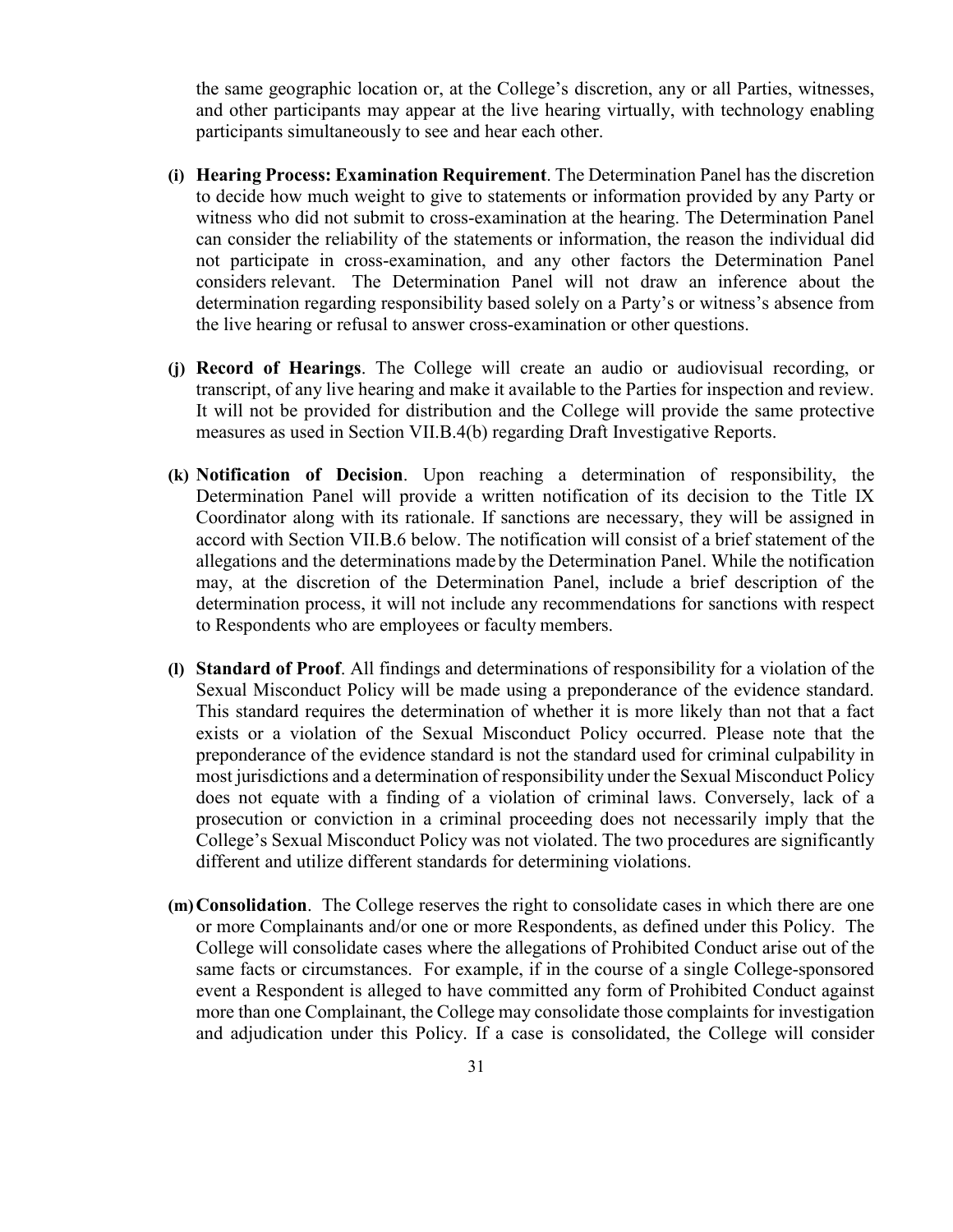individualized supportive measures, as appropriate, and will provide individual notice to each Party. All Parties are entitled to all forms of process set forth in this Policy and the College reserves the right to issue a single Investigative Report, hold a single hearing, and otherwise modify the Policy to ensure all Parties are afforded equal protections in compliance with Title IX. The College may also consider prior relevant findings of responsibility against a Respondent in providing an appropriate sanction after the Respondent is separately found responsible for the behavior in question.

- **(n) Student Groups, Organizations and Teams**. A student group, organization or team may be held collectively responsible for a violation of this Policy when one or more members of the group or other individuals associated with the group, organization or team are found responsible for a violation of this Policy and the Determination Panel separately determines that:
	- (i) members of the group, organization or team acted in concert with respect tomisconduct;
	- (ii) the individual found responsible for committing the misconduct was either acting on behalf of the group, organization or team or engaged in an activity sponsored, financed or endorsed by the group, organization or team or its leaders;
	- (iii) the misconduct grows out of, occurs during, or is related to any activity or event sponsored, financed or endorsed by the group, organization or team;
	- (iv) any leader, officer, or team captain of group, organization or team had knowledge ofthe misconduct or incident before or while it occurred and failed to take corrective action; or
	- (v) a pattern of individual misconduct by members of the group, organization or team is found to exist.

The designated student leader or leaders (e.g., president, officer(s), or team captain(s)) shall represent the student group, organization or team throughout the process.

#### **6. Determining Sanctions**

**(a) Sanctioning Decision.** The College employees responsible for determining sanctions are below and will be referred to as the Sanctioning Official. As soon as possible, but no later than three (3) calendar days after delivery of the Determination Panel's notification of decision, the Parties should inform the Title IX Coordinator (in writing) of any conflicts of interest in regard to the Sanctioning Official. The Title IX Coordinator, in consultation with other College officials as appropriate, will determine whether a disqualifying conflict of interest exists, in which case the Title IX Coordinator will appoint a different Sanctioning Official. The Title IX Coordinator's decision regarding any conflicts is final. The Title IX Coordinator will provide the Sanctioning Official with a copy of the Determination Panel's written notification of its determination of responsibility as well as the Investigative Report, the Parties' responses to that Report (if any), and information provided by Human Resources, Community Standards or other appropriate department concerning any prior College discipline of the Respondent. Following determination of sanction(s), the Sanctioning Official shall notify the Title IX Coordinator of the sanction(s).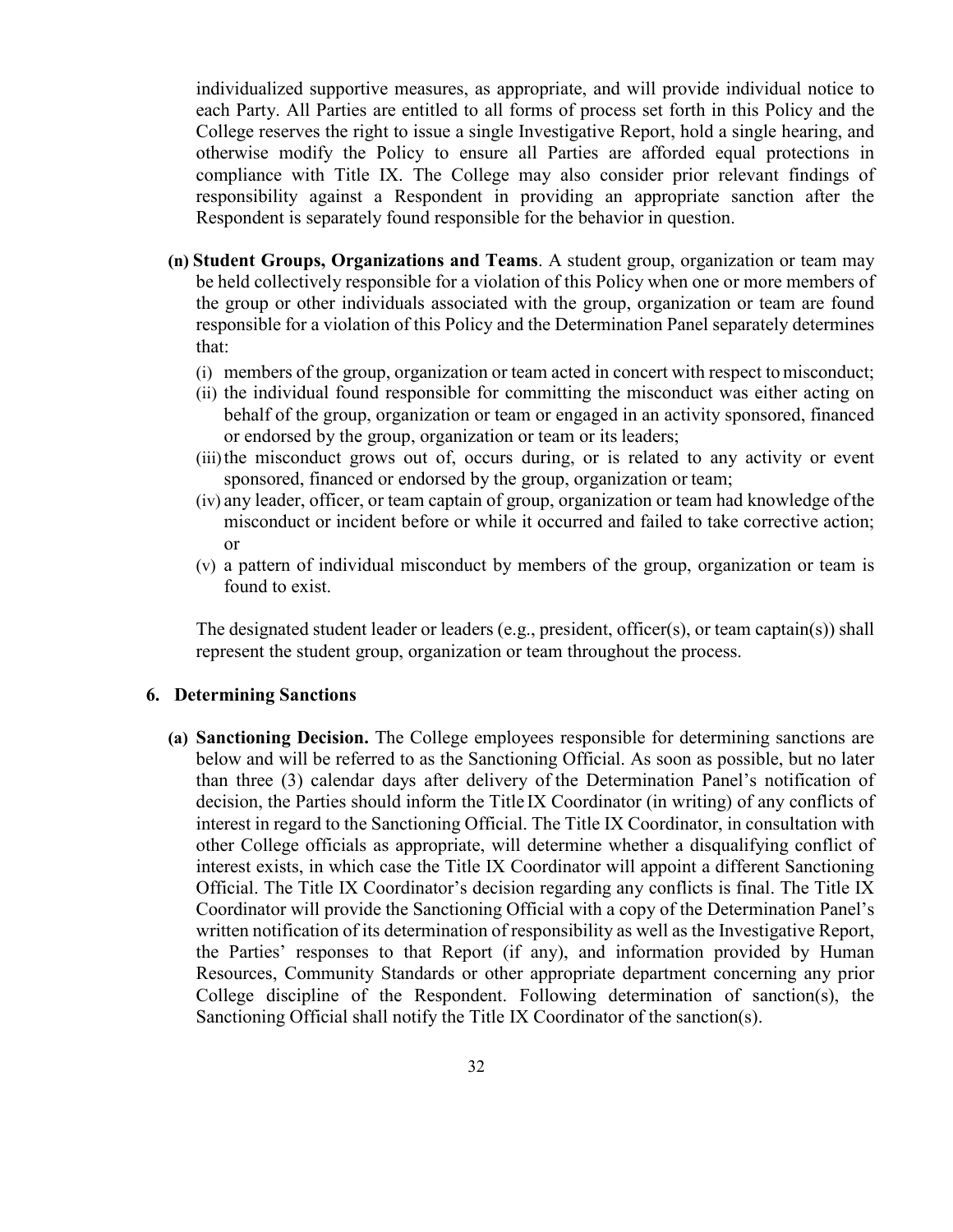- (i) **Students**. Sanctions regarding students and student groups, organizations and teams will be determined by the Associate Dean of Students or his, her or their designee, who may do so in consultation with other College officials. The determination of the Associate Dean of Students or his, her or their designee will be shared with the Parties as set forth in Section VII.B.7.
- (ii) **Teaching Faculty**. Sanctions regarding teaching faculty will be determined by the Provost/Dean of the College (or his, her or their designee $\delta$ ) in consultation with other College officials as appropriate. The Sanctioning Official will determine an appropriate sanction(s). If the Sanctioning Official determines that a sanction of dismissal for is recommended, the sanction will be reviewed under Section VII.B.7(b).
- (iii)**Exempt Employees, Other Than Teaching Faculty**. Sanctions regarding exempt employees, as defined by the College, will be determined by the Employee's Vice President (or his, her or their designee) or in the case of an employee in the Athletics Department or who reports to the President, the President's designee. The Director of Human Resources (or his, her or their designee) will be consulted, and any other College officials may be consulted, on any sanction.
- (iv)**Non-Exempt Employees and Third Parties.** Sanctions regarding non-exempt employees, as defined by the College, vendors, independent contractors and other third parties will be determined by the Director of Human Resources (or his, her or their designee), who may consult with other College officials.

### **(b) Types of Sanctions.**

- (i) **Employees, including Faculty Members.** Sanctions imposed with respect to Respondents who are faculty members or other employees may include, but are not limited to, one or more of the following: dismissal from employment, non-renewal of an employment contract, suspension (without pay), probation, reprimand, warning, restitution, training and/or counseling, no-contact order, removal from an administrative appointment, removal of one or more job responsibilities with a corresponding salary reduction, removal from a committee, removal from a leadership position, reassignment of advisees, prohibition against new advisees, limitation or loss of rights or privileges, loss of awards and/or honors, and/or community service, among others.
- (ii) **Students.** Sanctions may include, but are not limited to, one or more of the following: expulsion, suspension, probation, reprimand, warning, restitution, education/counseling, no-contact order, restriction from extracurricular programs or activities, loss of leadership opportunity or positions in activities, housing restriction/relocation, and/or loss or restriction from College employment, limitation or

<span id="page-32-0"></span> $8$  Consistent with Section VII.B.9(f), the Dean of the College, in consultation with the Title IX Coordinator, may designate an administrator who holds a leadership position in Academic Affairs to serve in this role.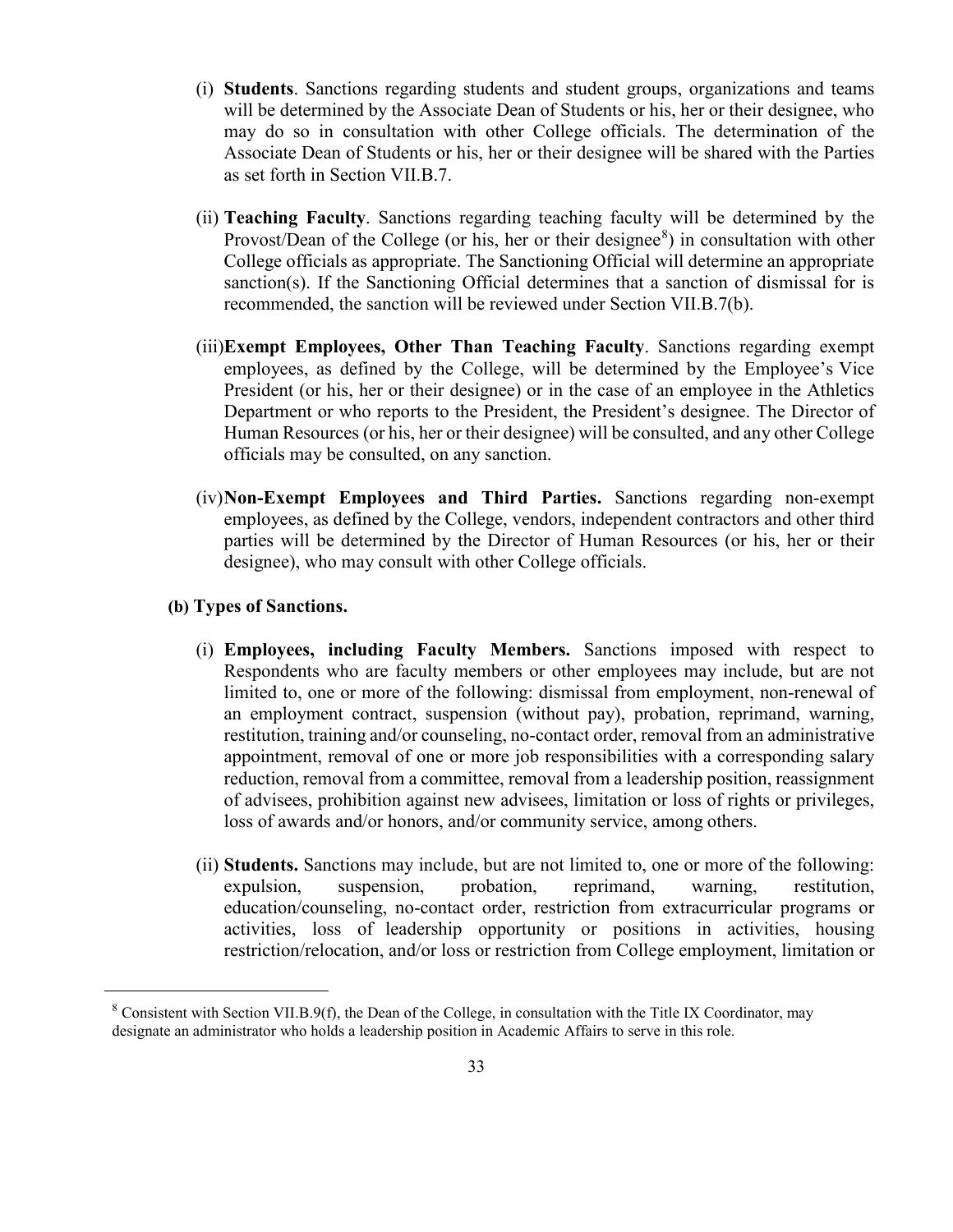loss of rights or privileges, loss of awards and/or honors, and/or community service.

- (iii)**Student Groups, Organizations and Teams**. Sanctions for groups, organizations and teams may include, but are not limited to, suspension, revocation or denial of registration or recognition, probation, reprimand, warning, restitution, education, or restriction, among other possible sanctions.
- (iv)**Considerations**. In determining an appropriate sanction, the College may take into account the nature and degree of sanction that may be necessary to stop the misconduct, prevent it from recurring, and address its effects and also may take into account any other factors that may lead to a fair and appropriate outcome under the circumstances. Such factors may include, for example, but are not limited to:
	- The nature and circumstances of the misconduct, including whether it involved violence, the threat of violence, or coercion; how severe and pervasive it was; whether it occurred once, more than once, or repeatedly; and whether or to what extent the Party found responsible intended or reasonably should have expected that the conduct would harm the Complainant or others.
	- The impact of the misconduct on the Complainant, including whether or to what extent the misconduct has interfered or may interfere with the Complainant's education, employment, or other opportunities at the College, and whetheror to what extent the misconduct has resulted or may result in physical, emotional, or other harm.
	- The impact of the misconduct on the College community, including whether or to what extent the misconduct has interfered or may interfere with an educational, employment, or other aspect of the College environment.
	- The disciplinary history of the Party deemed responsible.
	- Any other mitigating or aggravating circumstances, such as whether the Party found responsible has a history of other misconduct and/or discipline at the College and whether the Party found responsible accepted responsibility and/or remorse for his, her or their conduct and its effects. For example, misconduct of an employee with any type of past or present supervisory responsibility for a Complainant shall be considered a significant aggravating factor.
	- The range of sanctions imposed in cases involving similar or analogous circumstances.

## **Possible sanctions for those found responsible for sexual violence, other inappropriate sexual contact, domestic/dating violence, stalking and hate crimes:**

Community service Reflection paper Educational training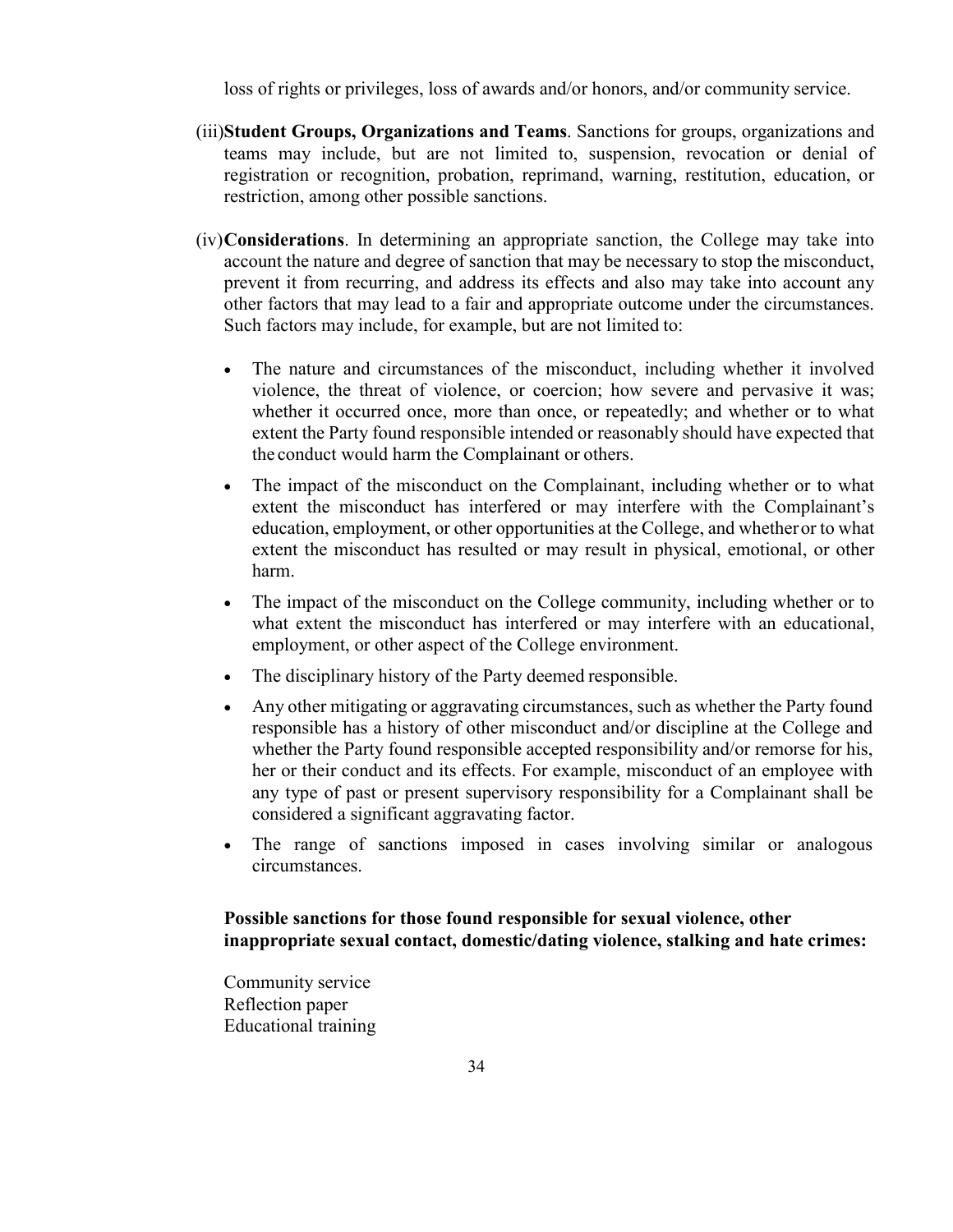Probation Suspension Expulsion/termination of enrollment or employment Limitation of other rights, privileges or duties *Except for expulsion/termination of enrollment or employment, all sanctions may be combined with one or more other sanctions listed in Section VII.B.6(b)(i) or (ii) above.*

(v) **Additional Remedies.** The Sanctioning Official may also identify additional remedies to address the effects of the conduct on the impacted Party. Remedies may include extending or making permanent any interim supportive measures. If a Complainant or Respondent declined or did not take advantage of a specific service or resource previously offered, the College may re-offer the service as applicable or necessary. The Title IX Coordinator also may consider broader remedial action for the College community, such as increased supervision or monitoring, targeted or increased education and prevention efforts, and review of policies and procedures. In addition, in the Title IX Coordinator may refer any matter raised, but not addressed hereunder, that may potentially violate any other College policy, rule, or procedure, including, but not limited to the Equal Opportunity and Discriminatory Harassment Policy, to the appropriate College officials to address such matters, irrespective of the finding under this Policy.

#### **7. Notification of Investigation Outcome**

Within seven (7) business days (which period may be extended for good cause and such extension communicated to the Parties) of the completion of Sections VII.B.5 or Section VII.B.6, if applicable, the Title IX Coordinator will inform the Parties simultaneously and in writing of (i) the outcome of the disciplinary proceeding; and (ii) the procedures for either Party to appeal the result of the disciplinary proceeding. The Title IX Coordinator will also inform other College officials with a legitimate educational or employment interest about the outcome of the disciplinary proceeding. As a general matter, those other College officials will include, but are not limited to, the following:

- If a student has been found responsible the student's class dean and other appropriate College officials.
- If a faculty member has been found responsible the individual's department chair, the director of any appropriate academic program and, if applicable, one or more class deans.
- If an exempt employee other than faculty member has been found responsible the individual's direct supervisor.
- If a non-exempt employee has been found responsible the individual's direct supervisor.

Notice to these other individuals will be accompanied by a statement that the information may not be further disclosed to anyone else without the specific approval of the Title IX Coordinator,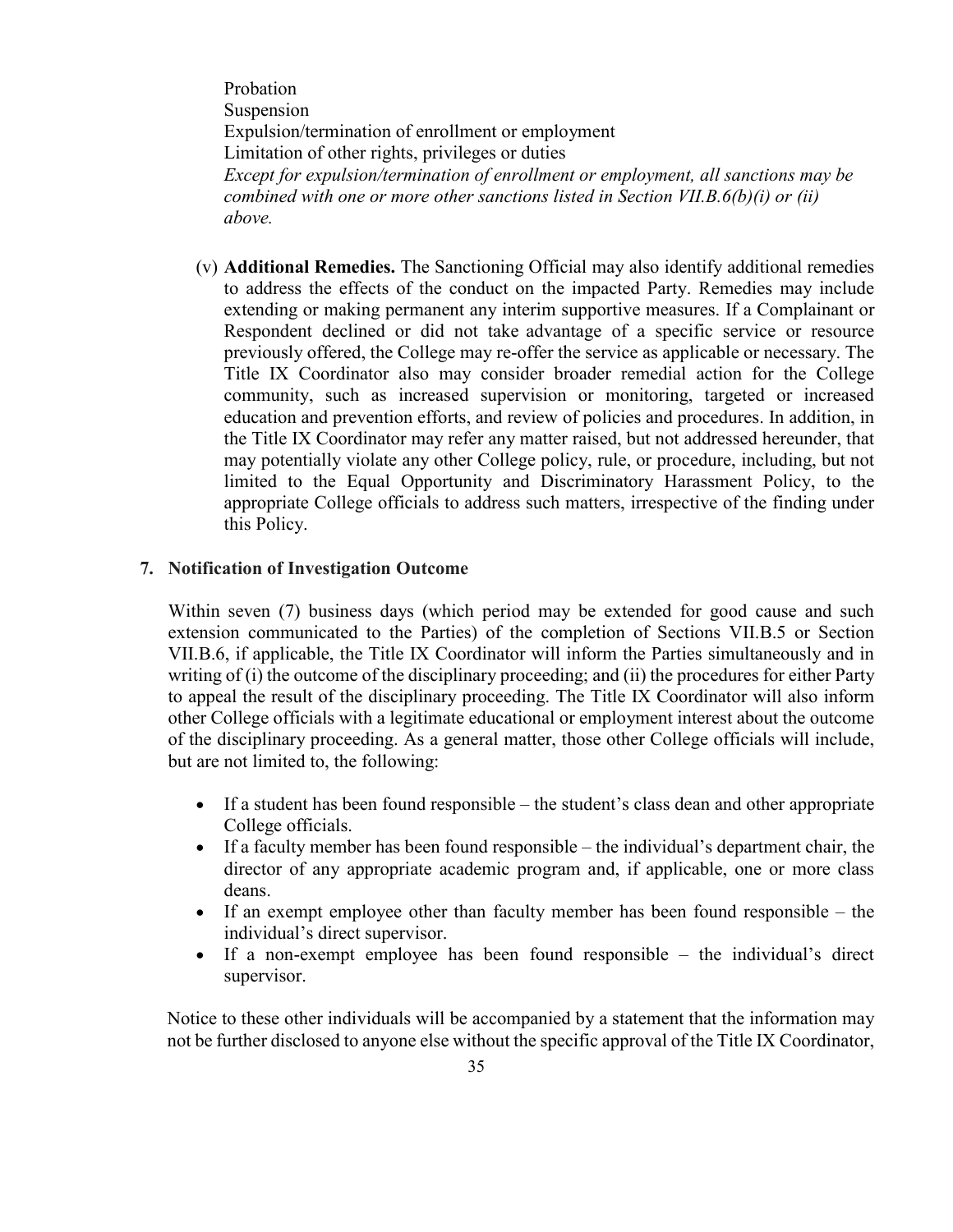except as necessary to protect the safety of one or more individuals.

If the alleged victim is deceased as a result of a crime involving sexual assault, other nonconsensual sexual contact, stalking, domestic/dating violence or hate crime, the next of kin of such alleged victim will be provided the notice of outcome upon written request to the Title IX Coordinator.

**8. Appeals**

## **(a) All Appeals (Other Than Appeals Involving a Respondent Who Is a Teaching Faculty Member with a Recommended Sanction of Dismissal).**

The following appeal process applies to all appeals other than any appeal involving a determination in which a Respondent is a Teaching Faculty Member with a recommended sanction of dismissal which are addressed under Section VII.B.8(b) below.

- (i) **Submission of Appeal by A Party.** Within seven (7) calendar days of the delivery of the notice of the outcome, either Party may appeal the decision by submitting to the Title IX Coordinator a letter stating an appeal solely on the basis of one or more of the following grounds:
	- 1. **Procedural error.** The Investigator(s), Procedural Coordinator, Determination Panel, the Title IX Coordinator, and/or Sanctioning Official failed to follow the Process in a manner thatmaterially prejudiced the Party requesting review. An appeal under this ground must set forth the section of the Process that the Investigator(s), Procedural Coordinator, Determination Panel, the Title IX Coordinator, and/or Sanctioning Official failed to follow and an explanation of the material prejudice resulting from such error(s);
	- 2. **Newly discovered material information** that was not known to the Party requesting review and not available to the Investigator(s), the Determination Panel, or the Sanctioning Official, and which likely would have changed the finding of responsibility or the sanction imposed had it been available; or
	- 3. **Bias or a conflict of interest** with regard to the Title IX Coordinator, Investigator(s), Determination Panel or Sanctioning Official that materially impacted the outcome or the sanction.

The Party submitting the appeal must set forth in detail the grounds for review and must attach all materials that he, she or they wish to have considered in the appeal process which support the appeal ground(s) set forth above. Appeals are only permitted on one or more of the three grounds described above, and appeals that do not meet those criteria or made on any other basis are not required to be considered by the Appellate Officer(s). Mere disagreement with the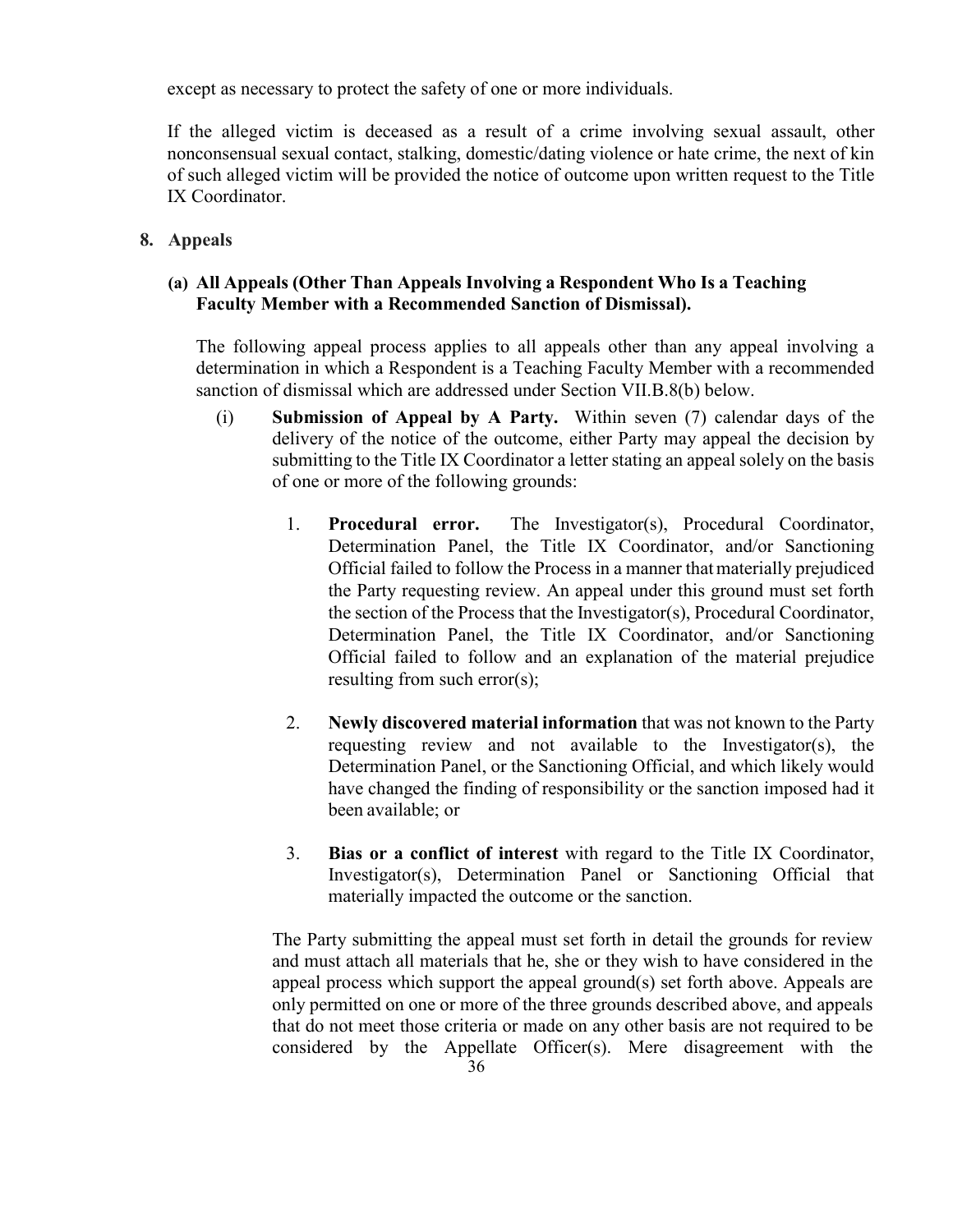determination(s) of responsibility or sanction(s) is not sufficient grounds for appeal.

- (ii) **Opportunity of the Other Party to Review the Appeal**. The Title IX Coordinator will provide an opportunity to review the appeal submitted by one Party to the other Party. This review will take place at a secure location and in a secure manner determined by the College. The other Party may submit materials that he, she, or they wish(es) to have considered in the appeal process within seven (7) calendar days of receipt of the appeal, but is not required to do so. A Party's decision not to respond to an appeal shall not be considered evidence of agreement with the filed appeal.
- (iii) **Page Limit**. The appeal and appeal materials submitted by a Party may not exceed ten (10) double spaced pages (12-point font with one inch margins) unless a higher page limit is otherwise determined to be necessary and appropriate in the sole discretion of the Title IX Coordinator.
- (iv) **Appointment of Appellate Officers**. The Appellate Officer(s): In the instance of an appeal under this Section VII.B.8(a), the Title IX Coordinator will appoint one or more Appellate Officers (the "Appellate Officer(s)") from a previously established pool of College employees who have received training on sexual misconduct cases and appeals as set forth in Section III.B.3; in any case involving a teaching faculty member, there will be a three-member Appellate Officer panel, including at least one tenured faculty member (selected by the Title IX Coordinator in consultation with the chair of the Committee on Faculty Affairs). The Title IX Coordinator will provide the Parties with the names of the assigned Appellate Officer(s) for their case. As soon as possible, but no later than three (3) calendar days after delivery of the identity of the assigned Appellate Officer(s), the Parties should inform the Title IX Coordinator in writing of any conflicts of interest in regard to the assigned Appellate Officer(s). The Title IX Coordinator will consider the nature of the conflict and determine if different individual(s) should be assigned as the Appellate Officer(s). The Title IX Coordinator may consult with other College personnel to discuss any conflicts of interest. The Title IX Coordinator's decision regarding any conflicts is final.

### (v) **Determination of Appellate Officer(s)**.

- (1) The Appellate Officer(s) will decide the merits of the appeal and, in so doing, may consult with the Investigator(s), the Determination Panel, the Sanctioning Official, or any other individual that the Appellate Officer(s) deems appropriate (and shall consult with any such individual who is alleged to have caused a procedural error). In appropriate circumstances, the Title IX Coordinator may give special instructions to the Appellate Officer(s).
- (2) Sanctions of all types (including, but not limited to, any form of suspension,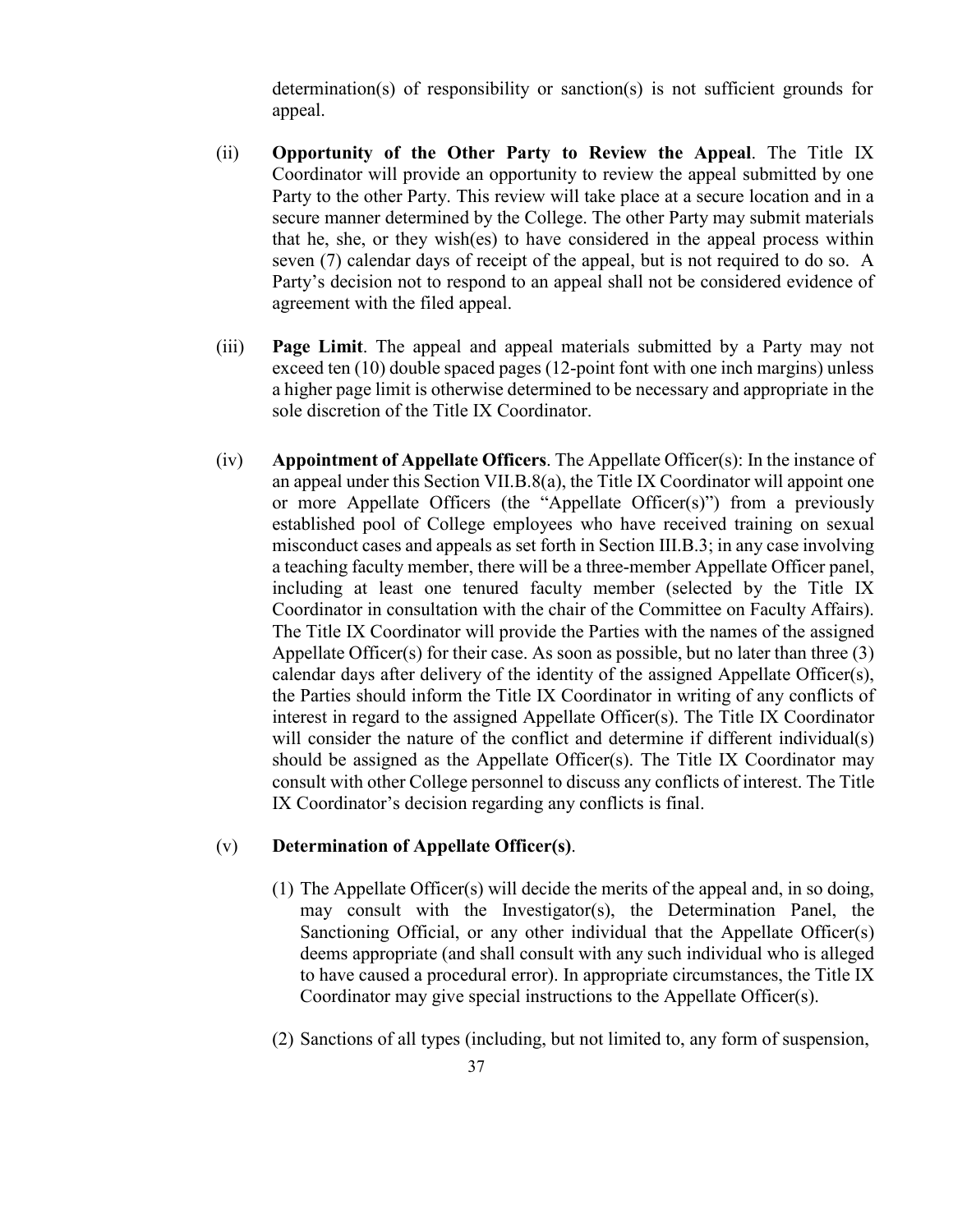dismissal, or separation from the College) can be imposed, in full or in part, at the sole discretion of the College while an appeal is pending.

- (3) The Appellate Officer(s) may deny the appeal and affirm all or part of the determination of responsibility or the determination of sanction, or the Appellate Officer(s) may refer the matter back to the Investigator(s), original or a new Determination Panel<sup>[9](#page-37-0)</sup>, and/or the Sanctioning Official for further consideration. If the matter is referred back to the Investigator(s), the Determination Panel, and/or the Sanctioning Official for further consideration, the Appellate Officer(s) will provide specific instructions with the referral. In the event of a referral for further consideration, the Title IX Coordinator will be consulted and further proceedings may be commenced, as appropriate under the circumstances and consistent with this Policy.
- (4) The decision of the Appellate Officer(s) regarding the appeal will be in writing and is final.
- (5) The Title IX Coordinator will inform the Parties simultaneously and in writing of the outcome of the appeal.

## **(b) Appeals with respect to a Respondent who is a Teaching Faculty Member Involving a Recommended Sanction of Dismissal.**

The following appeal process applies to appeals involving a determination in which a Respondent is a Teaching Faculty Member with a recommended sanction of dismissal of the Teaching Faculty Member and is the sole method of appeal. The appeal will be reviewed the following procedure:

- (i) **Submission of Appeal by A Party**. Within seven (7) calendar days of the delivery of the notification of the outcome, either Party may appeal by submitting to the Title IX Coordinator a letter stating an appeal solely on the basis of one or more of the following grounds:
	- (1) **Procedural Error.** The Investigator(s), Procedural Coordinator, Determination Panel, Title IX Coordinator and/or Sanctioning Official failed to follow the Process in a manner that materially prejudiced the Party requesting review. An appeal under this ground must set forth the section of the Process that the Investigator(s), Procedural Coordinator, Determination Panel, Title IX Coordinator and/or Sanctioning Official failed to follow and an explanation of the material prejudice resulting from such error(s);
		- (2) **Newly discovered material information** that was not known to the Party

<span id="page-37-0"></span> <sup>9</sup> In the case of a finding of an appeal granted for a procedural error by the Determination Panel, a new Determination Panel will be used.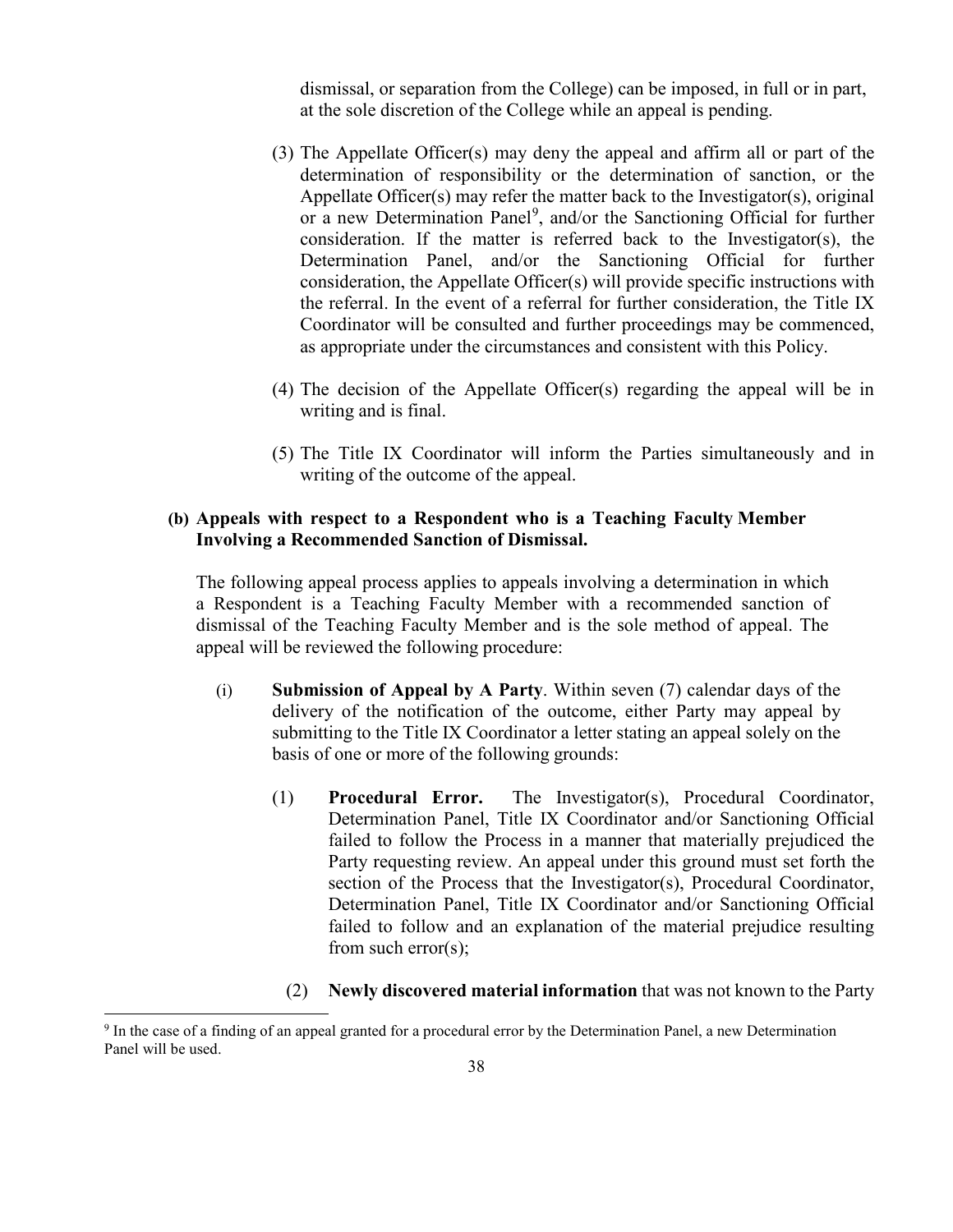requesting review and not available to the Investigator(s), the Determination Panel, or the Sanctioning Official, and which likely would have changed the finding of responsibility or the sanction imposed had it been available;

- (3) **Bias or a conflict of interest** existed with regard to the Title IX Coordinator, Investigator(s), Determination Panel or Sanctioning Official that materially impacted the outcome or the sanction; or
- (4) **Sanction of Dismissal Inappropriate.** That the sanction of dismissal was inappropriate based on a consideration of the nature and circumstances of the misconduct, including the severity, frequency and duration, the impact of the misconduct on the Complainant and/or the College community, the disciplinary history of the Respondent found responsible, and any other mitigating or aggravating circumstances and the need to take effective corrective action to prevent the recurrence of the violation(s) and remedy its effects.

The Party submitting the appeal must set forth in detail the grounds for review and must attach all materials that he, she or they wish(es) to have considered in the appeal process. Appeals are only permitted on one or more of the four grounds described above, and appeals that do not meet those criteria or made on any other basis are not required to be considered. Mere disagreement with the determination(s) or responsibility or sanction(s) other than dismissal is not sufficient grounds for appeal. Sanctions of all types (including, but not limited to, any form of suspension or separation from the College but excluding dismissal of a faculty member) can be imposed, in full or in part, at the sole discretion of the College while an appeal is pending.

- (ii) **Opportunity of the Other Party to Review the Appeal**. The Title IX Coordinator will provide a copy of the appeal submitted by one Party to the other Party, and the other Party may submit materials that he, she or they wish(es) to have considered in the appeal process within seven (7) calendar days of receipt of the appeal.
- (iii) **Page Limit**. The appeal and appeal materials submitted by a Party may not exceed ten (10) double spaced pages (12-point font with one inch margins) unless a higher page limit is otherwise determined to be necessary and appropriate in the sole discretion of the Title IX Coordinator.
- (iv) **Appointment of Appeal Panel.** In the instance a Party appeals, the Chair of the Committee on Faculty Affairs in consultation with the Title IX Coordinator will convene a three-member Appeal Panel (the "Appeal Panel") consisting of tenured members of the Committee on Faculty Affairs (or other tenured faculty members from a previously established pool in the event there are not enough members of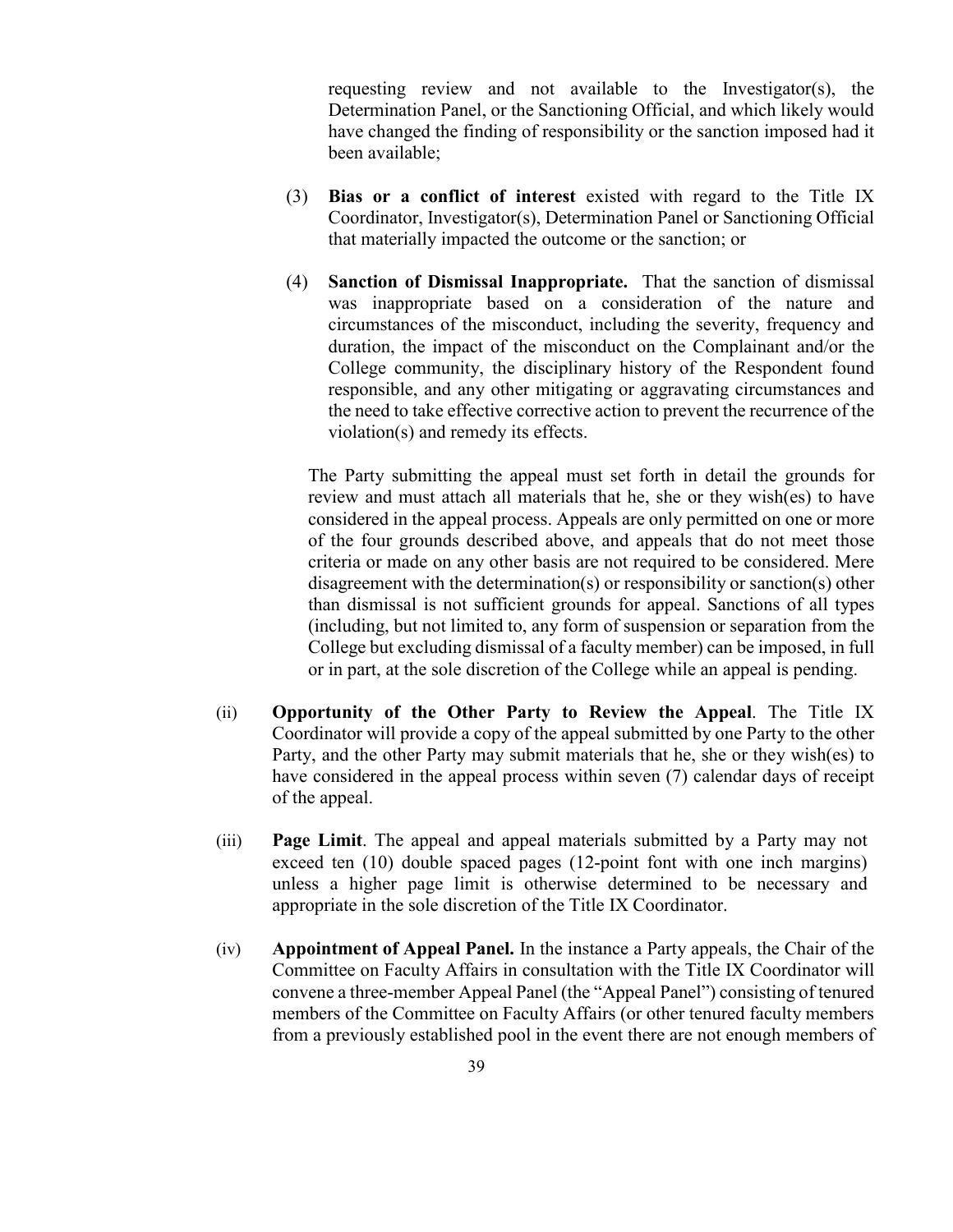the Committee on Faculty Affairs to so serve) who have received training on sexual misconduct cases and appeals as set forth in Section III.B.3. The Title IX Coordinator will provide the Parties with the names of the persons assigned to the Appeal Panel for their case. As soon as possible, but no later than three (3) calendar days after delivery of the identity of the assigned Appeal Panel members, the Parties should inform the Title IX Coordinator (in writing) of any conflicts of interest in regard to the individuals proposed to be assigned to the Appeal Panel. The Title IX Coordinator will consider the nature of the conflict and determine if different individuals should be assigned to the Appeal Panel. The Title IX Coordinator shall consult with the chair of the Committee on Faculty Affairs to assess any conflicts of interest. The Title IX Coordinator's decision regarding any conflicts is final.

### (v) **Determination of Appeal Panel.**

- (1) The Appeal Panel will decide the merits of the appeal and, in so doing, may consult with the Investigator(s), the Determination Panel, the Sanctioning Official, or any other individual that the Appeal Panel deems appropriate.
- (2) The Appeal Panel may deny the appeal and affirm all or part of the determination of responsibility or the determination of sanction, or may refer the matter back to the Investigator(s), the original or a new Determination Panel<sup>10</sup>, and/or the Sanctioning Official (regarding determination of the sanction) for further consideration. In the event of a referral for further consideration, the Appeal Panel will provide specific instructions with the referral, the Title IX Coordinator will be consulted and further proceedings may be commenced, as appropriate under the circumstances and consistent with this Policy.
- (3) Any Appeal Panel decision regarding the appeal under Section VII.B.8(b)(i)(1) (procedural error) or (2) (newly discovered information) is final. Any Appeal Panel decision regarding an appeal under Section VII.B.8(b)(i)(3) (bias or conflict of interest) or (4) (recommended dismissal) and/or any recommended sanction of dismissal under Section VII.B.6 will be referred to the President for review under the immediately following section.

## **(vi) President and Executive Committee Review of Recommended Sanction of Dismissal.**

(1) If the Sanctioning Official recommended a sanction of dismissal and no appeal was requested, the President will refer the sanction recommendation

<span id="page-39-0"></span> $10$  In the case of a finding of an appeal granted for a procedural error by the Determination Panel, a new Determination Panel will be used.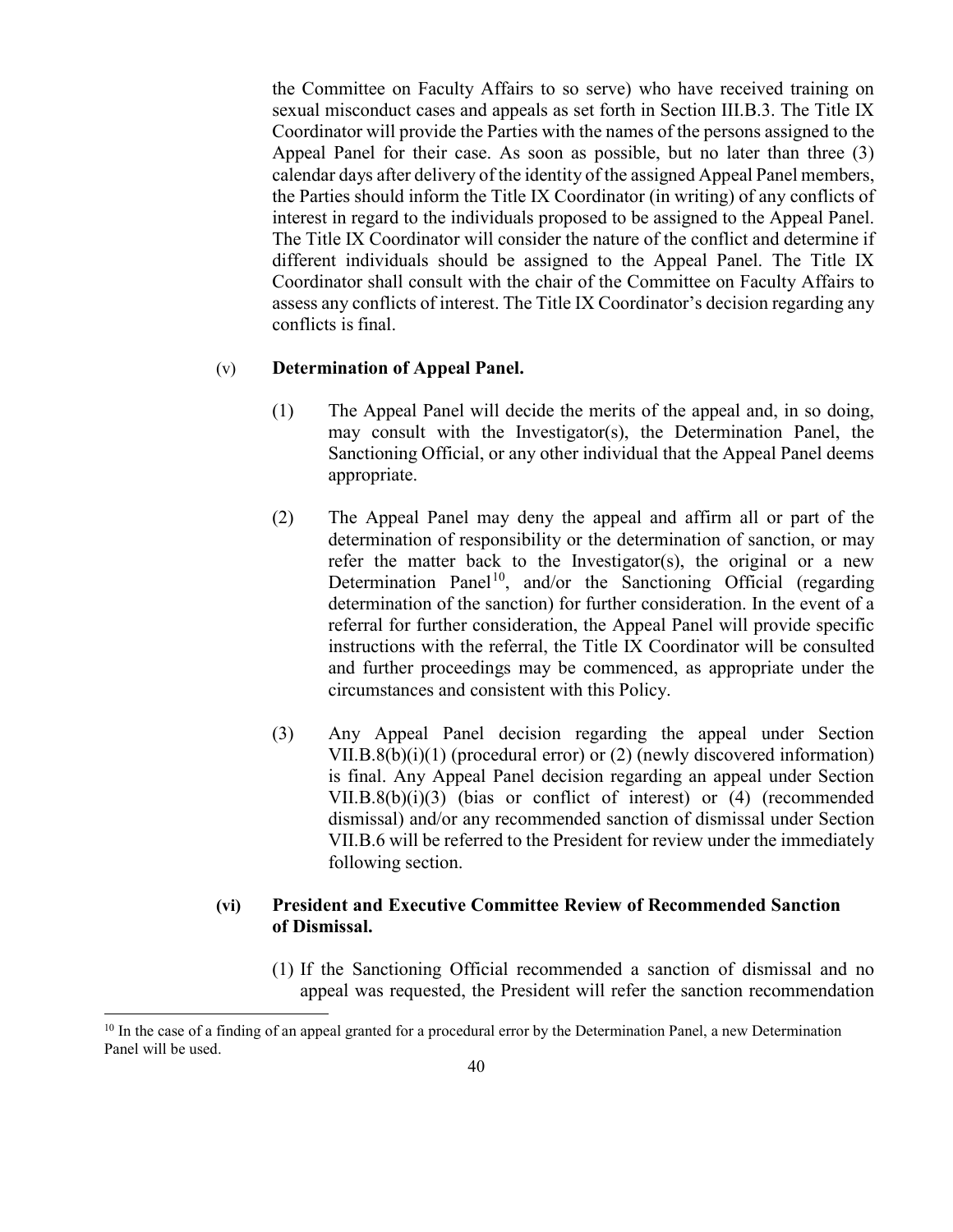to the Executive Committee of the Board for review and consideration.

- (2) If the Sanctioning Official recommended a sanction of dismissal and the Appeal Panel recommended a sanction less than dismissal, the President will determine whether to accept the Appeal Panel sanction recommendation (which shall then become the final sanction), impose a different sanction that is less than dismissal (which shall then become the final sanction) or recommend a sanction of dismissal for review and consideration by the Executive Committee of the Board.
- (3) If the Sanctioning Official and the Appeal Panel recommended dismissal, the President will refer the sanction recommendation(s) to the Executive Committee of the Board for review and consideration.
- (4) If the President refers a recommended sanction of dismissal to the Executive Committee of the Board, the referral will be communicated in writing by the President or the Title IX Coordinator to the Complainant and Respondent. The President or the Title IX Coordinator will provide the Executive Committee with the Investigative Report, any response of the Complainant and/or Respondent to the Investigative Report, the Determination Panel written findings, the recommendation of the Sanctioning Official of dismissal, and if applicable, the written appeal materials submitted by the Complainant and/or the Respondent to the Appeal Panel, the Appeal Panel's written decision pursuant to Section VII.B. $8(b)(v)$ , and the Sanctioning Official's recommended sanction following such appeal. The Executive Committee may grant both the Respondent and the Complainant the right to address the Executive Committee, if the Executive Committee deems it appropriate. The Executive Committee of the Board of Trustees will make the final determination of the sanction.
- (5) The Title IX Coordinator will inform the Parties simultaneously and in writing of the outcome of the appeal.
- (vii) **Training of the President and Executive Committee of the Board.** Each of the President and the Executive Committee of the Board of Trustees shall receive training on sexual misconduct cases and appeals as set forth in Section III.B.3 prior to reviewing any matter under Section VII.B.8(b)(vi).

#### **9. Timeframe for Completion of Investigation and Disciplinary Process**

The College cannot promise the definitive timeframe of this process, but will endeavor to complete its investigation and disciplinary process in a prompt manner. The U.S. Department of Education has made clear that the length of investigations may vary with the complexity and unique factors in each case. Examples of such factors include, without limitation, circumstances in which critical witnesses are unavailable or if law enforcement requests the College temporarily halt its investigation for a brief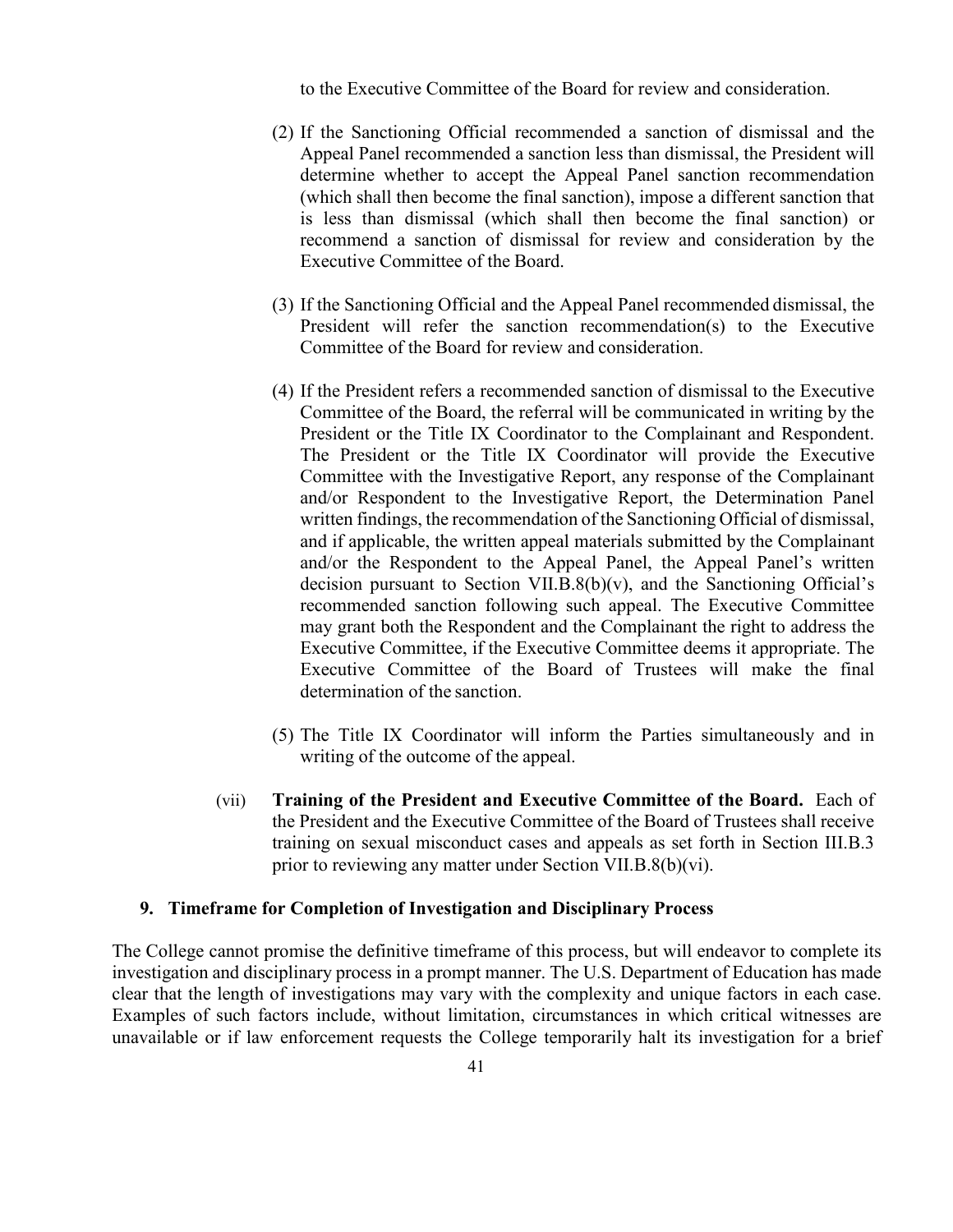period of time. Accordingly, all timeframes set forth in this Policy may be altered by the Title IX Coordinator for good cause. The College's overarching goal is that all complaints be investigated in a prompt, fair, and impartial manner.

#### **10. Additional Matters**

- **(a) Duty of Honesty.** All Parties and witnesses are obligated to be completely honest during the course of the entire process set forth in this Policy. Any person who knowingly makes a false statement – either explicitly or by omission – in connection with any part of the process may be subject to separate College disciplinary action. A report made in good faith, however, is not considered false merely because the evidence does not ultimately support the allegation of violation of the Policy. In accordance with Massachusetts law, a complainant, reporting party or a witness who causes an investigation of sexual misconduct shall not be subject to a disciplinary sanction related to the incident unless the College determines that the report was not made in good faith or that the violation was egregious. An egregious violation shall include, but not be limited to, taking an action that places the health and safety of another person at risk.
- **(b) Duty of Cooperation.** All Parties and witnesses are obligated to cooperate with the Title IX Coordinator and any persons charged with implementing the Sexual Misconduct Policy and these procedures. Any person who knowingly interferes with the actions taken to implement the reporting, investigation, or resolution of matters under the Sexual Misconduct Policymay be subject to separate and/or additional College disciplinary action.
- **(c) Respect for Privacy.** The College values the privacy of individuals involved in the reporting, investigation, and/or resolution of matters subject to the Sexual Misconduct Policy. The U.S. Department of Education has provided guidance indicating that there are situations in which it may be necessary for an institution to override a request for privacy or confidentiality in order to meet its obligations under the law. In the event circumstances result in the College overriding a request for privacy or confidentiality to meet its obligations, the College will do so with the utmost sensitivity and respect for the circumstances and the individuals involved. See Section VI.A.1.
- **(d) Recording the Proceedings.** As set forth above, the College will record the proceedings but the Parties are not permitted to make video, audio, or other electronic, photographic, or digital recordings of any meetings or proceedings held under the Sexual Misconduct Policy or these procedures or the Investigative Report. The Title IX Coordinator may make exceptions to this prohibition in limited circumstances if he, she or they conclude(s), in his, her or their sole discretion, that a recording is warranted, and upon written request of the Party seeking the recording that explains the need for the recording.
- **(e) Disability Accommodations**. The College is committed to ensuring that all community members, and applicants, have an equal opportunity to participate in all of its programs and activities. If any person requires an accommodation, because of disability, to access any part of this process, students may make that request to the Office of Accessibility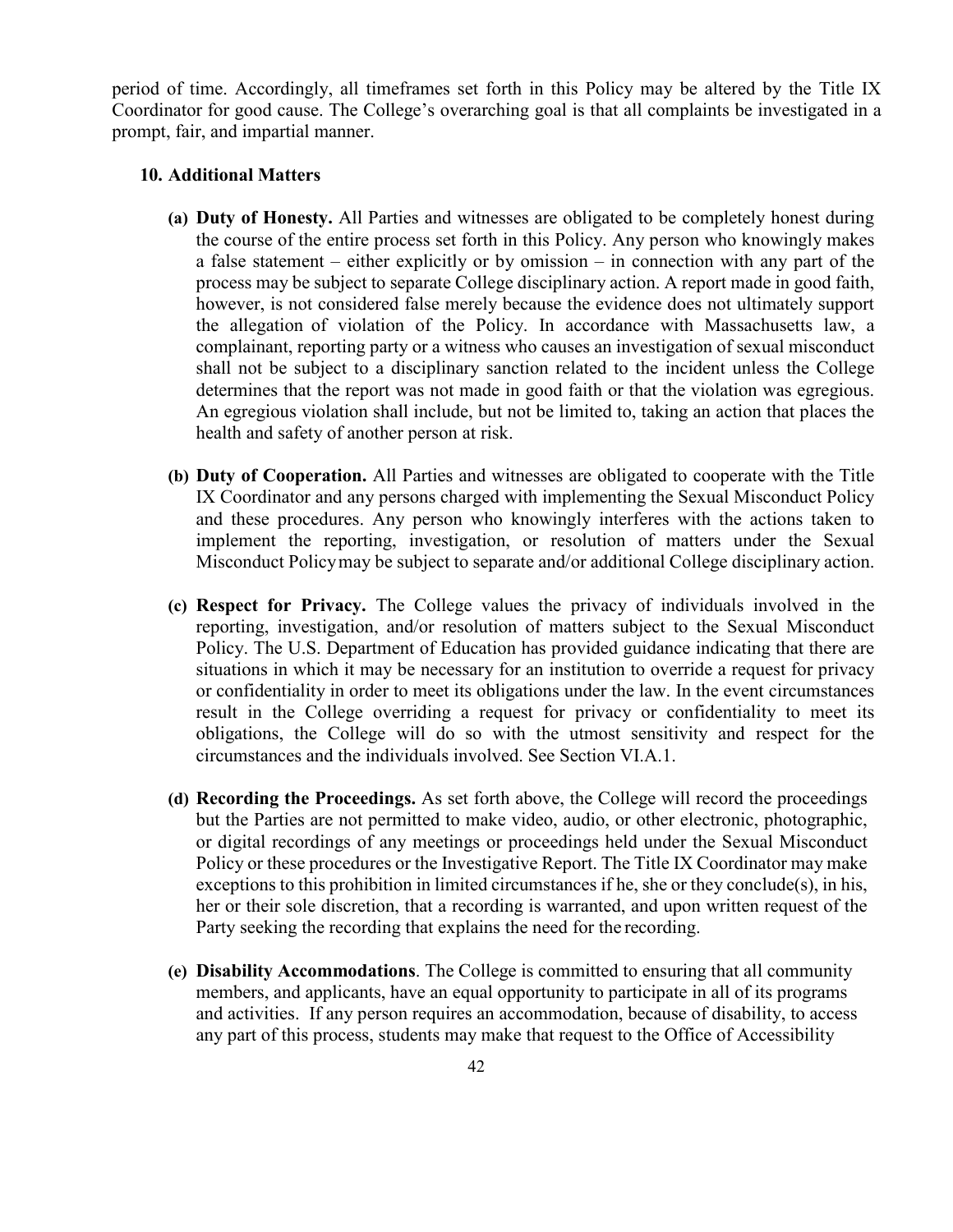Services by telephone at 508-793-3693 and employees or others to the Office of Human Resources at 508-793-3391. Any accommodations will be provided in consultation with the Title IX Coordinator to ensure they do not impact the rights or protections of any Party or witness.

- **(f) Delegation.** Where the Title IX Coordinator is listed as the designated point of contact for any role in the Sexual Misconduct Policy, he, she or they may designate another qualified member of the College community to assume the role at issue, as necessary and appropriate. Where another College official or employee is listed as the designated point of contact for any role in the Sexual Misconduct Policy, he, she or they may, in consultation with the Title IX Coordinator, designate another College official or employee to assume the role at issue, as necessary and appropriate.
- **(g) Amnesty for Students Reporting Sexual Violence, Relationship Violence and Stalking.** The College encourages reporting under the Sexual Misconduct Policy and seeks to remove barriers to reporting. Students may be hesitant to report sexual violence, relationship violence or stalking out of a concern that they, or witnesses, might be charged with a violation of the College's drug and alcohol policies or Community Standards. While the College does not condone such behavior, the College places a priority on the need to address sexual violence, relationship violence and stalking. The College generally will not hold a student who in good faith reports or is a witness during an investigation of sexual violence, relationship violence and stalking under the Sexual Misconduct Policy accountable for disciplinary violations of the College's Community Standards that do not place the health and safety of any other person at risk or create a danger to the College community. The College retains the right to require students to attend counseling or drug/alcohol related courses even in circumstances in which disciplinary conduct will not be pursued under this part.

### **(h) Special Situations.**

The College retains the right to determine, in its sole discretion, if it will address a report of conduct under the Sexual Misconduct Policy administratively and outside of the process described herein when the safety of the College community is at risk, if the material facts are undisputed, if there are extenuating circumstances involving either of the Parties, or if the Title IX Coordinator, in consultation with appropriate administrators, determines, in his, her or their sole discretion, that it is in the best interest of the College and/or the community to do so. Without limiting the foregoing:

(i) When an investigation in a matter indicates that there may be one or more possible violations of any other policy, rule or requirement of the College in addition to an alleged violation of the Sexual Misconduct Policy, the Title IX Coordinator will review such material and consult with the Director of Student Conduct and Community Standards, Director of Human Resources or other appropriate College officials, as appropriate, to determine if there are any alleged violations of any other policy, rule, procedure or requirement. In these situations, the investigation and resolution procedure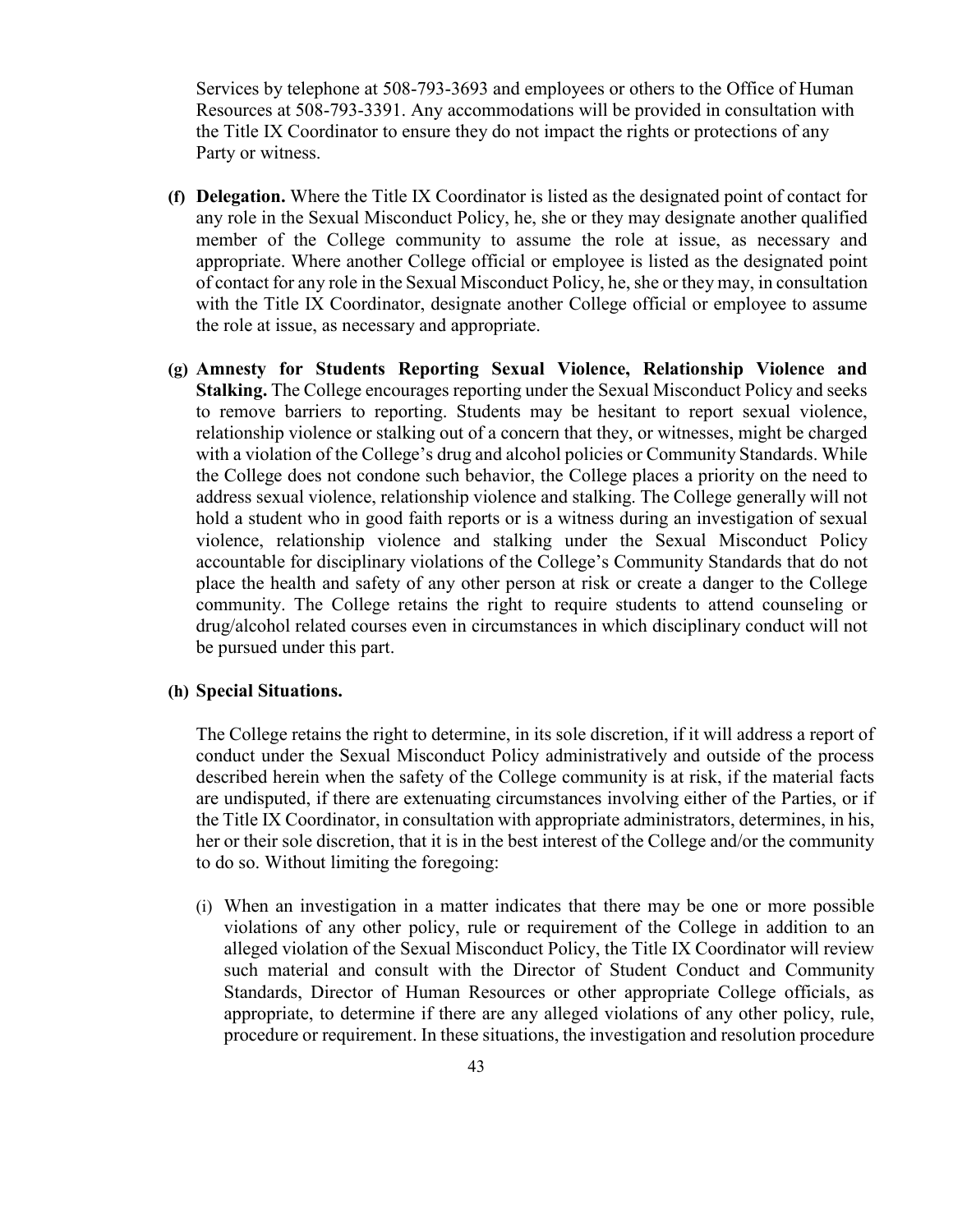may follow the Sexual Misconduct Policy to determine whether such other alleged violation(s) took place in addition to the alleged violation of the Sexual Misconduct Policy or may be addressed separately as determined by the Title IX Coordinator.

(ii) If, following the receipt of an alleged violation of the Sexual Misconduct Policy, the Complainant declines to participate in the investigation or resolution process, the Title IX Coordinator may decide to administratively close the investigation at any point in the investigation or resolution process after consideration of the factors set forth in Section VI.A.1 in the Title IX Coordinator's sole discretion.

## **State Law Definitions**

The following are excerpts compiled from the Massachusetts General Laws that describe how certain relevant behavior is defined in Massachusetts. These definitions are not identical to the definitions of conduct prohibited in the College's Sexual Misconduct Policy, but the College considered these definitions in developing its Policy.

#### **Sexual Harassment**

*(compiled from M.G.L. Ch. 151B)*

"Sexual harassment" means sexual advances, requests for sexual favors and verbal or physical conduct of a sexual nature when:

- Submission to or rejection of such advances, requests or conduct is made either explicitly or implicitly a term or condition of employment or enrollment or is used as a basis for employment or educational decisions, placement services or evaluation of academic achievement; or
- Such advances, requests or conduct have the purpose or effect of unreasonably interfering with an individual's work or educational performance by creating an intimidating, hostile, humiliating or sexually offensive work or educational environment.

#### **Sexual Assault (Rape, Indecent Assault & Battery)**

*(compiled from M.G.L. Ch. 265, § 13 & 22)*

Sexual assault is defined under Massachusetts law as rape or indecent assault and battery.

Rape is defined as occurring when a person has "sexual intercourse or unnatural sexual intercourse with a person, and compels such person to submit by force and against his, her or their will, or compels such person to submit by threat of bodily injury and if either such sexual intercourse or unnatural sexual intercourse results in or is committed with acts resulting in serious bodily injury, or is committed by a joint enterprise…"

Indecent assault and battery occurs when one person touches another person in an "indecent" way. Examples of indecent assault and battery include touching a person's buttocks, breasts, or genitals without consent. The Commonwealth must prove that the defendant touched the alleged victim without justification or excuse; and that the touching was "indecent;" and that the alleged victim did not consent.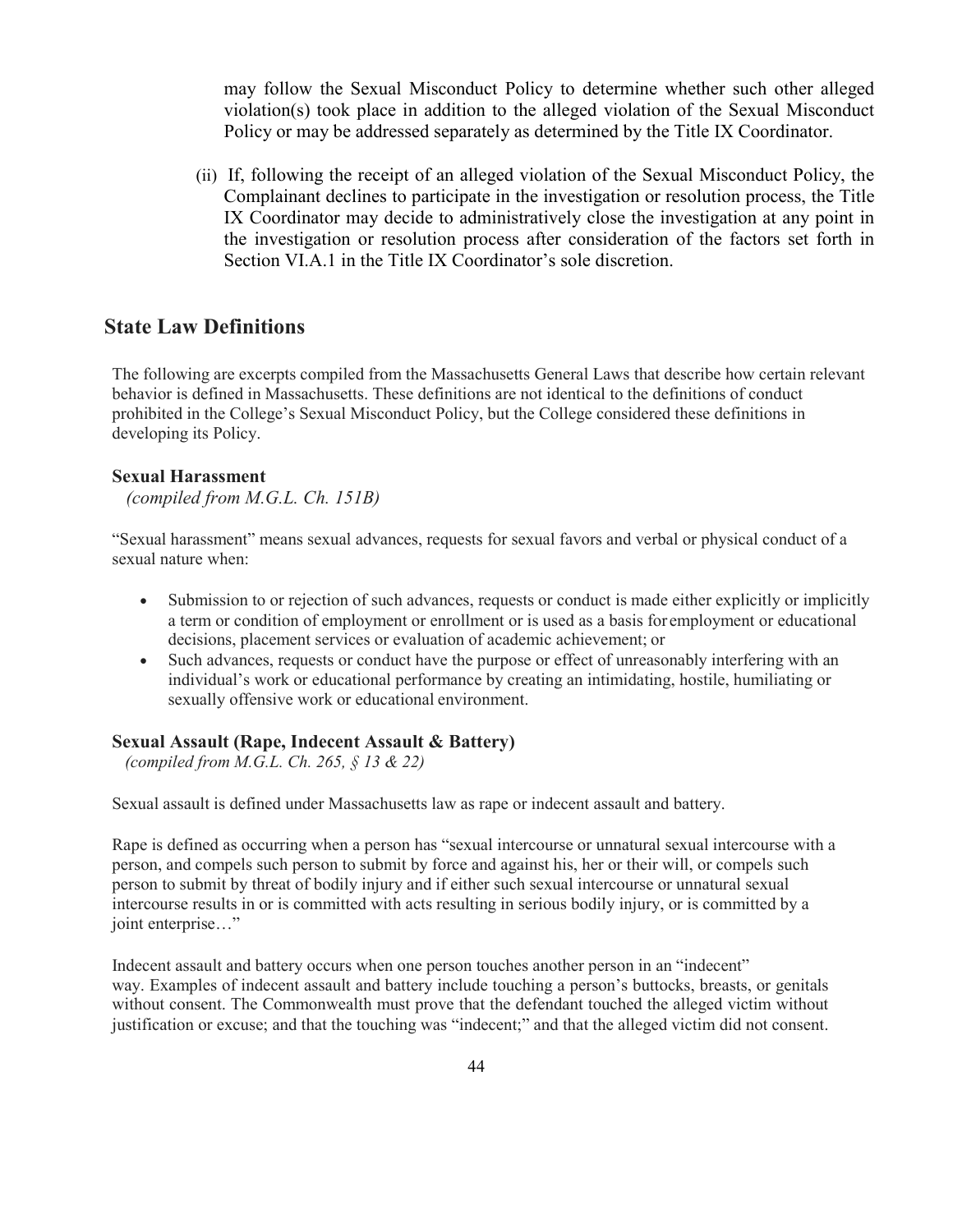An indecent act is one that is fundamentally offensive to contemporary standards of decency.

## **Stalking**

*(compiled from M.G.L. Ch. 265, § 43)*

The act of "willfully and maliciously engaging in a knowing pattern of conduct or series of acts over a period of time directed at a specific person which seriously alarms or annoys that person and would cause a reasonable person to suffer substantial emotional distress and makes a threat with the intent to place the person in imminent fear of death or bodily injury." Stalking includes, but is not limited to, acts or threats conducted by mail or by use of a telephonic or electronic communication device. Communications include, but are not limited to, electronic mail, internet communications, instant messages or facsimile communications.

### **Domestic and Dating Violence**

*(compiled from M.G.L. Ch. 209A)*

"Abuse" is defined as "the occurrence of one or more of the following acts between family or household members:

- attempting to cause or causing physical harm;
- placing another in fear of imminent serious physical harm;
- causing another to engage involuntarily in sexual relations by force, threat, or duress."

Family or household members are defined as "persons who:

- are or were married to one another;
- are or were residing together in the same household;
- are or were related by blood or marriage;
- having a child in common regardless of whether they have ever married or lived together; or
- are or have been in a substantive relationship, which shall be adjudged in consideration of the following factors: (1) the length of time of the relationship; (2) the type of relationship; (3) the frequency of interaction between the parties; and (4) if the relationship has been terminated by either person, the length of time elapsed since the termination of the relationship."

#### **Consent** *(not defined by M.G.L. in this context)*

In Massachusetts, it is illegal to have sex under any circumstances with someone who is incapable of giving consent due to incapacity or impairment; incapacity or impairment may be caused by intoxication or drugs, or because a victim is underage, mentally impaired, unconscious, or asleep. For purposes of this policy, consent is an explicitly communicated, reversible, mutual agreement to which all parties are capable of making a decision.

Massachusetts has several laws that define the age of consent and the additional penalties that attach if a person is under the age of 16 or 14. *E.g.*, statutory rape laws, indecent and assault and battery on a person under the age of 14.

#### **Retaliation**

*(referenced by M.G.L. in various contexts, e.g., Chap. 151B.)*